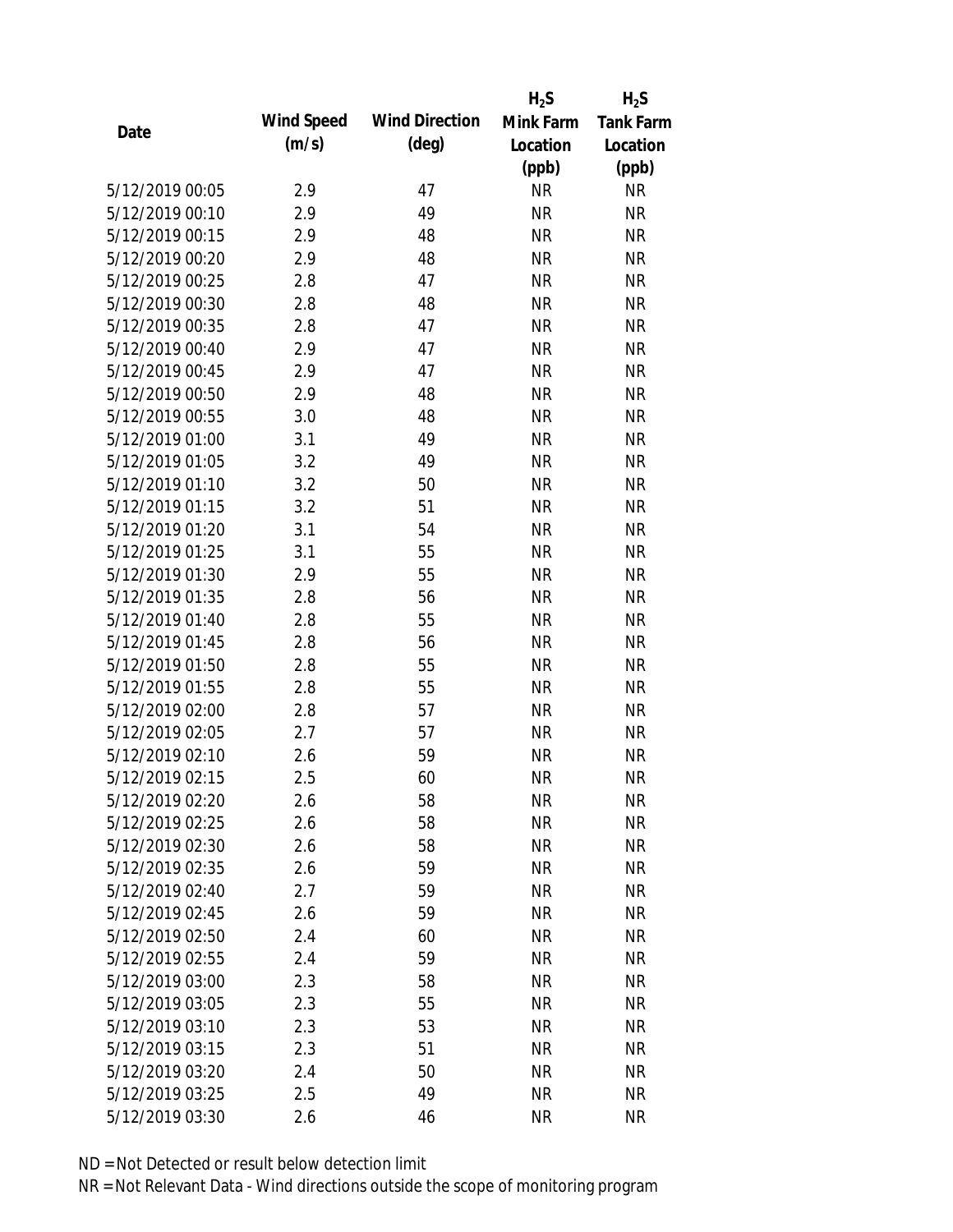|                 |            |                       | $H_2S$         | $H_2S$           |
|-----------------|------------|-----------------------|----------------|------------------|
|                 | Wind Speed | <b>Wind Direction</b> | Mink Farm      | <b>Tank Farm</b> |
| Date            | (m/s)      | $(\text{deg})$        | Location       | Location         |
|                 |            |                       | (ppb)          | (ppb)            |
| 5/12/2019 03:35 | 2.7        | 45                    | <b>NR</b>      | <b>NR</b>        |
| 5/12/2019 03:40 | 2.8        | 44                    | <b>NR</b>      | <b>NR</b>        |
| 5/12/2019 03:45 | 3.0        | 42                    | <b>NR</b>      | <b>NR</b>        |
| 5/12/2019 03:50 | 3.1        | 42                    | <b>NR</b>      | <b>NR</b>        |
| 5/12/2019 03:55 | 3.1        | 41                    | <b>NR</b>      | <b>NR</b>        |
| 5/12/2019 04:00 | 3.2        | 40                    | 1              | <b>NR</b>        |
| 5/12/2019 04:05 | 3.2        | 39                    | 1              | <b>NR</b>        |
| 5/12/2019 04:10 | 3.1        | 39                    | 1              | <b>NR</b>        |
| 5/12/2019 04:15 | 2.8        | 40                    | 1              | <b>NR</b>        |
| 5/12/2019 04:20 | 2.8        | 39                    | 1              | <b>NR</b>        |
| 5/12/2019 04:25 | 2.7        | 39                    | 1              | <b>NR</b>        |
| 5/12/2019 04:30 | 2.8        | 40                    | 1              | <b>NR</b>        |
| 5/12/2019 04:35 | 2.8        | 41                    | <b>NR</b>      | <b>NR</b>        |
| 5/12/2019 04:40 | 2.9        | 41                    | <b>NR</b>      | <b>NR</b>        |
| 5/12/2019 04:45 | 3.0        | 42                    | <b>NR</b>      | <b>NR</b>        |
| 5/12/2019 04:50 | 2.9        | 43                    | <b>NR</b>      | <b>NR</b>        |
| 5/12/2019 04:55 | 2.9        | 45                    | <b>NR</b>      | <b>NR</b>        |
| 5/12/2019 05:00 | 2.7        | 46                    | <b>NR</b>      | <b>NR</b>        |
| 5/12/2019 05:05 | 2.6        | 45                    | <b>NR</b>      | <b>NR</b>        |
| 5/12/2019 05:10 | 2.5        | 44                    | <b>NR</b>      | <b>NR</b>        |
| 5/12/2019 05:15 | 2.5        | 42                    | <b>NR</b>      | <b>NR</b>        |
| 5/12/2019 05:20 | 2.4        | 40                    | 1              | <b>NR</b>        |
| 5/12/2019 05:25 | 2.5        | 38                    | 1              | <b>NR</b>        |
| 5/12/2019 05:30 | 2.6        | 37                    | 1              | <b>NR</b>        |
| 5/12/2019 05:35 | 2.7        | 37                    | 1              | <b>NR</b>        |
| 5/12/2019 05:40 | 2.8        | 36                    | 1              | <b>NR</b>        |
| 5/12/2019 05:45 | 2.9        | 36                    | 1              | <b>NR</b>        |
| 5/12/2019 05:50 | 2.9        | 37                    | 1              | <b>NR</b>        |
| 5/12/2019 05:55 | 2.9        | 38                    | 1              | <b>NR</b>        |
| 5/12/2019 06:00 | 2.9        | 37                    | 1              | <b>NR</b>        |
| 5/12/2019 06:05 | 3.0        | 38                    | 1              | <b>NR</b>        |
| 5/12/2019 06:10 | 3.0        | 38                    | 1              | <b>NR</b>        |
| 5/12/2019 06:15 | 3.1        | 40                    | $\overline{2}$ | NR               |
| 5/12/2019 06:20 | 3.0        | 40                    | $\overline{2}$ | <b>NR</b>        |
| 5/12/2019 06:25 | 3.1        | 41                    | <b>NR</b>      | <b>NR</b>        |
| 5/12/2019 06:30 | 3.1        | 42                    | <b>NR</b>      | <b>NR</b>        |
| 5/12/2019 06:35 | 3.0        | 41                    | <b>NR</b>      | <b>NR</b>        |
| 5/12/2019 06:40 | 3.0        | 42                    | <b>NR</b>      | <b>NR</b>        |
| 5/12/2019 06:45 | 3.0        | 41                    | <b>NR</b>      | NR               |
| 5/12/2019 06:50 | 3.1        | 42                    | <b>NR</b>      | <b>NR</b>        |
| 5/12/2019 06:55 | 2.9        | 42                    | <b>NR</b>      | <b>NR</b>        |
|                 |            |                       |                |                  |
| 5/12/2019 07:00 | 2.9        | 41                    | <b>NR</b>      | <b>NR</b>        |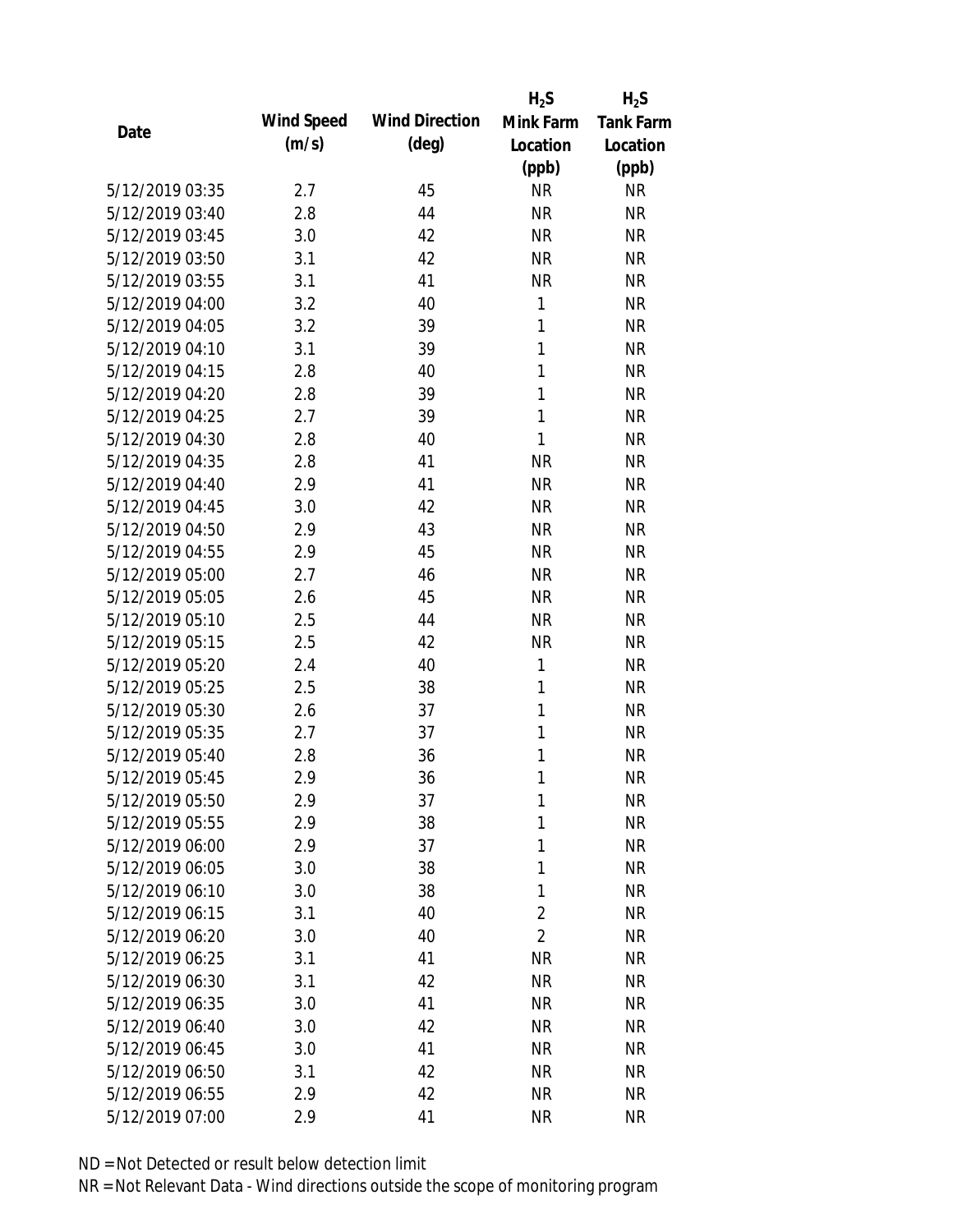|                 |            |                       | $H_2S$         | $H_2S$           |
|-----------------|------------|-----------------------|----------------|------------------|
| Date            | Wind Speed | <b>Wind Direction</b> | Mink Farm      | <b>Tank Farm</b> |
|                 | (m/s)      | $(\text{deg})$        | Location       | Location         |
|                 |            |                       | (ppb)          | (ppb)            |
| 5/12/2019 07:05 | 3.1        | 41                    | <b>NR</b>      | <b>NR</b>        |
| 5/12/2019 07:10 | 3.3        | 41                    | <b>NR</b>      | <b>NR</b>        |
| 5/12/2019 07:15 | 3.4        | 40                    | 1              | <b>NR</b>        |
| 5/12/2019 07:20 | 3.4        | 39                    | $\mathbf{1}$   | <b>NR</b>        |
| 5/12/2019 07:25 | 3.6        | 39                    | 1              | <b>NR</b>        |
| 5/12/2019 07:30 | 3.5        | 38                    | 1              | <b>NR</b>        |
| 5/12/2019 07:35 | 3.4        | 40                    | 1              | <b>NR</b>        |
| 5/12/2019 07:40 | 3.3        | 40                    | 1              | <b>NR</b>        |
| 5/12/2019 07:45 | 3.2        | 40                    | 1              | <b>NR</b>        |
| 5/12/2019 07:50 | 3.3        | 40                    | 1              | <b>NR</b>        |
| 5/12/2019 07:55 | 3.2        | 39                    | 1              | <b>NR</b>        |
| 5/12/2019 08:00 | 3.3        | 39                    | 1              | <b>NR</b>        |
| 5/12/2019 08:05 | 3.2        | 38                    | $\overline{2}$ | <b>NR</b>        |
| 5/12/2019 08:10 | 3.2        | 37                    | $\overline{2}$ | <b>NR</b>        |
| 5/12/2019 08:15 | 3.2        | 36                    | $\mathbf{1}$   | <b>NR</b>        |
| 5/12/2019 08:20 | 3.1        | 37                    | $\overline{2}$ | <b>NR</b>        |
| 5/12/2019 08:25 | 2.9        | 39                    | $\mathbf{1}$   | <b>NR</b>        |
| 5/12/2019 08:30 | 2.8        | 40                    | 1              | <b>NR</b>        |
| 5/12/2019 08:35 | 2.8        | 41                    | <b>NR</b>      | <b>NR</b>        |
| 5/12/2019 08:40 | 2.7        | 43                    | <b>NR</b>      | <b>NR</b>        |
| 5/12/2019 08:45 | 2.7        | 44                    | <b>NR</b>      | <b>NR</b>        |
| 5/12/2019 08:50 | 2.6        | 44                    | <b>NR</b>      | <b>NR</b>        |
| 5/12/2019 08:55 | 2.8        | 41                    | <b>NR</b>      | <b>NR</b>        |
| 5/12/2019 09:00 | 2.9        | 42                    | <b>NR</b>      | <b>NR</b>        |
| 5/12/2019 09:05 | 3.0        | 42                    | <b>NR</b>      | <b>NR</b>        |
| 5/12/2019 09:10 | 3.0        | 41                    | <b>NR</b>      | <b>NR</b>        |
| 5/12/2019 09:15 | 3.0        | 40                    | $\overline{2}$ | <b>NR</b>        |
| 5/12/2019 09:20 | 2.9        | 39                    | $\overline{2}$ | <b>NR</b>        |
| 5/12/2019 09:25 | 3.0        | 40                    | 1              | <b>NR</b>        |
| 5/12/2019 09:30 | 2.9        | 42                    | <b>NR</b>      | <b>NR</b>        |
| 5/12/2019 09:35 | 2.8        | 43                    | <b>NR</b>      | <b>NR</b>        |
| 5/12/2019 09:40 | 2.7        | 42                    | <b>NR</b>      | <b>NR</b>        |
| 5/12/2019 09:45 | 2.7        | 45                    | <b>NR</b>      | <b>NR</b>        |
| 5/12/2019 09:50 | 2.9        | 45                    | <b>NR</b>      | <b>NR</b>        |
| 5/12/2019 09:55 | 2.9        | 45                    | <b>NR</b>      | <b>NR</b>        |
| 5/12/2019 10:00 | 2.9        | 43                    | <b>NR</b>      | <b>NR</b>        |
| 5/12/2019 10:05 | 2.9        | 40                    | 1              | <b>NR</b>        |
| 5/12/2019 10:10 | 2.9        | 39                    | 1              | <b>NR</b>        |
| 5/12/2019 10:15 | 3.0        | 36                    | 1              | <b>NR</b>        |
| 5/12/2019 10:20 | 2.8        | 37                    | 1              | <b>NR</b>        |
| 5/12/2019 10:25 | 2.9        | 37                    | 1              | <b>NR</b>        |
| 5/12/2019 10:30 | 3.0        | 37                    | 1              | <b>NR</b>        |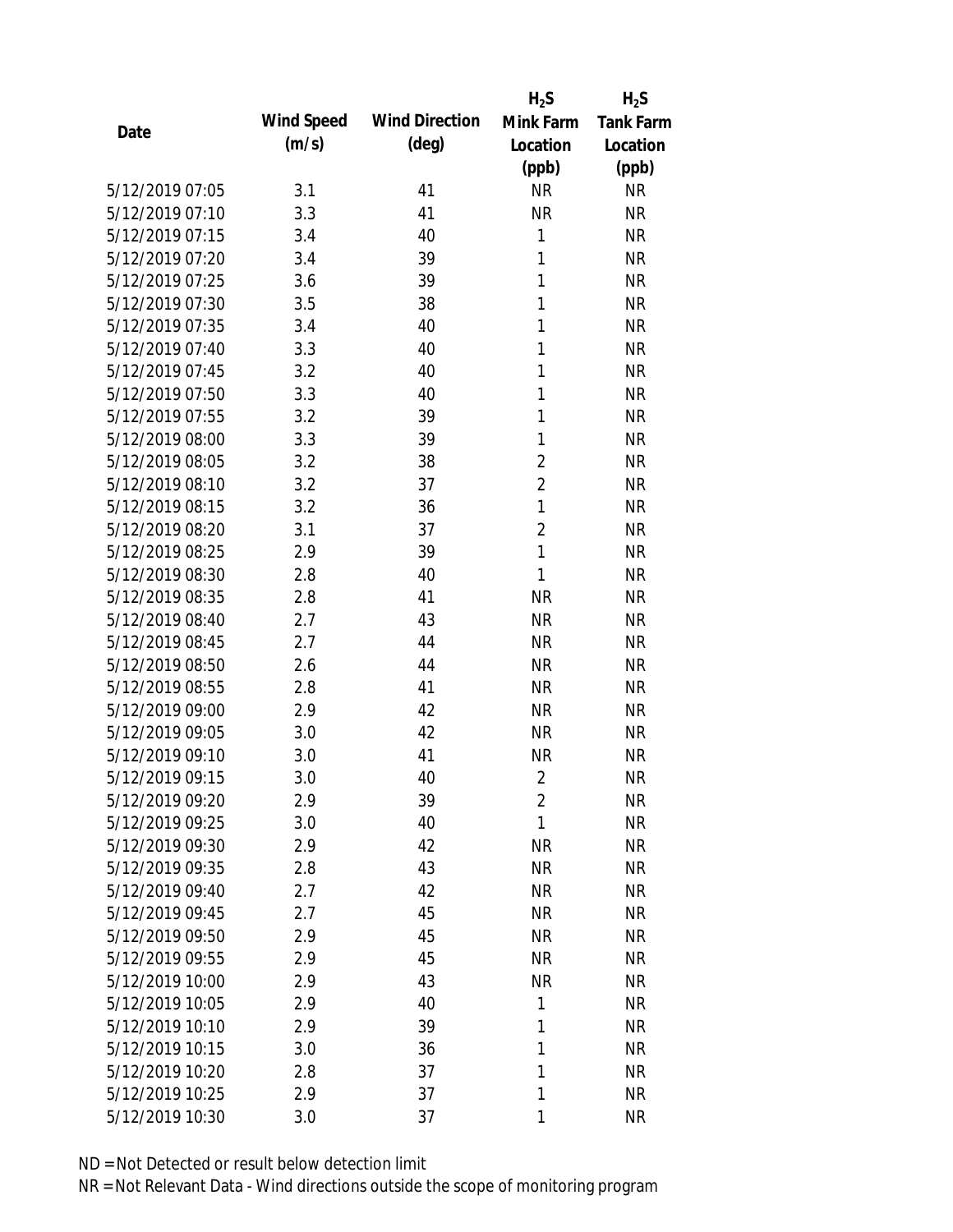|                 |            |                       | $H_2S$       | $H_2S$           |
|-----------------|------------|-----------------------|--------------|------------------|
| Date            | Wind Speed | <b>Wind Direction</b> | Mink Farm    | <b>Tank Farm</b> |
|                 | (m/s)      | $(\text{deg})$        | Location     | Location         |
|                 |            |                       | (ppb)        | (ppb)            |
| 5/12/2019 10:35 | 3.0        | 39                    | 1            | <b>NR</b>        |
| 5/12/2019 10:40 | 3.1        | 40                    | 1            | <b>NR</b>        |
| 5/12/2019 10:45 | 3.2        | 42                    | <b>NR</b>    | <b>NR</b>        |
| 5/12/2019 10:50 | 3.3        | 43                    | <b>NR</b>    | <b>NR</b>        |
| 5/12/2019 10:55 | 3.3        | 43                    | <b>NR</b>    | <b>NR</b>        |
| 5/12/2019 11:00 | 3.2        | 42                    | <b>NR</b>    | <b>NR</b>        |
| 5/12/2019 11:05 | 3.4        | 44                    | <b>NR</b>    | <b>NR</b>        |
| 5/12/2019 11:10 | 3.3        | 47                    | <b>NR</b>    | <b>NR</b>        |
| 5/12/2019 11:15 | 3.2        | 48                    | <b>NR</b>    | <b>NR</b>        |
| 5/12/2019 11:20 | 3.3        | 46                    | <b>NR</b>    | <b>NR</b>        |
| 5/12/2019 11:25 | 3.5        | 44                    | <b>NR</b>    | <b>NR</b>        |
| 5/12/2019 11:30 | 3.6        | 43                    | <b>NR</b>    | <b>NR</b>        |
| 5/12/2019 11:35 | 3.6        | 41                    | <b>NR</b>    | <b>NR</b>        |
| 5/12/2019 11:40 | 3.6        | 38                    | 1            | <b>NR</b>        |
| 5/12/2019 11:45 | 3.7        | 37                    | 1            | <b>NR</b>        |
| 5/12/2019 11:50 | 3.7        | 37                    | 1            | <b>NR</b>        |
| 5/12/2019 11:55 | 3.5        | 38                    | 1            | <b>NR</b>        |
| 5/12/2019 12:00 | 3.4        | 37                    | 1            | <b>NR</b>        |
| 5/12/2019 12:05 | 3.3        | 35                    | 1            | <b>NR</b>        |
| 5/12/2019 12:10 | 3.4        | 34                    | 1            | <b>NR</b>        |
| 5/12/2019 12:15 | 3.4        | 36                    | 1            | <b>NR</b>        |
| 5/12/2019 12:20 | 3.4        | 36                    | 1            | <b>NR</b>        |
| 5/12/2019 12:25 | 3.4        | 37                    | 1            | <b>NR</b>        |
| 5/12/2019 12:30 | 3.5        | 35                    | 1            | <b>NR</b>        |
| 5/12/2019 12:35 | 3.5        | 36                    | 1            | <b>NR</b>        |
| 5/12/2019 12:40 | 3.5        | 35                    | 1            | <b>NR</b>        |
| 5/12/2019 12:45 | 3.4        | 33                    | 1            | <b>NR</b>        |
| 5/12/2019 12:50 | 3.3        | 34                    | $\mathbf{1}$ | <b>NR</b>        |
| 5/12/2019 12:55 | 3.3        | 31                    | 1            | <b>NR</b>        |
| 5/12/2019 13:00 | 3.5        | 32                    | 1            | <b>NR</b>        |
| 5/12/2019 13:05 | 3.7        | 32                    | 1            | <b>NR</b>        |
| 5/12/2019 13:10 | 3.6        | 30                    | 1            | <b>NR</b>        |
| 5/12/2019 13:15 | 3.8        | 29                    | 1            | <b>NR</b>        |
| 5/12/2019 13:20 | 3.8        | 27                    | 1            | <b>NR</b>        |
| 5/12/2019 13:25 | 3.9        | 26                    | 1            | <b>NR</b>        |
| 5/12/2019 13:30 | 3.7        | 28                    | 1            | <b>NR</b>        |
| 5/12/2019 13:35 | 3.7        | 29                    | 1            | <b>NR</b>        |
| 5/12/2019 13:40 | 3.7        | 33                    | 1            | <b>NR</b>        |
| 5/12/2019 13:45 | 3.7        | 35                    | 1            | <b>NR</b>        |
| 5/12/2019 13:50 | 3.6        | 37                    | 1            | <b>NR</b>        |
| 5/12/2019 13:55 | 3.6        | 41                    | <b>NR</b>    | <b>NR</b>        |
| 5/12/2019 14:00 | 3.6        | 42                    | <b>NR</b>    | <b>NR</b>        |
|                 |            |                       |              |                  |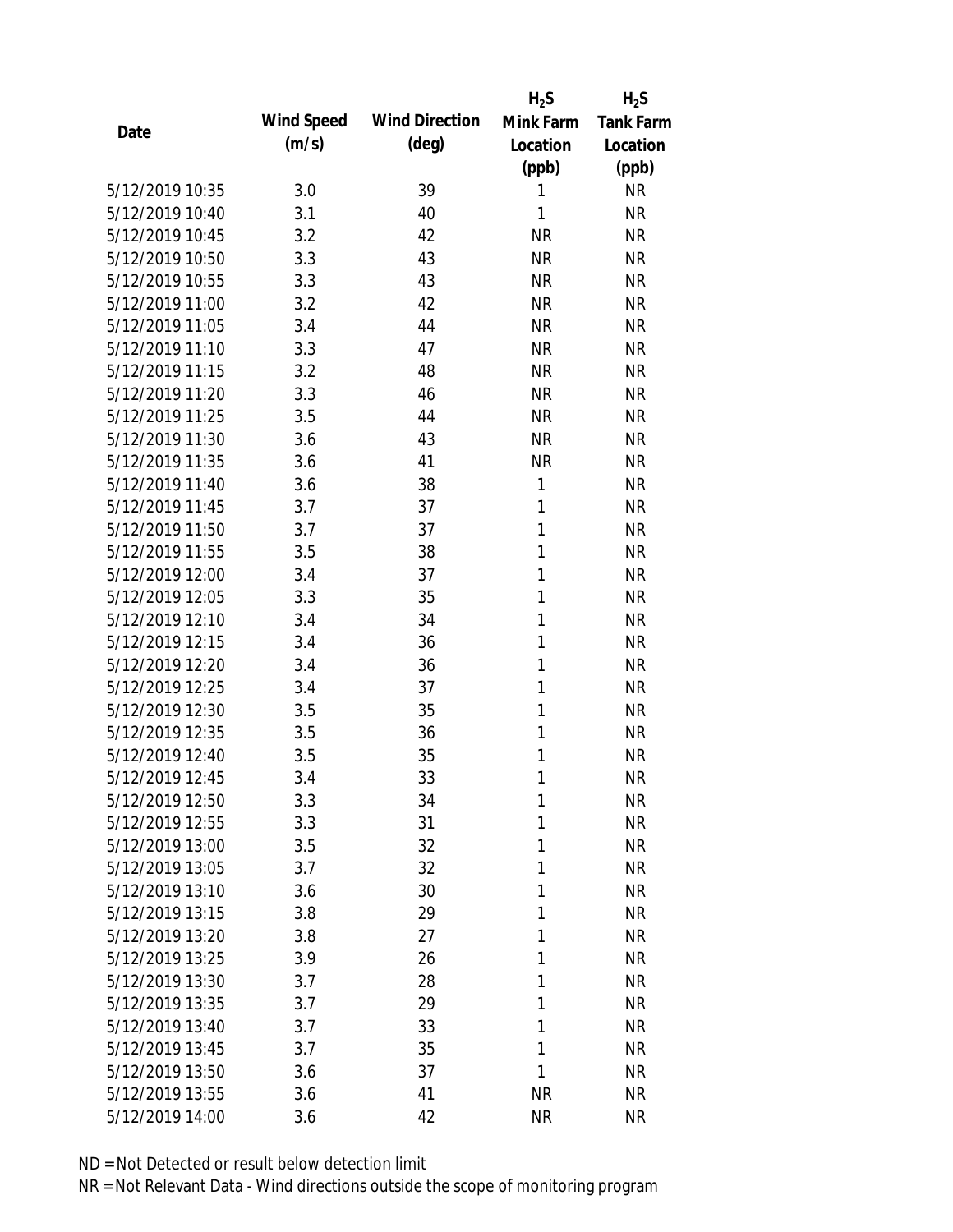|                 |            |                       | $H_2S$       | $H_2S$           |
|-----------------|------------|-----------------------|--------------|------------------|
| Date            | Wind Speed | <b>Wind Direction</b> | Mink Farm    | <b>Tank Farm</b> |
|                 | (m/s)      | $(\text{deg})$        | Location     | Location         |
|                 |            |                       | (ppb)        | (ppb)            |
| 5/12/2019 14:05 | 3.5        | 42                    | <b>NR</b>    | <b>NR</b>        |
| 5/12/2019 14:10 | 3.4        | 41                    | <b>NR</b>    | <b>NR</b>        |
| 5/12/2019 14:15 | 3.4        | 40                    | $\mathbf{1}$ | <b>NR</b>        |
| 5/12/2019 14:20 | 3.4        | 41                    | <b>NR</b>    | <b>NR</b>        |
| 5/12/2019 14:25 | 3.3        | 42                    | <b>NR</b>    | <b>NR</b>        |
| 5/12/2019 14:30 | 3.3        | 42                    | <b>NR</b>    | <b>NR</b>        |
| 5/12/2019 14:35 | 3.3        | 42                    | <b>NR</b>    | <b>NR</b>        |
| 5/12/2019 14:40 | 3.3        | 45                    | <b>NR</b>    | <b>NR</b>        |
| 5/12/2019 14:45 | 3.2        | 48                    | <b>NR</b>    | <b>NR</b>        |
| 5/12/2019 14:50 | 3.1        | 48                    | <b>NR</b>    | <b>NR</b>        |
| 5/12/2019 14:55 | 3.1        | 49                    | <b>NR</b>    | <b>NR</b>        |
| 5/12/2019 15:00 | 3.1        | 47                    | <b>NR</b>    | <b>NR</b>        |
| 5/12/2019 15:05 | 3.2        | 46                    | <b>NR</b>    | <b>NR</b>        |
| 5/12/2019 15:10 | 3.3        | 41                    | <b>NR</b>    | <b>NR</b>        |
| 5/12/2019 15:15 | 3.4        | 38                    | 1            | <b>NR</b>        |
| 5/12/2019 15:20 | 3.4        | 36                    | 1            | <b>NR</b>        |
| 5/12/2019 15:25 | 3.5        | 31                    | 1            | <b>NR</b>        |
| 5/12/2019 15:30 | 3.7        | 28                    | 1            | <b>NR</b>        |
| 5/12/2019 15:35 | 3.8        | 27                    | 1            | <b>NR</b>        |
| 5/12/2019 15:40 | 3.7        | 26                    | 1            | <b>NR</b>        |
| 5/12/2019 15:45 | 3.8        | 23                    | 1            | <b>NR</b>        |
| 5/12/2019 15:50 | 4.0        | 20                    | 1            | <b>NR</b>        |
| 5/12/2019 15:55 | 3.9        | 18                    | 1            | <b>NR</b>        |
| 5/12/2019 16:00 | 3.9        | 20                    | 1            | <b>NR</b>        |
| 5/12/2019 16:05 | 3.8        | 20                    | 1            | <b>NR</b>        |
| 5/12/2019 16:10 | 3.8        | 19                    | 1            | <b>NR</b>        |
| 5/12/2019 16:15 | 3.7        | 21                    | 1            | <b>NR</b>        |
| 5/12/2019 16:20 | 3.5        | 23                    | 1            | <b>NR</b>        |
| 5/12/2019 16:25 | 3.6        | 29                    | 1            | <b>NR</b>        |
| 5/12/2019 16:30 | 3.5        | 31                    | 1            | <b>NR</b>        |
| 5/12/2019 16:35 | 3.6        | 32                    | 1            | <b>NR</b>        |
| 5/12/2019 16:40 | 3.6        | 34                    | 1            | <b>NR</b>        |
| 5/12/2019 16:45 | 3.5        | 31                    | 1            | <b>NR</b>        |
| 5/12/2019 16:50 | 3.6        | 29                    | 1            | <b>NR</b>        |
| 5/12/2019 16:55 | 3.8        | 25                    | 1            | <b>NR</b>        |
| 5/12/2019 17:00 | 4.0        | 19                    | 1            | <b>NR</b>        |
| 5/12/2019 17:05 | 4.0        | 17                    | 1            | <b>NR</b>        |
| 5/12/2019 17:10 | 4.0        | 17                    | 1            | <b>NR</b>        |
| 5/12/2019 17:15 | 4.2        | 19                    | 1            | <b>NR</b>        |
| 5/12/2019 17:20 | 4.1        | 23                    | 1            | <b>NR</b>        |
| 5/12/2019 17:25 | 4.0        | 26                    | 1            | <b>NR</b>        |
| 5/12/2019 17:30 | 3.7        | 29                    | 1            | <b>NR</b>        |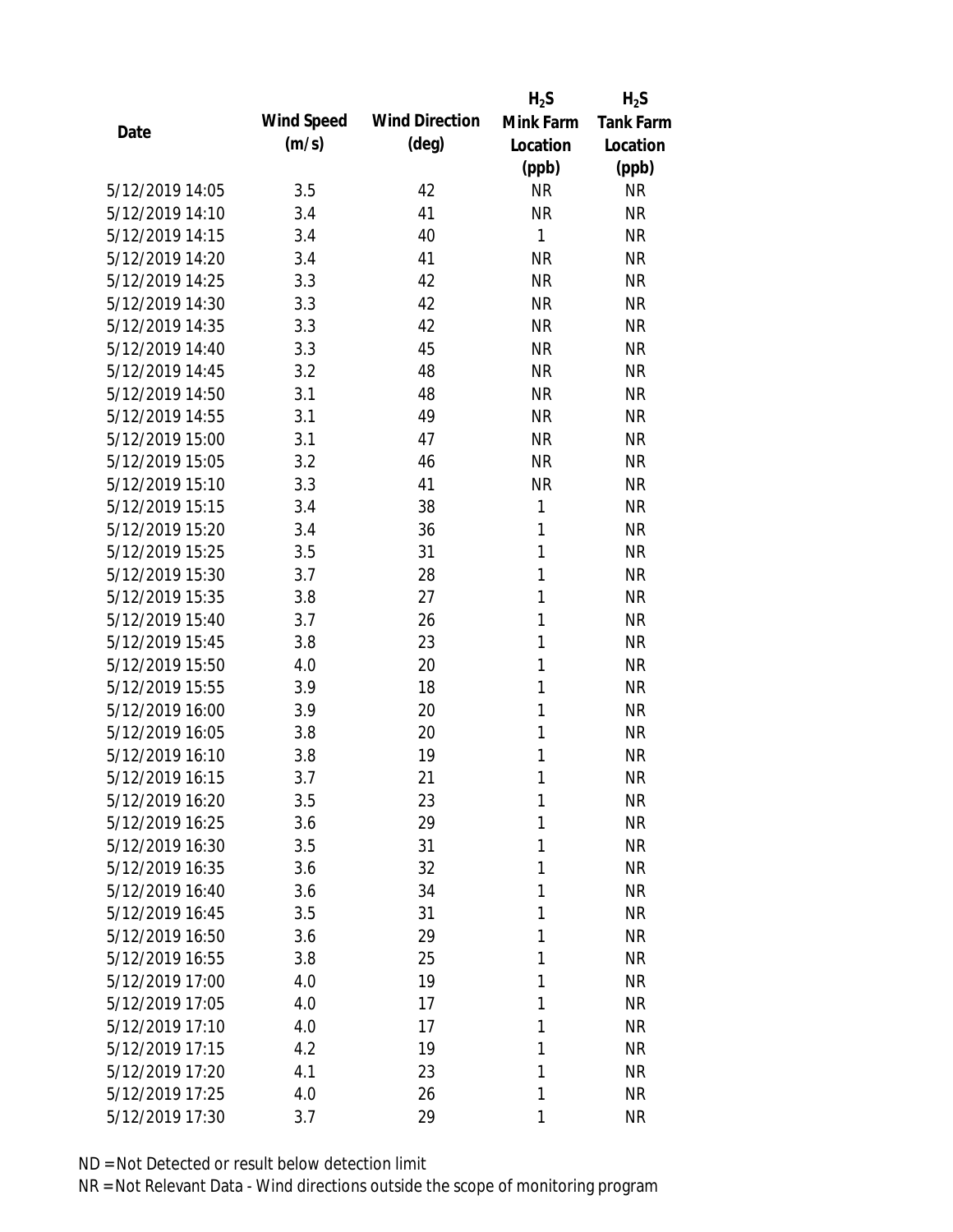|      |                 |            |                       | $H_2S$         | $H_2S$           |
|------|-----------------|------------|-----------------------|----------------|------------------|
| Date |                 | Wind Speed | <b>Wind Direction</b> | Mink Farm      | <b>Tank Farm</b> |
|      |                 | (m/s)      | $(\text{deg})$        | Location       | Location         |
|      |                 |            |                       | (ppb)          | (ppb)            |
|      | 5/12/2019 17:35 | 3.8        | 32                    | 1              | <b>NR</b>        |
|      | 5/12/2019 17:40 | 3.8        | 32                    | 1              | <b>NR</b>        |
|      | 5/12/2019 17:45 | 3.6        | 33                    | 1              | <b>NR</b>        |
|      | 5/12/2019 17:50 | 3.5        | 32                    | 1              | <b>NR</b>        |
|      | 5/12/2019 17:55 | 3.3        | 31                    | 1              | <b>NR</b>        |
|      | 5/12/2019 18:00 | 3.2        | 31                    | $\overline{2}$ | <b>NR</b>        |
|      | 5/12/2019 18:05 | 2.8        | 31                    | $\overline{2}$ | <b>NR</b>        |
|      | 5/12/2019 18:10 | 2.5        | 31                    | $\overline{2}$ | <b>NR</b>        |
|      | 5/12/2019 18:15 | 2.5        | 29                    | 1              | <b>NR</b>        |
|      | 5/12/2019 18:20 | 2.3        | 28                    | $\overline{2}$ | <b>NR</b>        |
|      | 5/12/2019 18:25 | 2.3        | 28                    | $\mathbf{1}$   | <b>NR</b>        |
|      | 5/12/2019 18:30 | 2.3        | 26                    | 1              | <b>NR</b>        |
|      | 5/12/2019 18:35 | 2.2        | 25                    | 1              | <b>NR</b>        |
|      | 5/12/2019 18:40 | 2.2        | 24                    | 1              | <b>NR</b>        |
|      | 5/12/2019 18:45 | 2.1        | 25                    | 1              | <b>NR</b>        |
|      | 5/12/2019 18:50 | 2.1        | 25                    | 1              | <b>NR</b>        |
|      | 5/12/2019 18:55 | 2.0        | 22                    | 1              | <b>NR</b>        |
|      | 5/12/2019 19:00 | 1.8        | 22                    | 1              | <b>NR</b>        |
|      | 5/12/2019 19:05 | 1.7        | 23                    | 1              | <b>NR</b>        |
|      | 5/12/2019 19:10 | 1.6        | 23                    | 1              | <b>NR</b>        |
|      | 5/12/2019 19:15 | 1.5        | 20                    | 1              | <b>NR</b>        |
|      | 5/12/2019 19:20 | 1.5        | 19                    | 1              | <b>NR</b>        |
|      | 5/12/2019 19:25 | 1.6        | 18                    | 1              | <b>NR</b>        |
|      | 5/12/2019 19:30 | 1.7        | 17                    | 1              | <b>NR</b>        |
|      | 5/12/2019 19:35 | 1.8        | 15                    | 1              | <b>NR</b>        |
|      | 5/12/2019 19:40 | 1.9        | 16                    | 1              | <b>NR</b>        |
|      | 5/12/2019 19:45 | 2.1        | 18                    | $\overline{2}$ | <b>NR</b>        |
|      | 5/12/2019 19:50 | 2.0        | 20                    | 1              | <b>NR</b>        |
|      | 5/12/2019 19:55 | 2.0        | 22                    | 1              | <b>NR</b>        |
|      | 5/12/2019 20:00 | 2.1        | 23                    | $\overline{2}$ | <b>NR</b>        |
|      | 5/12/2019 20:05 | 2.2        | 24                    | 1              | <b>NR</b>        |
|      | 5/12/2019 20:10 | 2.3        | 24                    | 1              | <b>NR</b>        |
|      | 5/12/2019 20:15 | 2.3        | 23                    | 1              | <b>NR</b>        |
|      | 5/12/2019 20:20 | 2.4        | 24                    | 1              | <b>NR</b>        |
|      | 5/12/2019 20:25 | 2.4        | 24                    | 1              | <b>NR</b>        |
|      | 5/12/2019 20:30 | 2.4        | 24                    | 1              | <b>NR</b>        |
|      | 5/12/2019 20:35 | 2.4        | 25                    | 1              | <b>NR</b>        |
|      | 5/12/2019 20:40 | 2.3        | 26                    | 1              | <b>NR</b>        |
|      | 5/12/2019 20:45 | 2.3        | 28                    | 1              | <b>NR</b>        |
|      | 5/12/2019 20:50 | 2.4        | 28                    | $\overline{2}$ | <b>NR</b>        |
|      | 5/12/2019 20:55 | 2.7        | 28                    | $\overline{2}$ | <b>NR</b>        |
|      | 5/12/2019 21:00 | 2.8        | 28                    | 1              | <b>NR</b>        |
|      |                 |            |                       |                |                  |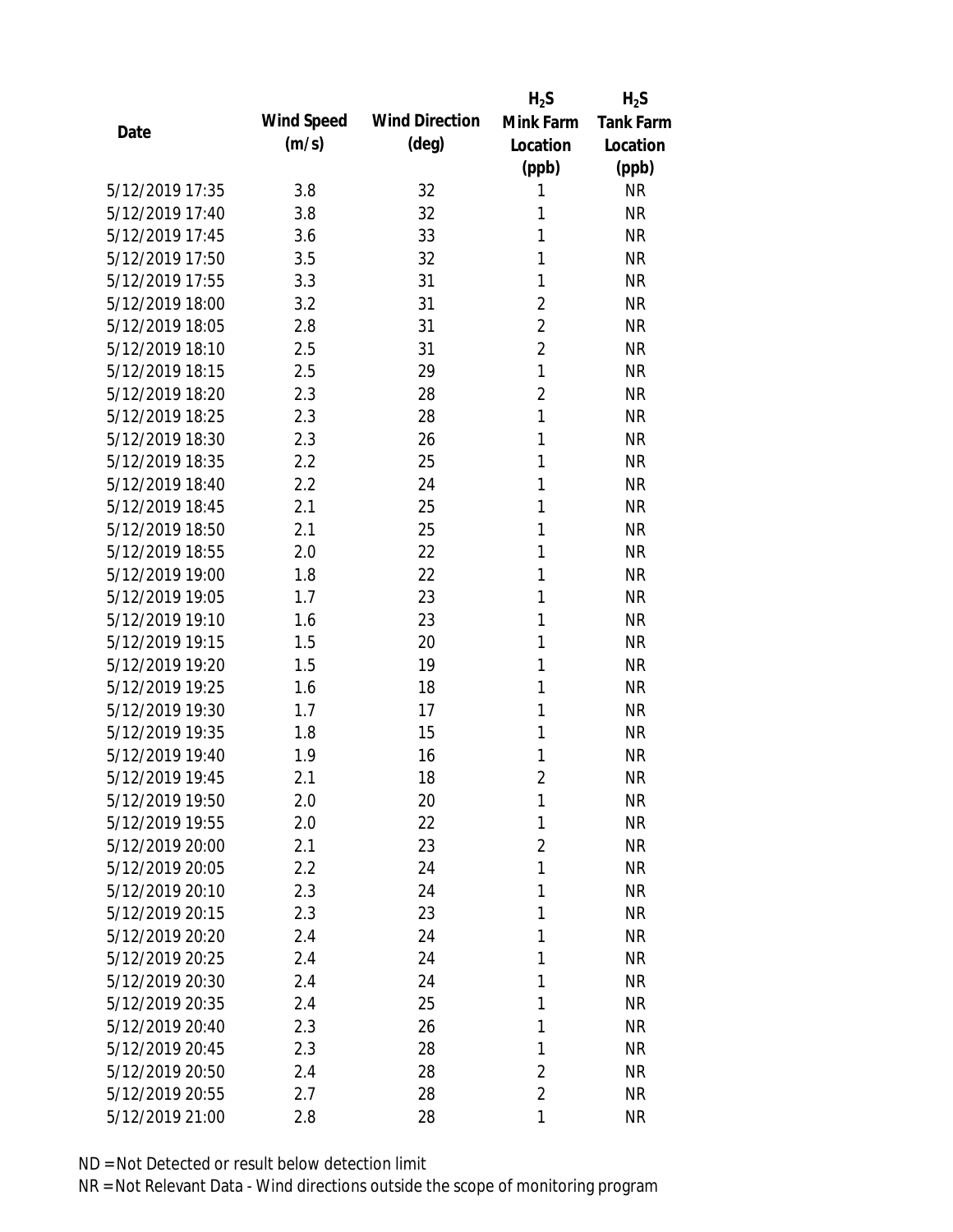|                 |            |                       | $H_2S$         | $H_2S$           |
|-----------------|------------|-----------------------|----------------|------------------|
| Date            | Wind Speed | <b>Wind Direction</b> | Mink Farm      | <b>Tank Farm</b> |
|                 | (m/s)      | $(\text{deg})$        | Location       | Location         |
|                 |            |                       | (ppb)          | (ppb)            |
| 5/12/2019 21:05 | 2.8        | 28                    | $\overline{2}$ | <b>NR</b>        |
| 5/12/2019 21:10 | 3.1        | 26                    | $\overline{2}$ | <b>NR</b>        |
| 5/12/2019 21:15 | 3.1        | 24                    | 1              | <b>NR</b>        |
| 5/12/2019 21:20 | 2.9        | 20                    | 1              | <b>NR</b>        |
| 5/12/2019 21:25 | 2.8        | 19                    | 1              | <b>NR</b>        |
| 5/12/2019 21:30 | 2.6        | 18                    | 1              | <b>NR</b>        |
| 5/12/2019 21:35 | 2.7        | 18                    | 1              | <b>NR</b>        |
| 5/12/2019 21:40 | 2.6        | 18                    | 1              | <b>NR</b>        |
| 5/12/2019 21:45 | 2.5        | 18                    | 1              | <b>NR</b>        |
| 5/12/2019 21:50 | 2.5        | 21                    | 1              | <b>NR</b>        |
| 5/12/2019 21:55 | 2.4        | 22                    | 1              | <b>NR</b>        |
| 5/12/2019 22:00 | 2.4        | 22                    | 1              | <b>NR</b>        |
| 5/12/2019 22:05 | 2.3        | 21                    | 2              | <b>NR</b>        |
| 5/12/2019 22:10 | 2.2        | 20                    | 2              | <b>NR</b>        |
| 5/12/2019 22:15 | 2.3        | 19                    | $\overline{2}$ | <b>NR</b>        |
| 5/12/2019 22:20 | 2.1        | 17                    | $\overline{2}$ | <b>NR</b>        |
| 5/12/2019 22:25 | 1.9        | 14                    | $\overline{2}$ | <b>NR</b>        |
| 5/12/2019 22:30 | 1.9        | 13                    | $\overline{2}$ | <b>NR</b>        |
| 5/12/2019 22:35 | 1.8        | 12                    | $\overline{2}$ | <b>NR</b>        |
| 5/12/2019 22:40 | 1.7        | 10                    | $\overline{2}$ | <b>NR</b>        |
| 5/12/2019 22:45 | 1.7        | 10                    | $\overline{2}$ | <b>NR</b>        |
| 5/12/2019 22:50 | 1.7        | 9                     | $\overline{2}$ | <b>NR</b>        |
| 5/12/2019 22:55 | 1.8        | 8                     | $\mathbf{1}$   | <b>NR</b>        |
| 5/12/2019 23:00 | 1.6        | 4                     | 1              | <b>NR</b>        |
| 5/12/2019 23:05 | 1.6        | 359                   | 1              | <b>NR</b>        |
| 5/12/2019 23:10 | 1.6        | 353                   | $\overline{2}$ | <b>NR</b>        |
| 5/12/2019 23:15 | 1.5        | 347                   | $\overline{2}$ | <b>NR</b>        |
| 5/12/2019 23:20 | 1.6        | 341                   | $\overline{2}$ | <b>NR</b>        |
| 5/12/2019 23:25 | 1.5        | 337                   | $\overline{2}$ | <b>NR</b>        |
| 5/12/2019 23:30 | 1.6        | 337                   | $\overline{2}$ | NR               |
| 5/12/2019 23:35 | 1.6        | 338                   | $\overline{2}$ | <b>NR</b>        |
| 5/12/2019 23:40 | 1.6        | 340                   | $\overline{2}$ | <b>NR</b>        |
| 5/12/2019 23:45 | 1.5        | 342                   | $\overline{2}$ | NR               |
| 5/12/2019 23:50 | 1.4        | 344                   | $\overline{2}$ | <b>NR</b>        |
| 5/12/2019 23:55 | 1.3        | 345                   | $\overline{2}$ | <b>NR</b>        |
| 5/12/2019 24:00 | 1.3        | 345                   | $\overline{2}$ | <b>NR</b>        |
| 5/13/2019 00:05 | 1.3        | 344                   | $\overline{2}$ | <b>NR</b>        |
| 5/13/2019 00:10 | 1.4        | 344                   | $\overline{2}$ | <b>NR</b>        |
| 5/13/2019 00:15 | 1.5        | 342                   | 1              | <b>NR</b>        |
| 5/13/2019 00:20 | 1.6        | 341                   | 1              | <b>NR</b>        |
| 5/13/2019 00:25 | 1.7        | 340                   | 1              | <b>NR</b>        |
| 5/13/2019 00:30 | 1.9        | 339                   | 1              | <b>NR</b>        |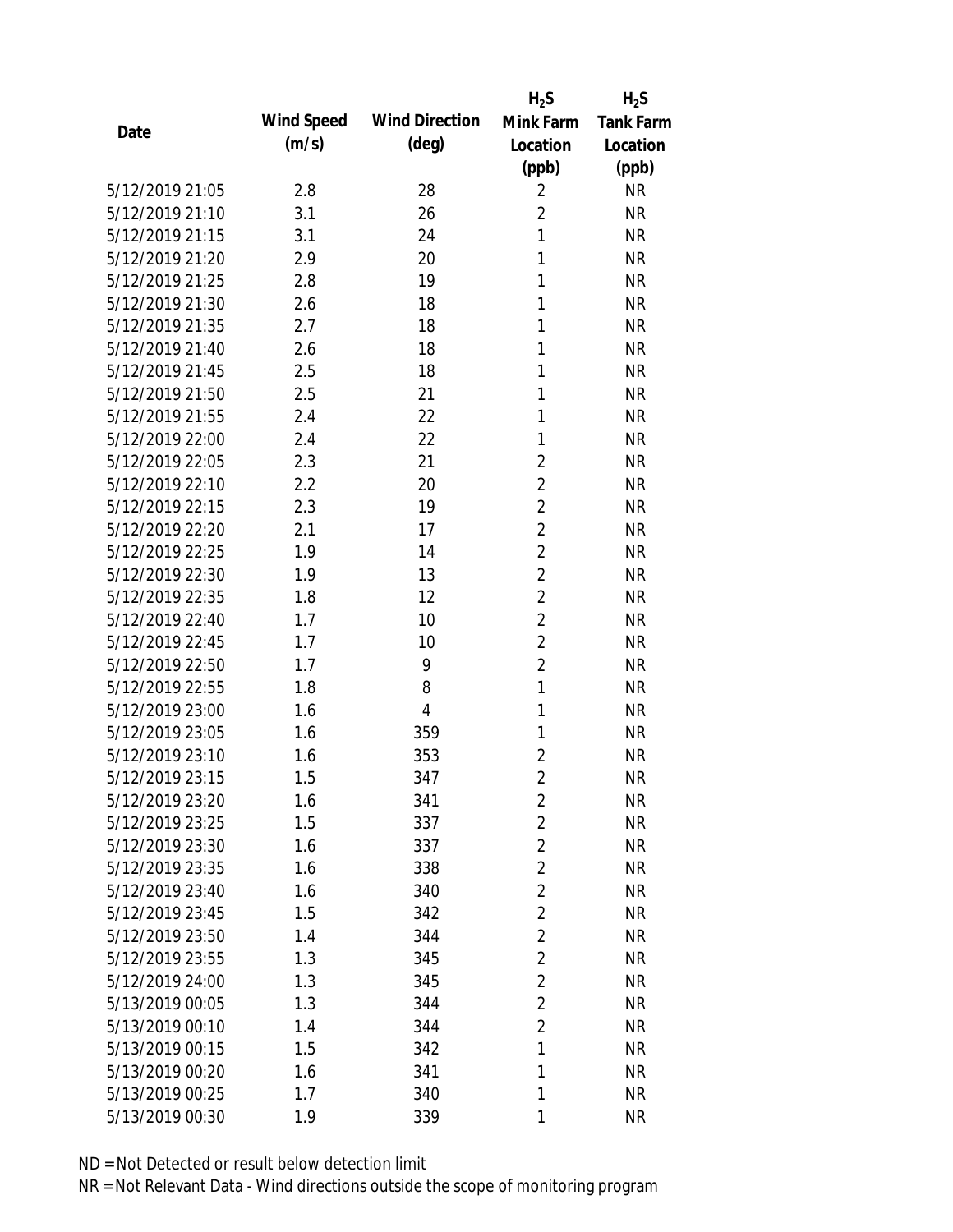|                 |            |                       | $H_2S$         | $H_2S$           |
|-----------------|------------|-----------------------|----------------|------------------|
| Date            | Wind Speed | <b>Wind Direction</b> | Mink Farm      | <b>Tank Farm</b> |
|                 | (m/s)      | $(\text{deg})$        | Location       | Location         |
|                 |            |                       | (ppb)          | (ppb)            |
| 5/13/2019 00:35 | 1.9        | 337                   | 1              | <b>NR</b>        |
| 5/13/2019 00:40 | 1.9        | 335                   | 1              | <b>NR</b>        |
| 5/13/2019 00:45 | 1.9        | 335                   | 1              | <b>NR</b>        |
| 5/13/2019 00:50 | 1.9        | 332                   | 1              | <b>NR</b>        |
| 5/13/2019 00:55 | 1.9        | 331                   | 1              | <b>NR</b>        |
| 5/13/2019 01:00 | 1.8        | 329                   | 1              | <b>NR</b>        |
| 5/13/2019 01:05 | 1.8        | 329                   | 1              | <b>NR</b>        |
| 5/13/2019 01:10 | 1.9        | 327                   | $\overline{2}$ | <b>NR</b>        |
| 5/13/2019 01:15 | 2.0        | 327                   | $\overline{2}$ | <b>NR</b>        |
| 5/13/2019 01:20 | 2.1        | 326                   | $\overline{2}$ | <b>NR</b>        |
| 5/13/2019 01:25 | 2.2        | 325                   | 1              | <b>NR</b>        |
| 5/13/2019 01:30 | 2.4        | 323                   | 1              | <b>NR</b>        |
| 5/13/2019 01:35 | 2.4        | 322                   | 1              | <b>NR</b>        |
| 5/13/2019 01:40 | 2.6        | 320                   | 1              | <b>NR</b>        |
| 5/13/2019 01:45 | 2.6        | 321                   | 1              | <b>NR</b>        |
| 5/13/2019 01:50 | 2.6        | 322                   | 1              | <b>NR</b>        |
| 5/13/2019 01:55 | 2.4        | 323                   | 1              | <b>NR</b>        |
| 5/13/2019 02:00 | 2.4        | 324                   | 1              | <b>NR</b>        |
| 5/13/2019 02:05 | 2.6        | 326                   | 1              | <b>NR</b>        |
| 5/13/2019 02:10 | 2.5        | 327                   | 1              | <b>NR</b>        |
| 5/13/2019 02:15 | 2.7        | 325                   | 1              | <b>NR</b>        |
| 5/13/2019 02:20 | 2.8        | 326                   | 1              | <b>NR</b>        |
| 5/13/2019 02:25 | 3.1        | 327                   | 1              | <b>NR</b>        |
| 5/13/2019 02:30 | 3.0        | 329                   | 1              | <b>NR</b>        |
| 5/13/2019 02:35 | 2.8        | 332                   | 1              | <b>NR</b>        |
| 5/13/2019 02:40 | 2.6        | 335                   | 1              | <b>NR</b>        |
| 5/13/2019 02:45 | 2.3        | 341                   | 1              | <b>NR</b>        |
| 5/13/2019 02:50 | 2.0        | 343                   | 1              | <b>NR</b>        |
| 5/13/2019 02:55 | 1.8        | 345                   | 1              | <b>NR</b>        |
| 5/13/2019 03:00 | 1.6        | 346                   | 1              | <b>NR</b>        |
| 5/13/2019 03:05 | 1.6        | 345                   | 1              | <b>NR</b>        |
| 5/13/2019 03:10 | 1.5        | 344                   | 1              | <b>NR</b>        |
| 5/13/2019 03:15 | 1.6        | 340                   | 1              | <b>NR</b>        |
| 5/13/2019 03:20 | 1.6        | 340                   | 1              | <b>NR</b>        |
| 5/13/2019 03:25 | 1.7        | 338                   | 1              | <b>NR</b>        |
| 5/13/2019 03:30 | 1.8        | 337                   | 1              | <b>NR</b>        |
| 5/13/2019 03:35 | 1.9        | 336                   | 1              | <b>NR</b>        |
| 5/13/2019 03:40 | 2.2        | 335                   | 1              | <b>NR</b>        |
| 5/13/2019 03:45 | 2.4        | 334                   | 1              | <b>NR</b>        |
| 5/13/2019 03:50 | 2.4        | 335                   | 1              | <b>NR</b>        |
| 5/13/2019 03:55 | 2.4        | 335                   | 1              | <b>NR</b>        |
| 5/13/2019 04:00 | 2.4        | 334                   | 1              | <b>NR</b>        |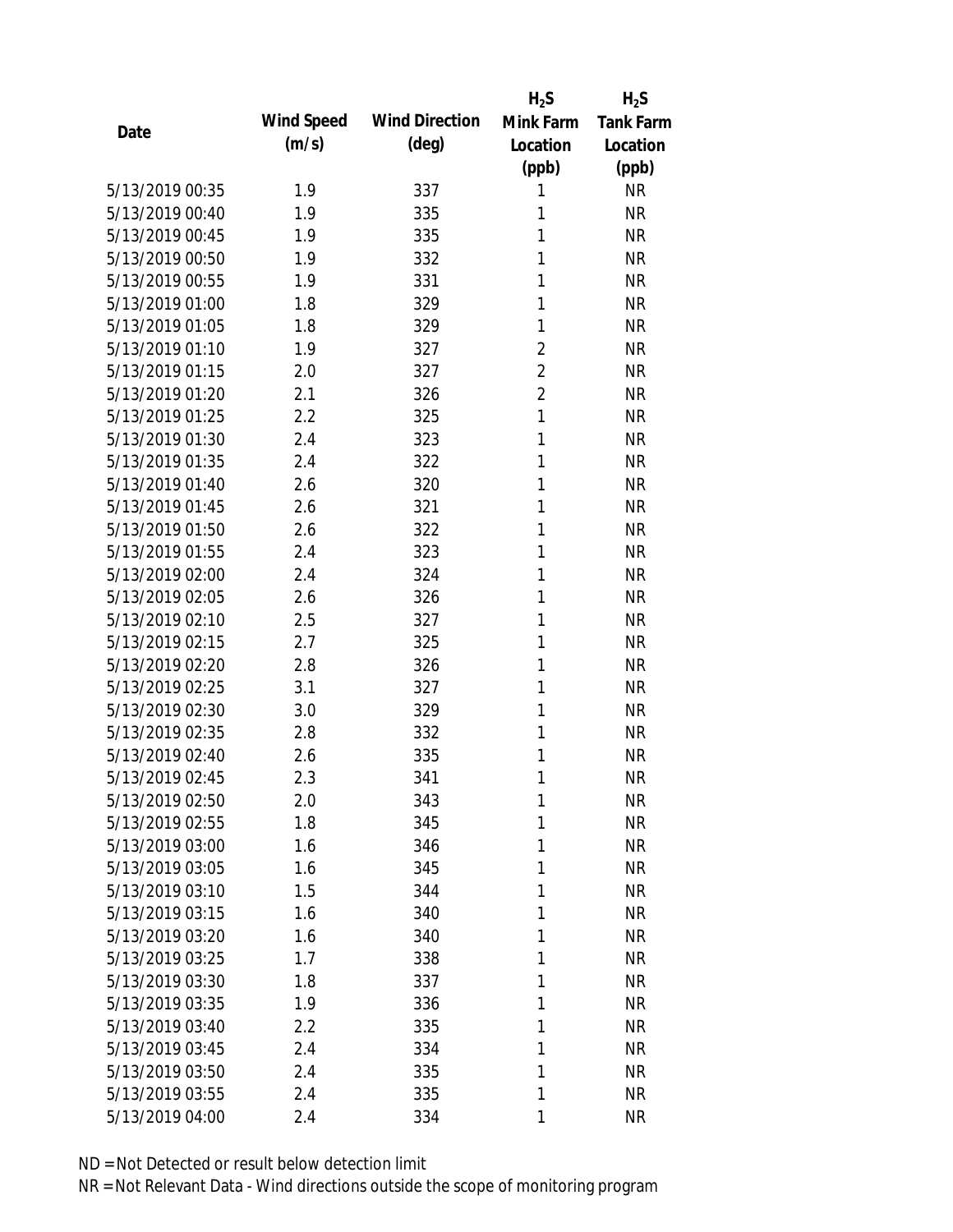|                 |            |                       | $H_2S$    | $H_2S$           |
|-----------------|------------|-----------------------|-----------|------------------|
| Date            | Wind Speed | <b>Wind Direction</b> | Mink Farm | <b>Tank Farm</b> |
|                 | (m/s)      | $(\text{deg})$        | Location  | Location         |
|                 |            |                       | (ppb)     | (ppb)            |
| 5/13/2019 04:05 | 2.2        | 330                   | 1         | <b>NR</b>        |
| 5/13/2019 04:10 | 2.2        | 329                   | 1         | <b>NR</b>        |
| 5/13/2019 04:15 | 2.2        | 325                   | 1         | <b>NR</b>        |
| 5/13/2019 04:20 | 2.1        | 323                   | 1         | <b>NR</b>        |
| 5/13/2019 04:25 | 2.0        | 321                   | 1         | <b>NR</b>        |
| 5/13/2019 04:30 | 2.1        | 320                   | 1         | <b>NR</b>        |
| 5/13/2019 04:35 | 2.3        | 323                   | 1         | <b>NR</b>        |
| 5/13/2019 04:40 | 2.3        | 325                   | 1         | <b>NR</b>        |
| 5/13/2019 04:45 | 2.4        | 327                   | 1         | <b>NR</b>        |
| 5/13/2019 04:50 | 2.5        | 328                   | 1         | <b>NR</b>        |
| 5/13/2019 04:55 | 2.7        | 328                   | 1         | <b>NR</b>        |
| 5/13/2019 05:00 | 2.8        | 327                   | 1         | <b>NR</b>        |
| 5/13/2019 05:05 | 2.8        | 327                   | 1         | <b>NR</b>        |
| 5/13/2019 05:10 | 2.8        | 327                   | 1         | <b>NR</b>        |
| 5/13/2019 05:15 | 2.8        | 328                   | 1         | <b>NR</b>        |
| 5/13/2019 05:20 | 2.8        | 328                   | 1         | <b>NR</b>        |
| 5/13/2019 05:25 | 2.8        | 330                   | 1         | <b>NR</b>        |
| 5/13/2019 05:30 | 2.7        | 332                   | 1         | <b>NR</b>        |
| 5/13/2019 05:35 | 2.7        | 333                   | 1         | <b>NR</b>        |
| 5/13/2019 05:40 | 2.7        | 333                   | 1         | <b>NR</b>        |
| 5/13/2019 05:45 | 2.7        | 333                   | 1         | <b>NR</b>        |
| 5/13/2019 05:50 | 2.6        | 334                   | 1         | <b>NR</b>        |
| 5/13/2019 05:55 | 2.6        | 333                   | 1         | <b>NR</b>        |
| 5/13/2019 06:00 | 2.5        | 333                   | 1         | <b>NR</b>        |
| 5/13/2019 06:05 | 2.5        | 333                   | 1         | <b>NR</b>        |
| 5/13/2019 06:10 | 2.4        | 334                   | 1         | <b>NR</b>        |
| 5/13/2019 06:15 | 2.3        | 335                   | 1         | <b>NR</b>        |
| 5/13/2019 06:20 | 2.3        | 332                   | 1         | <b>NR</b>        |
| 5/13/2019 06:25 | 2.2        | 331                   | 1         | <b>NR</b>        |
| 5/13/2019 06:30 | $2.2\,$    | 328                   | 1         | <b>NR</b>        |
| 5/13/2019 06:35 | 2.2        | 324                   | 1         | <b>NR</b>        |
| 5/13/2019 06:40 | 2.3        | 320                   | 1         | <b>NR</b>        |
| 5/13/2019 06:45 | 2.4        | 317                   | 1         | <b>NR</b>        |
| 5/13/2019 06:50 | 2.4        | 317                   | 1         | <b>NR</b>        |
| 5/13/2019 06:55 | 2.4        | 318                   | 1         | <b>NR</b>        |
| 5/13/2019 07:00 | 2.5        | 318                   | 1         | <b>NR</b>        |
| 5/13/2019 07:05 | 2.5        | 319                   | 1         | <b>NR</b>        |
| 5/13/2019 07:10 | 2.5        | 321                   | 1         | <b>NR</b>        |
| 5/13/2019 07:15 | 2.4        | 324                   | 1         | <b>NR</b>        |
| 5/13/2019 07:20 | 2.3        | 325                   | 1         | <b>NR</b>        |
| 5/13/2019 07:25 | 2.3        | 325                   | 1         | <b>NR</b>        |
| 5/13/2019 07:30 | 2.3        | 328                   | 1         | <b>NR</b>        |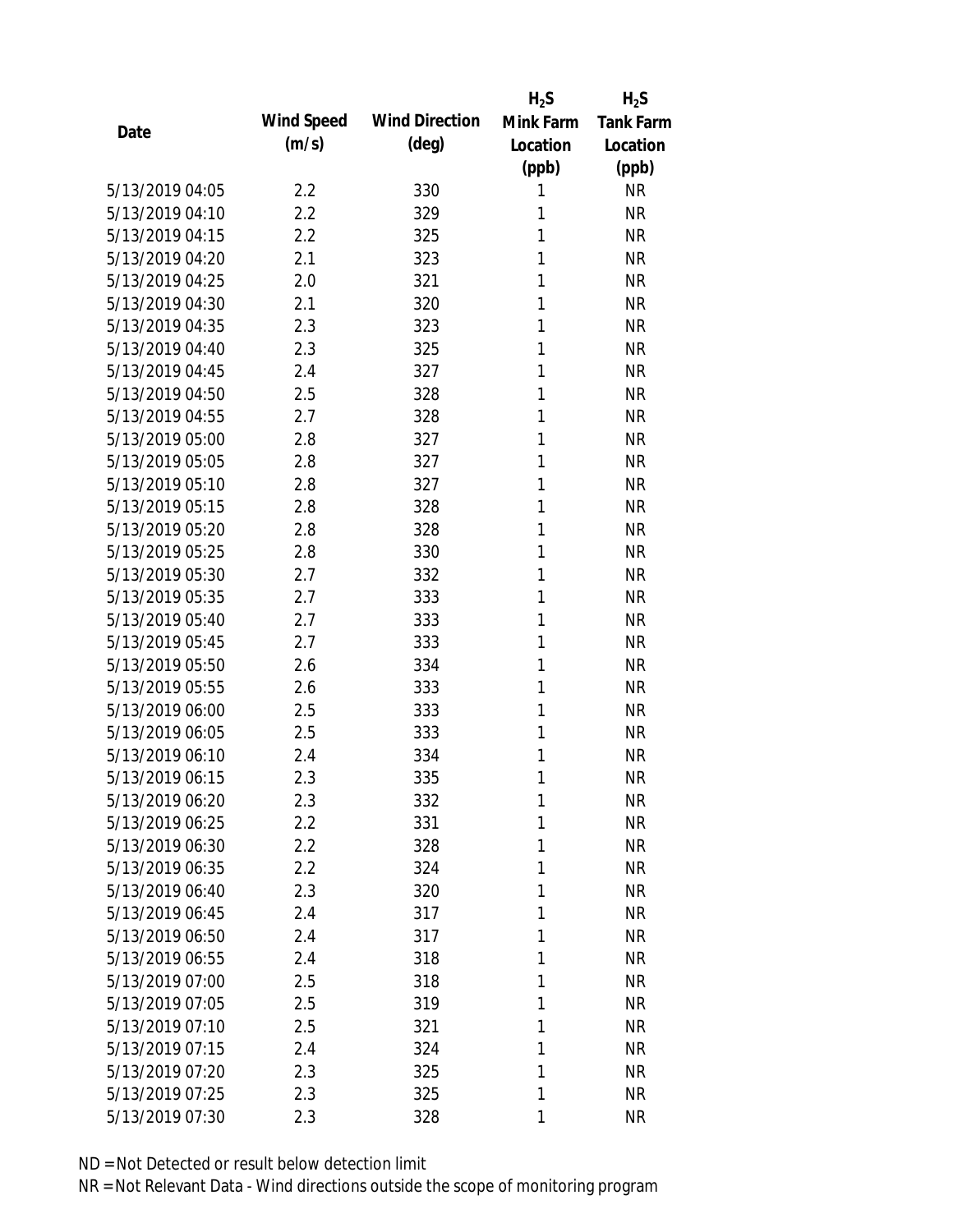|                 |            |                       | $H_2S$         | $H_2S$           |
|-----------------|------------|-----------------------|----------------|------------------|
| Date            | Wind Speed | <b>Wind Direction</b> | Mink Farm      | <b>Tank Farm</b> |
|                 | (m/s)      | $(\text{deg})$        | Location       | Location         |
|                 |            |                       | (ppb)          | (ppb)            |
| 5/13/2019 07:35 | 2.2        | 332                   | 1              | <b>NR</b>        |
| 5/13/2019 07:40 | 2.1        | 332                   | 1              | <b>NR</b>        |
| 5/13/2019 07:45 | 2.1        | 331                   | 1              | <b>NR</b>        |
| 5/13/2019 07:50 | 2.2        | 330                   | 1              | <b>NR</b>        |
| 5/13/2019 07:55 | 2.2        | 332                   | 1              | <b>NR</b>        |
| 5/13/2019 08:00 | 2.1        | 331                   | 1              | <b>NR</b>        |
| 5/13/2019 08:05 | 2.1        | 334                   | 1              | <b>NR</b>        |
| 5/13/2019 08:10 | 2.0        | 338                   | 1              | <b>NR</b>        |
| 5/13/2019 08:15 | 2.1        | 338                   | 1              | <b>NR</b>        |
| 5/13/2019 08:20 | 2.0        | 338                   | 1              | <b>NR</b>        |
| 5/13/2019 08:25 | 2.2        | 335                   | 1              | <b>NR</b>        |
| 5/13/2019 08:30 | 2.3        | 332                   | 1              | <b>NR</b>        |
| 5/13/2019 08:35 | 2.3        | 328                   | 1              | <b>NR</b>        |
| 5/13/2019 08:40 | 2.4        | 331                   | 1              | <b>NR</b>        |
| 5/13/2019 08:45 | 2.4        | 331                   | 1              | <b>NR</b>        |
| 5/13/2019 08:50 | 2.4        | 338                   | 1              | <b>NR</b>        |
| 5/13/2019 08:55 | 2.2        | 342                   | 1              | <b>NR</b>        |
| 5/13/2019 09:00 | 2.2        | 350                   | 1              | <b>NR</b>        |
| 5/13/2019 09:05 | 2.3        | 353                   | 1              | <b>NR</b>        |
| 5/13/2019 09:10 | 2.3        | 346                   | $\overline{2}$ | <b>NR</b>        |
| 5/13/2019 09:15 | 2.3        | 345                   | $\overline{2}$ | <b>NR</b>        |
| 5/13/2019 09:20 | 2.2        | 343                   | $\overline{2}$ | <b>NR</b>        |
| 5/13/2019 09:25 | 2.2        | 348                   | $\overline{2}$ | <b>NR</b>        |
| 5/13/2019 09:30 | 2.3        | 352                   | $\overline{2}$ | <b>NR</b>        |
| 5/13/2019 09:35 | 2.6        | 356                   | $\overline{2}$ | <b>NR</b>        |
| 5/13/2019 09:40 | 2.9        | 4                     | $\overline{2}$ | <b>NR</b>        |
| 5/13/2019 09:45 | 2.8        | 12                    | 1              | <b>NR</b>        |
| 5/13/2019 09:50 | 3.1        | 16                    | 1              | <b>NR</b>        |
| 5/13/2019 09:55 | 3.3        | 14                    | 1              | <b>NR</b>        |
| 5/13/2019 10:00 | 3.4        | 13                    | 1              | <b>NR</b>        |
| 5/13/2019 10:05 | 3.3        | 14                    | 1              | <b>NR</b>        |
| 5/13/2019 10:10 | 3.1        | 13                    | 1              | <b>NR</b>        |
| 5/13/2019 10:15 | 3.3        | 9                     | 1              | <b>NR</b>        |
| 5/13/2019 10:20 | 3.1        | 5                     | 1              | <b>NR</b>        |
| 5/13/2019 10:25 | 3.2        | 9                     | 1              | <b>NR</b>        |
| 5/13/2019 10:30 | 3.3        | 10                    | 1              | <b>NR</b>        |
| 5/13/2019 10:35 | 3.3        | 9                     | 1              | <b>NR</b>        |
| 5/13/2019 10:40 | 3.5        | 12                    | 1              | <b>NR</b>        |
| 5/13/2019 10:45 | 3.4        | 15                    | 1              | <b>NR</b>        |
| 5/13/2019 10:50 | 3.5        | 20                    | 1              | <b>NR</b>        |
| 5/13/2019 10:55 | 3.3        | 20                    | 1              | <b>NR</b>        |
| 5/13/2019 11:00 | 3.2        | 19                    | 1              | <b>NR</b>        |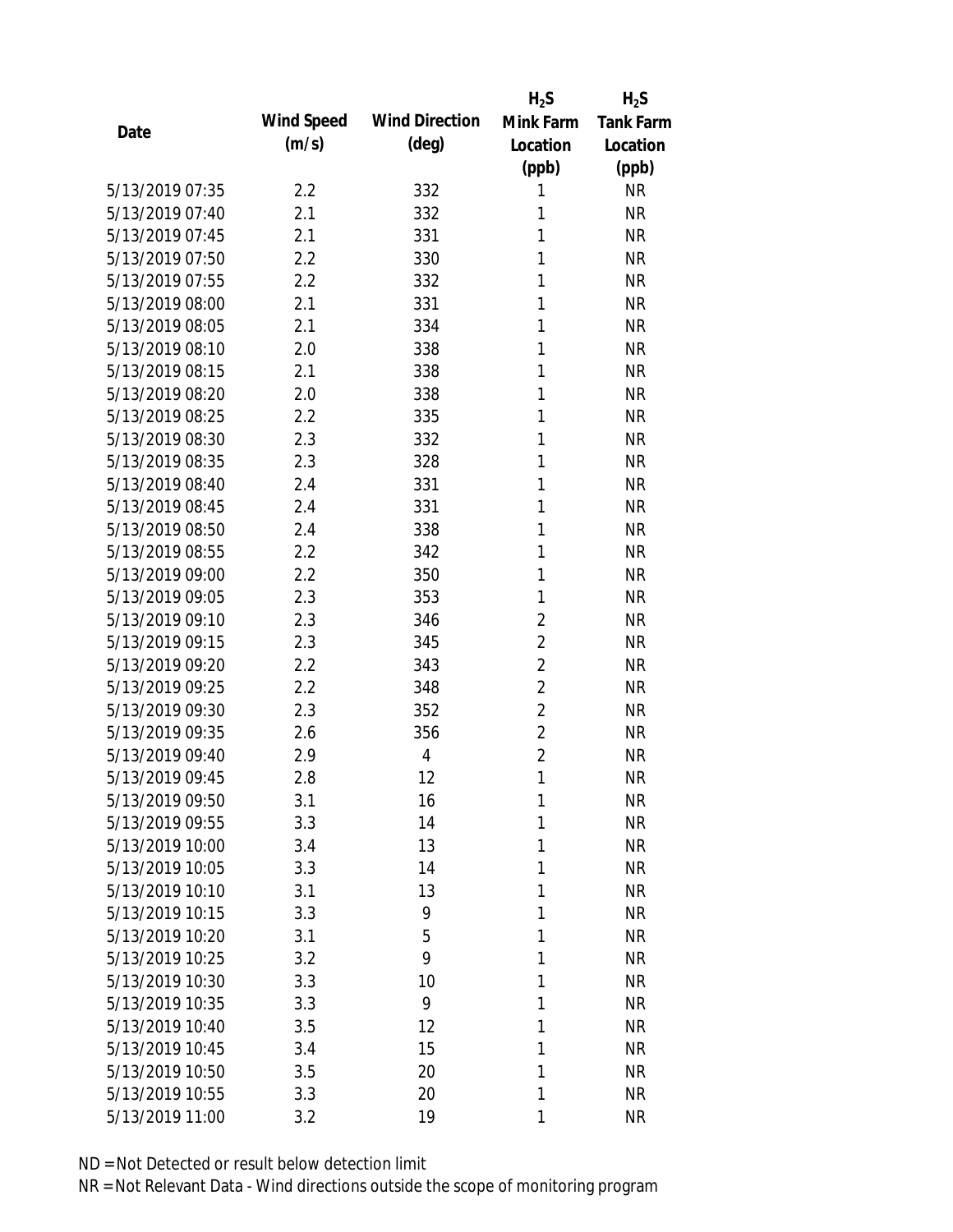|                 |            |                       | $H_2S$    | $H_2S$           |
|-----------------|------------|-----------------------|-----------|------------------|
| Date            | Wind Speed | <b>Wind Direction</b> | Mink Farm | <b>Tank Farm</b> |
|                 | (m/s)      | $(\text{deg})$        | Location  | Location         |
|                 |            |                       | (ppb)     | (ppb)            |
| 5/13/2019 11:05 | 2.9        | 19                    | 1         | <b>NR</b>        |
| 5/13/2019 11:10 | 2.7        | 17                    | 1         | <b>NR</b>        |
| 5/13/2019 11:15 | 2.8        | 20                    | 1         | <b>NR</b>        |
| 5/13/2019 11:20 | 2.9        | 14                    | 1         | <b>NR</b>        |
| 5/13/2019 11:25 | 2.9        | 14                    | 1         | <b>NR</b>        |
| 5/13/2019 11:30 | 2.9        | 9                     | 1         | <b>NR</b>        |
| 5/13/2019 11:35 | 3.1        | 6                     | 1         | <b>NR</b>        |
| 5/13/2019 11:40 | 3.2        | 1                     | 1         | <b>NR</b>        |
| 5/13/2019 11:45 | 3.2        | 357                   | 1         | <b>NR</b>        |
| 5/13/2019 11:50 | 3.3        | 359                   | 1         | <b>NR</b>        |
| 5/13/2019 11:55 | 3.1        | 1                     | 1         | <b>NR</b>        |
| 5/13/2019 12:00 | 3.0        | 9                     | 1         | <b>NR</b>        |
| 5/13/2019 12:05 | 3.1        | 15                    | 1         | <b>NR</b>        |
| 5/13/2019 12:10 | 3.3        | 21                    | 1         | <b>NR</b>        |
| 5/13/2019 12:15 | 3.2        | 25                    | 1         | <b>NR</b>        |
| 5/13/2019 12:20 | 3.3        | 24                    | 1         | <b>NR</b>        |
| 5/13/2019 12:25 | 3.3        | 16                    | 1         | <b>NR</b>        |
| 5/13/2019 12:30 | 3.2        | 5                     | 1         | <b>NR</b>        |
| 5/13/2019 12:35 | 3.0        | 351                   | 1         | <b>NR</b>        |
| 5/13/2019 12:40 | 2.8        | 342                   | 1         | <b>NR</b>        |
| 5/13/2019 12:45 | 2.9        | 332                   | 1         | <b>NR</b>        |
| 5/13/2019 12:50 | 2.7        | 323                   | 1         | <b>NR</b>        |
| 5/13/2019 12:55 | 2.7        | 323                   | 1         | <b>NR</b>        |
| 5/13/2019 13:00 | 2.9        | 332                   | 1         | <b>NR</b>        |
| 5/13/2019 13:05 | 3.1        | 345                   | 1         | <b>NR</b>        |
| 5/13/2019 13:10 | 3.2        | 352                   | 1         | <b>NR</b>        |
| 5/13/2019 13:15 | 3.2        | 354                   | 1         | <b>NR</b>        |
| 5/13/2019 13:20 | 3.0        | 357                   | 1         | <b>NR</b>        |
| 5/13/2019 13:25 | 3.0        | 352                   | <b>NR</b> | <b>NR</b>        |
| 5/13/2019 13:30 | 3.0        | 333                   | <b>NR</b> | <b>NR</b>        |
| 5/13/2019 13:35 | 2.9        | 322                   | <b>NR</b> | <b>NR</b>        |
| 5/13/2019 13:40 | 2.7        | 314                   | <b>NR</b> | <b>NR</b>        |
| 5/13/2019 13:45 | 2.7        | 309                   | 1         | <b>NR</b>        |
| 5/13/2019 13:50 | 3.0        | 306                   | 1         | <b>NR</b>        |
| 5/13/2019 13:55 | 3.1        | 309                   | 1         | <b>NR</b>        |
| 5/13/2019 14:00 | 3.1        | 324                   | 1         | <b>NR</b>        |
| 5/13/2019 14:05 | 3.2        | 331                   | 1         | <b>NR</b>        |
| 5/13/2019 14:10 | 3.2        | 330                   | 1         | <b>NR</b>        |
| 5/13/2019 14:15 | 3.4        | 330                   | 1         | <b>NR</b>        |
| 5/13/2019 14:20 | 3.1        | 333                   | 1         | <b>NR</b>        |
| 5/13/2019 14:25 | 3.0        | 332                   | 1         | <b>NR</b>        |
| 5/13/2019 14:30 | 2.9        | 322                   | 1         | <b>NR</b>        |
|                 |            |                       |           |                  |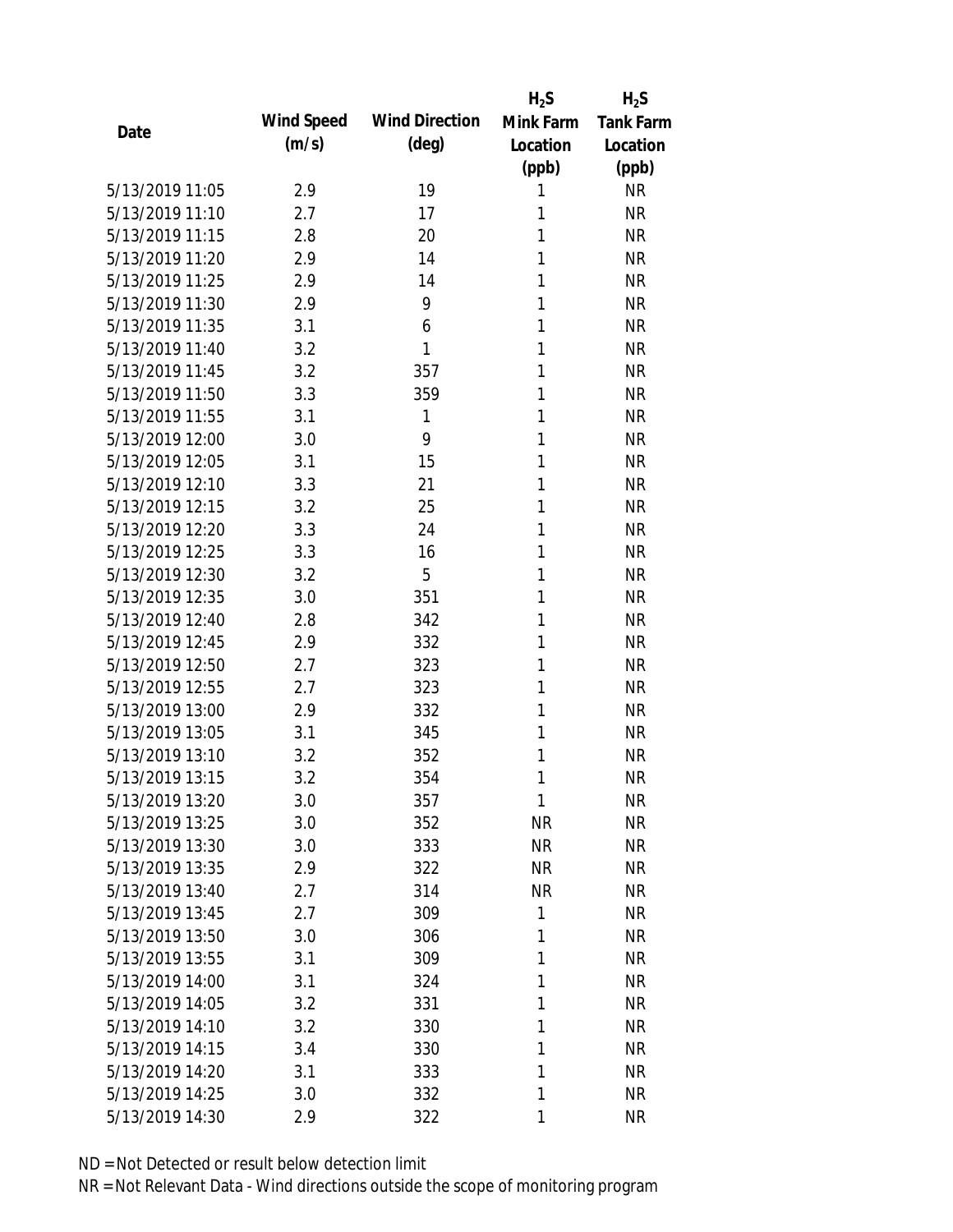|                 |            |                       | $H_2S$    | $H_2S$           |
|-----------------|------------|-----------------------|-----------|------------------|
| Date            | Wind Speed | <b>Wind Direction</b> | Mink Farm | <b>Tank Farm</b> |
|                 | (m/s)      | $(\text{deg})$        | Location  | Location         |
|                 |            |                       | (ppb)     | (ppb)            |
| 5/13/2019 14:35 | 3.0        | 315                   | 1         | <b>NR</b>        |
| 5/13/2019 14:40 | 3.0        | 326                   | <b>NR</b> | <b>NR</b>        |
| 5/13/2019 14:45 | 2.8        | 329                   | <b>NR</b> | <b>NR</b>        |
| 5/13/2019 14:50 | 2.7        | 330                   | <b>NR</b> | <b>NR</b>        |
| 5/13/2019 14:55 | 2.7        | 336                   | <b>NR</b> | <b>NR</b>        |
| 5/13/2019 15:00 | 2.8        | 344                   | 1         | <b>NR</b>        |
| 5/13/2019 15:05 | 2.6        | 345                   | 1         | <b>NR</b>        |
| 5/13/2019 15:10 | 2.6        | 338                   | 1         | <b>NR</b>        |
| 5/13/2019 15:15 | 2.6        | 342                   | 1         | <b>NR</b>        |
| 5/13/2019 15:20 | 2.4        | 340                   | 1         | <b>NR</b>        |
| 5/13/2019 15:25 | 2.4        | 338                   | 1         | <b>NR</b>        |
| 5/13/2019 15:30 | 2.2        | 343                   | 1         | <b>NR</b>        |
| 5/13/2019 15:35 | 2.2        | 347                   | 1         | <b>NR</b>        |
| 5/13/2019 15:40 | 2.1        | 353                   | 1         | <b>NR</b>        |
| 5/13/2019 15:45 | 2.2        | 359                   | 1         | <b>NR</b>        |
| 5/13/2019 15:50 | 2.5        | 10                    | 1         | <b>NR</b>        |
| 5/13/2019 15:55 | 2.5        | 28                    | <b>NR</b> | <b>NR</b>        |
| 5/13/2019 16:00 | 2.6        | 38                    | <b>NR</b> | <b>NR</b>        |
| 5/13/2019 16:05 | 2.7        | 49                    | <b>NR</b> | <b>NR</b>        |
| 5/13/2019 16:10 | 2.9        | 52                    | <b>NR</b> | <b>NR</b>        |
| 5/13/2019 16:15 | 2.9        | 59                    | <b>NR</b> | <b>NR</b>        |
| 5/13/2019 16:20 | 2.8        | 66                    | <b>NR</b> | <b>NR</b>        |
| 5/13/2019 16:25 | 2.7        | 63                    | <b>NR</b> | <b>NR</b>        |
| 5/13/2019 16:30 | 2.7        | 67                    | <b>NR</b> | <b>NR</b>        |
| 5/13/2019 16:35 | 2.6        | 77                    | <b>NR</b> | <b>NR</b>        |
| 5/13/2019 16:40 | 2.5        | 88                    | <b>NR</b> | <b>NR</b>        |
| 5/13/2019 16:45 | 2.6        | 95                    | <b>NR</b> | <b>NR</b>        |
| 5/13/2019 16:50 | 2.8        | 96                    | <b>NR</b> | <b>NR</b>        |
| 5/13/2019 16:55 | 3.1        | 97                    | <b>NR</b> | <b>NR</b>        |
| 5/13/2019 17:00 | 3.3        | 98                    | <b>NR</b> | <b>NR</b>        |
| 5/13/2019 17:05 | 3.3        | 95                    | <b>NR</b> | <b>NR</b>        |
| 5/13/2019 17:10 | 3.3        | 93                    | <b>NR</b> | <b>NR</b>        |
| 5/13/2019 17:15 | 3.2        | 90                    | <b>NR</b> | <b>NR</b>        |
| 5/13/2019 17:20 | 3.1        | 86                    | <b>NR</b> | <b>NR</b>        |
| 5/13/2019 17:25 | 3.0        | 85                    | <b>NR</b> | <b>NR</b>        |
| 5/13/2019 17:30 | 3.0        | 83                    | <b>NR</b> | <b>NR</b>        |
| 5/13/2019 17:35 | 3.0        | 82                    | <b>NR</b> | <b>NR</b>        |
| 5/13/2019 17:40 | 3.0        | 76                    | <b>NR</b> | <b>NR</b>        |
| 5/13/2019 17:45 | 3.0        | 73                    | <b>NR</b> | <b>NR</b>        |
| 5/13/2019 17:50 | 2.9        | 70                    | <b>NR</b> | <b>NR</b>        |
| 5/13/2019 17:55 | 2.8        | 68                    | <b>NR</b> | <b>NR</b>        |
| 5/13/2019 18:00 | 2.8        | 67                    | <b>NR</b> | <b>NR</b>        |
|                 |            |                       |           |                  |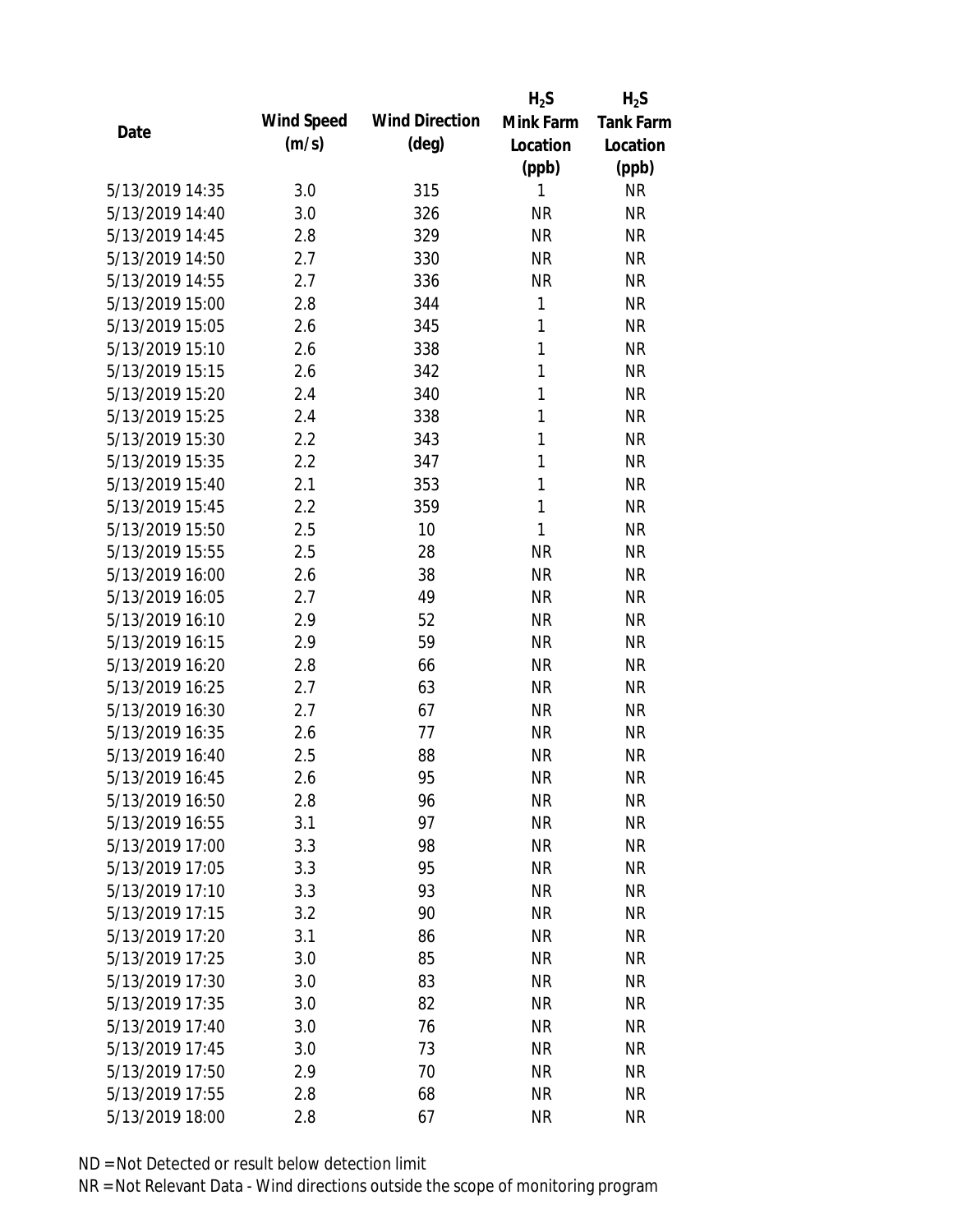|                 |            |                       | $H_2S$    | $H_2S$           |
|-----------------|------------|-----------------------|-----------|------------------|
|                 | Wind Speed | <b>Wind Direction</b> | Mink Farm | <b>Tank Farm</b> |
| Date            | (m/s)      | $(\text{deg})$        | Location  | Location         |
|                 |            |                       | (ppb)     | (ppb)            |
| 5/13/2019 18:05 | 2.8        | 68                    | <b>NR</b> | <b>NR</b>        |
| 5/13/2019 18:10 | 2.8        | 75                    | <b>NR</b> | <b>NR</b>        |
| 5/13/2019 18:15 | 2.8        | 78                    | <b>NR</b> | <b>NR</b>        |
| 5/13/2019 18:20 | 2.8        | 83                    | <b>NR</b> | <b>NR</b>        |
| 5/13/2019 18:25 | 2.8        | 88                    | <b>NR</b> | <b>NR</b>        |
| 5/13/2019 18:30 | 2.7        | 86                    | <b>NR</b> | <b>NR</b>        |
| 5/13/2019 18:35 | 2.7        | 88                    | <b>NR</b> | <b>NR</b>        |
| 5/13/2019 18:40 | 2.8        | 91                    | <b>NR</b> | <b>NR</b>        |
| 5/13/2019 18:45 | 2.8        | 89                    | <b>NR</b> | <b>NR</b>        |
| 5/13/2019 18:50 | 3.0        | 90                    | <b>NR</b> | <b>NR</b>        |
| 5/13/2019 18:55 | 3.0        | 92                    | <b>NR</b> | <b>NR</b>        |
| 5/13/2019 19:00 | 3.1        | 96                    | <b>NR</b> | <b>NR</b>        |
| 5/13/2019 19:05 | 3.0        | 94                    | <b>NR</b> | <b>NR</b>        |
| 5/13/2019 19:10 | 2.9        | 91                    | <b>NR</b> | <b>NR</b>        |
| 5/13/2019 19:15 | 2.9        | 92                    | <b>NR</b> | <b>NR</b>        |
| 5/13/2019 19:20 | 2.8        | 92                    | <b>NR</b> | <b>NR</b>        |
| 5/13/2019 19:25 | 2.8        | 90                    | <b>NR</b> | <b>NR</b>        |
| 5/13/2019 19:30 | 2.6        | 90                    | <b>NR</b> | <b>NR</b>        |
| 5/13/2019 19:35 | 2.7        | 93                    | <b>NR</b> | <b>NR</b>        |
| 5/13/2019 19:40 | 2.7        | 96                    | <b>NR</b> | <b>NR</b>        |
| 5/13/2019 19:45 | 2.7        | 98                    | <b>NR</b> | <b>NR</b>        |
| 5/13/2019 19:50 | 2.6        | 96                    | <b>NR</b> | <b>NR</b>        |
| 5/13/2019 19:55 | 2.5        | 95                    | <b>NR</b> | <b>NR</b>        |
| 5/13/2019 20:00 | 2.6        | 94                    | <b>NR</b> | <b>NR</b>        |
| 5/13/2019 20:05 | 2.6        | 92                    | <b>NR</b> | <b>NR</b>        |
| 5/13/2019 20:10 | 2.6        | 90                    | <b>NR</b> | <b>NR</b>        |
| 5/13/2019 20:15 | 2.5        | 84                    | <b>NR</b> | <b>NR</b>        |
| 5/13/2019 20:20 | 2.3        | 83                    | <b>NR</b> | <b>NR</b>        |
| 5/13/2019 20:25 | 2.3        | 80                    | <b>NR</b> | <b>NR</b>        |
| 5/13/2019 20:30 | 2.2        | 83                    | <b>NR</b> | <b>NR</b>        |
| 5/13/2019 20:35 | 2.1        | 85                    | <b>NR</b> | <b>NR</b>        |
| 5/13/2019 20:40 | 2.1        | 80                    | <b>NR</b> | <b>NR</b>        |
| 5/13/2019 20:45 | 2.0        | 80                    | <b>NR</b> | <b>NR</b>        |
| 5/13/2019 20:50 | 2.2        | 84                    | <b>NR</b> | <b>NR</b>        |
| 5/13/2019 20:55 | 2.3        | 86                    | <b>NR</b> | <b>NR</b>        |
| 5/13/2019 21:00 | 2.3        | 83                    | <b>NR</b> | <b>NR</b>        |
| 5/13/2019 21:05 | 2.3        | 82                    | <b>NR</b> | <b>NR</b>        |
| 5/13/2019 21:10 | 2.3        | 87                    | <b>NR</b> | <b>NR</b>        |
| 5/13/2019 21:15 | 2.2        | 88                    | <b>NR</b> | NR               |
| 5/13/2019 21:20 | 2.0        | 85                    | <b>NR</b> | NR               |
| 5/13/2019 21:25 | 1.9        | 84                    | <b>NR</b> | <b>NR</b>        |
| 5/13/2019 21:30 | 1.8        | 83                    | <b>NR</b> | <b>NR</b>        |
|                 |            |                       |           |                  |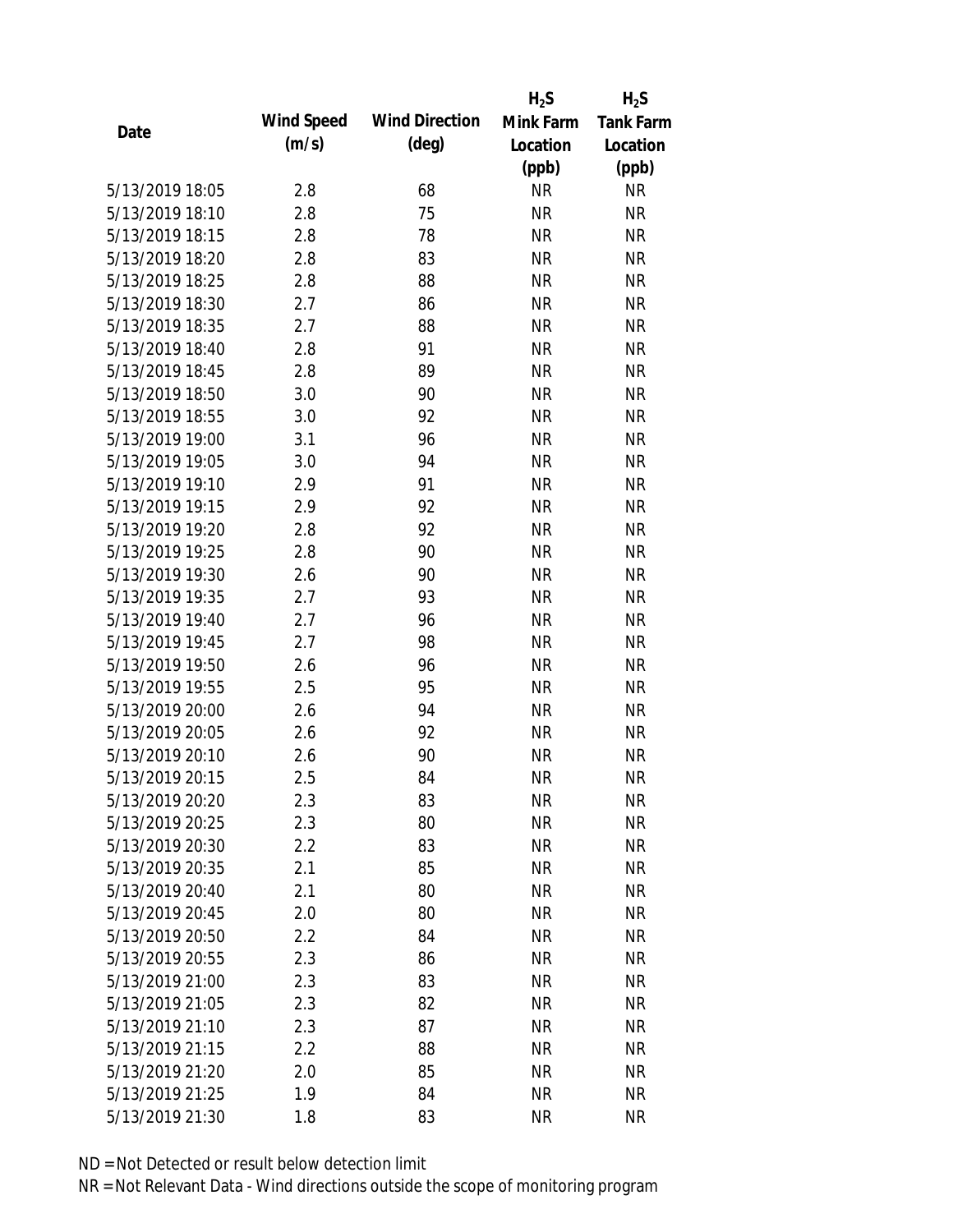|                 |            |                       | $H_2S$    | $H_2S$           |
|-----------------|------------|-----------------------|-----------|------------------|
| Date            | Wind Speed | <b>Wind Direction</b> | Mink Farm | <b>Tank Farm</b> |
|                 | (m/s)      | $(\text{deg})$        | Location  | Location         |
|                 |            |                       | (ppb)     | (ppb)            |
| 5/13/2019 21:35 | 1.7        | 82                    | <b>NR</b> | <b>NR</b>        |
| 5/13/2019 21:40 | 1.6        | 82                    | <b>NR</b> | <b>NR</b>        |
| 5/13/2019 21:45 | 1.6        | 87                    | <b>NR</b> | <b>NR</b>        |
| 5/13/2019 21:50 | 1.7        | 90                    | <b>NR</b> | <b>NR</b>        |
| 5/13/2019 21:55 | 1.8        | 90                    | <b>NR</b> | <b>NR</b>        |
| 5/13/2019 22:00 | 1.9        | 92                    | <b>NR</b> | <b>NR</b>        |
| 5/13/2019 22:05 | 2.0        | 93                    | <b>NR</b> | <b>NR</b>        |
| 5/13/2019 22:10 | 2.0        | 94                    | <b>NR</b> | <b>NR</b>        |
| 5/13/2019 22:15 | 2.0        | 96                    | <b>NR</b> | <b>NR</b>        |
| 5/13/2019 22:20 | 2.1        | 101                   | <b>NR</b> | <b>NR</b>        |
| 5/13/2019 22:25 | 2.1        | 105                   | <b>NR</b> | <b>NR</b>        |
| 5/13/2019 22:30 | 2.0        | 108                   | <b>NR</b> | <b>NR</b>        |
| 5/13/2019 22:35 | 1.9        | 111                   | <b>NR</b> | <b>NR</b>        |
| 5/13/2019 22:40 | 1.8        | 112                   | <b>NR</b> | <b>NR</b>        |
| 5/13/2019 22:45 | 1.6        | 111                   | <b>NR</b> | <b>NR</b>        |
| 5/13/2019 22:50 | 1.5        | 108                   | <b>NR</b> | <b>NR</b>        |
| 5/13/2019 22:55 | 1.4        | 109                   | <b>NR</b> | <b>NR</b>        |
| 5/13/2019 23:00 | 1.4        | 114                   | <b>NR</b> | <b>NR</b>        |
| 5/13/2019 23:05 | 1.3        | 121                   | <b>NR</b> | <b>NR</b>        |
| 5/13/2019 23:10 | 1.4        | 118                   | <b>NR</b> | <b>NR</b>        |
| 5/13/2019 23:15 | 1.4        | 119                   | <b>NR</b> | <b>NR</b>        |
| 5/13/2019 23:20 | 1.5        | 125                   | <b>NR</b> | <b>NR</b>        |
| 5/13/2019 23:25 | 1.4        | 129                   | <b>NR</b> | <b>NR</b>        |
| 5/13/2019 23:30 | 1.4        | 131                   | <b>NR</b> | <b>NR</b>        |
| 5/13/2019 23:35 | 1.4        | 129                   | <b>NR</b> | <b>NR</b>        |
| 5/13/2019 23:40 | 1.4        | 136                   | <b>NR</b> | <b>NR</b>        |
| 5/13/2019 23:45 | 1.1        | 141                   | <b>NR</b> | <b>NR</b>        |
| 5/13/2019 23:50 | 0.8        | 143                   | <b>NR</b> | <b>NR</b>        |
| 5/13/2019 23:55 | 0.7        | 142                   | <b>NR</b> | <b>NR</b>        |
| 5/13/2019 24:00 | 0.4        | 143                   | <b>NR</b> | <b>NR</b>        |
| 5/14/2019 00:05 | 0.2        | 146                   | <b>NR</b> | <b>NR</b>        |
| 5/14/2019 00:10 | 0.0        | CALM                  | <b>NR</b> | <b>NR</b>        |
| 5/14/2019 00:15 | 0.0        | CALM                  | <b>NR</b> | <b>NR</b>        |
| 5/14/2019 00:20 | 0.0        | CALM                  | <b>NR</b> | <b>NR</b>        |
| 5/14/2019 00:25 | 0.0        | CALM                  | <b>NR</b> | NR               |
| 5/14/2019 00:30 | 0.0        | CALM                  | <b>NR</b> | <b>NR</b>        |
| 5/14/2019 00:35 | 0.0        | CALM                  | <b>NR</b> | NR               |
| 5/14/2019 00:40 | 0.0        | CALM                  | NR        | <b>NR</b>        |
| 5/14/2019 00:45 | 0.0        | CALM                  | <b>NR</b> | NR               |
| 5/14/2019 00:50 | 0.0        | CALM                  | <b>NR</b> | NR               |
| 5/14/2019 00:55 | 0.0        | CALM                  | <b>NR</b> | <b>NR</b>        |
| 5/14/2019 01:00 | 0.0        | CALM                  | <b>NR</b> | <b>NR</b>        |
|                 |            |                       |           |                  |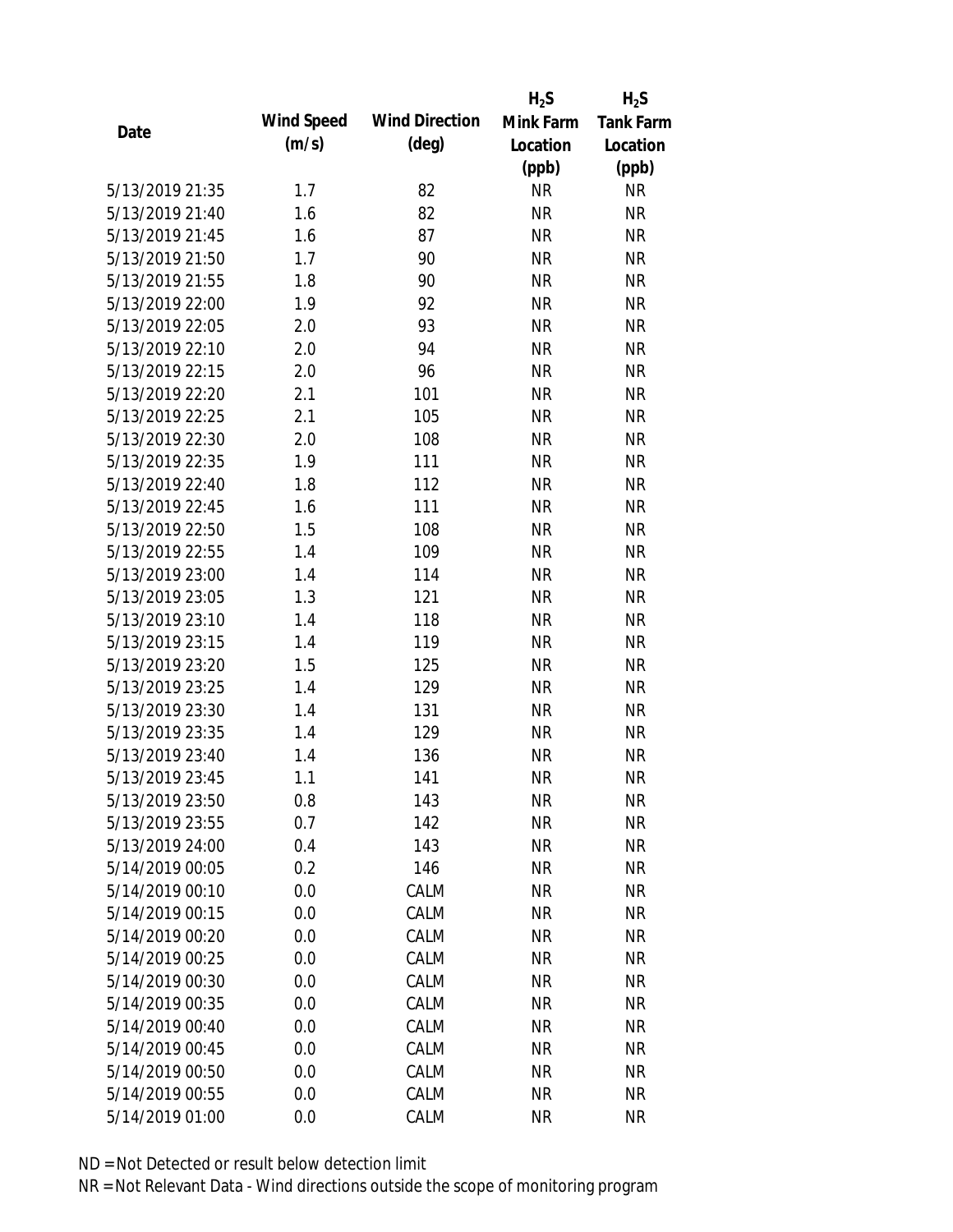|                 |            |                       | $H_2S$    | $H_2S$           |
|-----------------|------------|-----------------------|-----------|------------------|
| Date            | Wind Speed | <b>Wind Direction</b> | Mink Farm | <b>Tank Farm</b> |
|                 | (m/s)      | $(\text{deg})$        | Location  | Location         |
|                 |            |                       | (ppb)     | (ppb)            |
| 5/14/2019 01:05 | 0.0        | CALM                  | <b>NR</b> | <b>NR</b>        |
| 5/14/2019 01:10 | 0.2        | 203                   | <b>NR</b> | 1                |
| 5/14/2019 01:15 | 0.4        | 202                   | <b>NR</b> | 1                |
| 5/14/2019 01:20 | 0.5        | 201                   | <b>NR</b> | 1                |
| 5/14/2019 01:25 | 0.7        | 191                   | <b>NR</b> | 1                |
| 5/14/2019 01:30 | 0.8        | 186                   | <b>NR</b> | 1                |
| 5/14/2019 01:35 | 0.8        | 186                   | <b>NR</b> | 1                |
| 5/14/2019 01:40 | 0.7        | 182                   | <b>NR</b> | 1                |
| 5/14/2019 01:45 | 0.5        | 173                   | <b>NR</b> | 1                |
| 5/14/2019 01:50 | 0.3        | 162                   | <b>NR</b> | <b>NR</b>        |
| 5/14/2019 01:55 | 0.2        | 168                   | <b>NR</b> | <b>NR</b>        |
| 5/14/2019 02:00 | 0.0        | CALM                  | <b>NR</b> | <b>NR</b>        |
| 5/14/2019 02:05 | 0.0        | CALM                  | <b>NR</b> | <b>NR</b>        |
| 5/14/2019 02:10 | 0.1        | 193                   | <b>NR</b> | 1                |
| 5/14/2019 02:15 | 0.3        | 191                   | <b>NR</b> | 1                |
| 5/14/2019 02:20 | 0.3        | 191                   | <b>NR</b> | 1                |
| 5/14/2019 02:25 | 0.5        | 204                   | <b>NR</b> | 1                |
| 5/14/2019 02:30 | 0.7        | 211                   | <b>NR</b> | 1                |
| 5/14/2019 02:35 | 0.9        | 213                   | <b>NR</b> | 1                |
| 5/14/2019 02:40 | 0.7        | 217                   | <b>NR</b> | 1                |
| 5/14/2019 02:45 | 0.7        | 234                   | 1         | 1                |
| 5/14/2019 02:50 | 0.6        | 236                   | 1         | 1                |
| 5/14/2019 02:55 | 0.5        | 246                   | 1         | 1                |
| 5/14/2019 03:00 | 0.4        | 259                   | 1         | $\overline{2}$   |
| 5/14/2019 03:05 | 0.3        | 277                   | 1         | <b>NR</b>        |
| 5/14/2019 03:10 | 0.3        | 283                   | 1         | <b>NR</b>        |
| 5/14/2019 03:15 | 0.2        | 273                   | 1         | 1                |
| 5/14/2019 03:20 | 0.2        | 273                   | 1         | 1                |
| 5/14/2019 03:25 | 0.2        | 268                   | 1         | $\overline{2}$   |
| 5/14/2019 03:30 | 0.3        | 358                   | 1         | <b>NR</b>        |
| 5/14/2019 03:35 | 0.3        | 359                   | 1         | <b>NR</b>        |
| 5/14/2019 03:40 | 0.5        | $\overline{2}$        | 1         | <b>NR</b>        |
| 5/14/2019 03:45 | 0.6        | 8                     | 1         | <b>NR</b>        |
| 5/14/2019 03:50 | 0.7        | 16                    | 1         | <b>NR</b>        |
| 5/14/2019 03:55 | 0.9        | 34                    | <b>NR</b> | <b>NR</b>        |
| 5/14/2019 04:00 | 0.6        | 52                    | <b>NR</b> | <b>NR</b>        |
| 5/14/2019 04:05 | 0.6        | 50                    | <b>NR</b> | <b>NR</b>        |
| 5/14/2019 04:10 | 0.4        | 86                    | NR        | <b>NR</b>        |
| 5/14/2019 04:15 | 0.3        | 76                    | <b>NR</b> | <b>NR</b>        |
| 5/14/2019 04:20 | 0.2        | 114                   | <b>NR</b> | <b>NR</b>        |
| 5/14/2019 04:25 | 0.0        | CALM                  | <b>NR</b> | <b>NR</b>        |
| 5/14/2019 04:30 | 0.0        | CALM                  | <b>NR</b> | <b>NR</b>        |
|                 |            |                       |           |                  |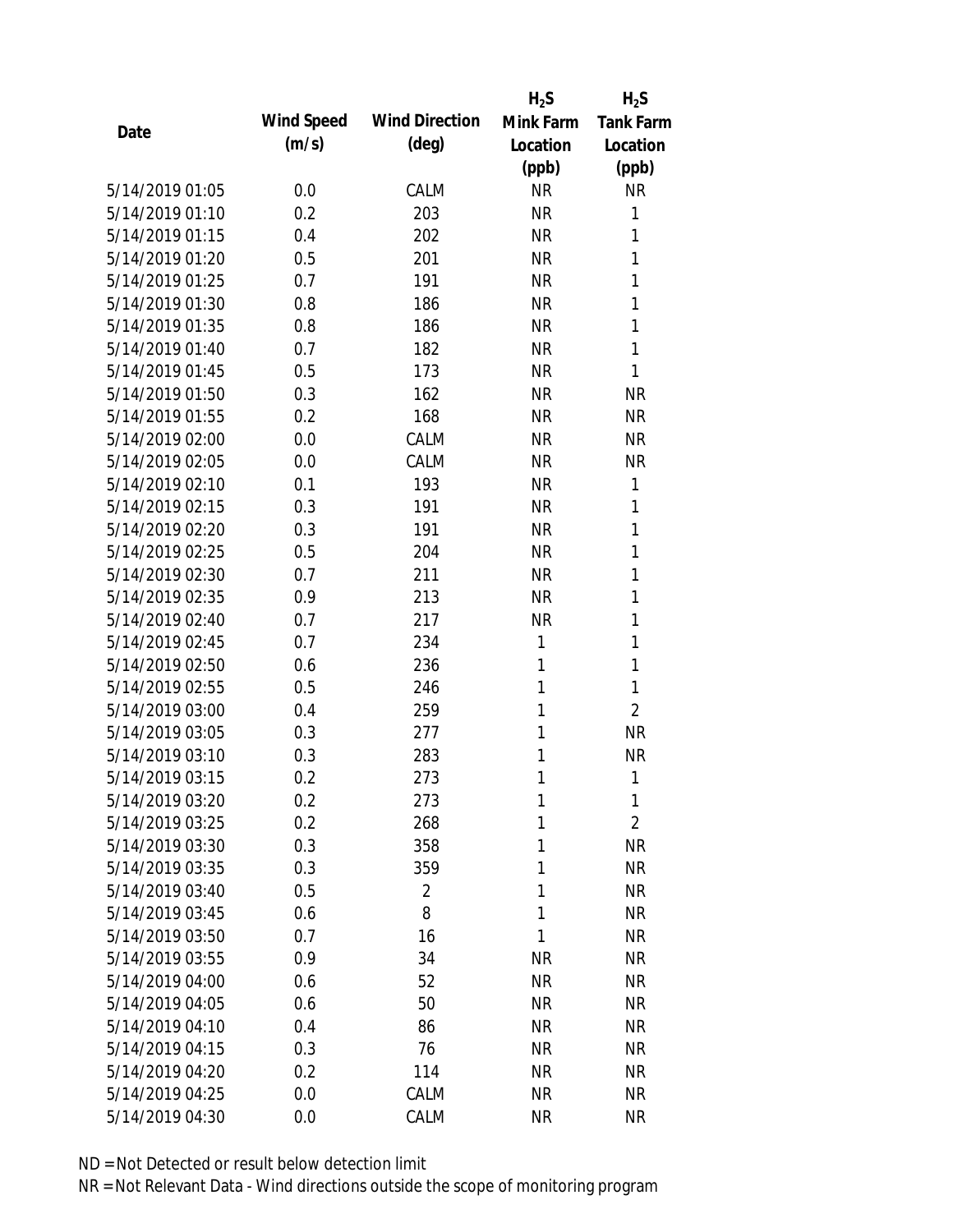|                 |            |                       | $H_2S$         | $H_2S$           |
|-----------------|------------|-----------------------|----------------|------------------|
| Date            | Wind Speed | <b>Wind Direction</b> | Mink Farm      | <b>Tank Farm</b> |
|                 | (m/s)      | $(\text{deg})$        | Location       | Location         |
|                 |            |                       | (ppb)          | (ppb)            |
| 5/14/2019 04:35 | 0.0        | CALM                  | <b>NR</b>      | <b>NR</b>        |
| 5/14/2019 04:40 | 0.0        | CALM                  | <b>NR</b>      | <b>NR</b>        |
| 5/14/2019 04:45 | 0.0        | CALM                  | <b>NR</b>      | $\overline{2}$   |
| 5/14/2019 04:50 | 0.2        | 230                   | $\overline{2}$ | $\mathbf{1}$     |
| 5/14/2019 04:55 | 0.3        | 228                   | <b>NR</b>      | $\mathbf{1}$     |
| 5/14/2019 05:00 | 0.3        | 228                   | <b>NR</b>      | $\overline{2}$   |
| 5/14/2019 05:05 | 0.3        | 228                   | <b>NR</b>      | $\overline{2}$   |
| 5/14/2019 05:10 | 0.3        | 228                   | <b>NR</b>      | $\overline{2}$   |
| 5/14/2019 05:15 | 0.3        | 229                   | <b>NR</b>      | $\overline{2}$   |
| 5/14/2019 05:20 | 0.1        | 225                   | <b>NR</b>      | $\overline{2}$   |
| 5/14/2019 05:25 | 0.0        | CALM                  | <b>NR</b>      | <b>NR</b>        |
| 5/14/2019 05:30 | 0.0        | CALM                  | <b>NR</b>      | <b>NR</b>        |
| 5/14/2019 05:35 | 0.0        | CALM                  | <b>NR</b>      | <b>NR</b>        |
| 5/14/2019 05:40 | 0.0        | CALM                  | <b>NR</b>      | <b>NR</b>        |
| 5/14/2019 05:45 | 0.0        | CALM                  | <b>NR</b>      | <b>NR</b>        |
| 5/14/2019 05:50 | 0.0        | CALM                  | <b>NR</b>      | <b>NR</b>        |
| 5/14/2019 05:55 | 0.0        | CALM                  | <b>NR</b>      | <b>NR</b>        |
| 5/14/2019 06:00 | 0.0        | CALM                  | <b>NR</b>      | <b>NR</b>        |
| 5/14/2019 06:05 | 0.0        | CALM                  | <b>NR</b>      | <b>NR</b>        |
| 5/14/2019 06:10 | 0.0        | CALM                  | <b>NR</b>      | <b>NR</b>        |
| 5/14/2019 06:15 | 0.0        | CALM                  | <b>NR</b>      | <b>NR</b>        |
| 5/14/2019 06:20 | 0.0        | CALM                  | <b>NR</b>      | <b>NR</b>        |
| 5/14/2019 06:25 | 0.0        | CALM                  | <b>NR</b>      | <b>NR</b>        |
| 5/14/2019 06:30 | 0.0        | CALM                  | <b>NR</b>      | <b>NR</b>        |
| 5/14/2019 06:35 | 0.0        | CALM                  | <b>NR</b>      | <b>NR</b>        |
| 5/14/2019 06:40 | 0.0        | CALM                  | <b>NR</b>      | <b>NR</b>        |
| 5/14/2019 06:45 | 0.0        | CALM                  | <b>NR</b>      | <b>NR</b>        |
| 5/14/2019 06:50 | 0.0        | CALM                  | <b>NR</b>      | <b>NR</b>        |
| 5/14/2019 06:55 | 0.0        | CALM                  | <b>NR</b>      | <b>NR</b>        |
| 5/14/2019 07:00 | 0.0        | CALM                  | <b>NR</b>      | <b>NR</b>        |
| 5/14/2019 07:05 | 0.1        | 249                   | 1              | $\overline{2}$   |
| 5/14/2019 07:10 | 0.1        | 249                   | 1              | $\overline{2}$   |
| 5/14/2019 07:15 | 0.1        | 248                   | 1              | $\overline{2}$   |
| 5/14/2019 07:20 | 0.1        | 247                   | 1              | $\overline{2}$   |
| 5/14/2019 07:25 | 0.1        | 247                   | 2              | $\overline{2}$   |
| 5/14/2019 07:30 | 0.2        | 243                   | $\overline{2}$ | $\overline{2}$   |
| 5/14/2019 07:35 | 0.2        | 231                   | $\overline{2}$ | $\overline{2}$   |
| 5/14/2019 07:40 | 0.2        | 224                   | <b>NR</b>      | $\overline{2}$   |
| 5/14/2019 07:45 | 0.4        | 194                   | <b>NR</b>      | $\overline{2}$   |
| 5/14/2019 07:50 | 0.6        | 185                   | <b>NR</b>      | $\overline{2}$   |
| 5/14/2019 07:55 | 0.7        | 181                   | <b>NR</b>      | $\overline{2}$   |
| 5/14/2019 08:00 | 0.8        | 184                   | <b>NR</b>      | $\overline{2}$   |
|                 |            |                       |                |                  |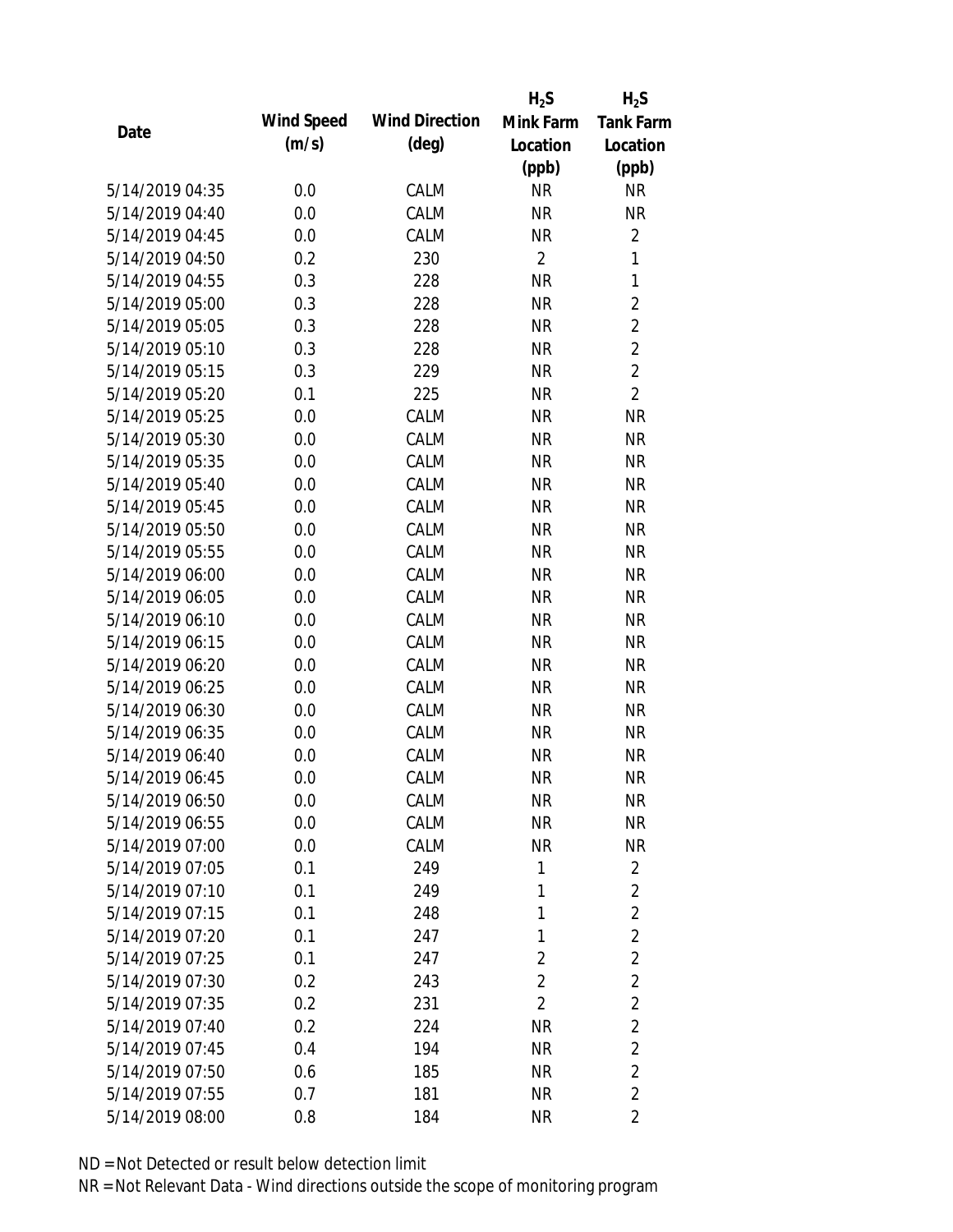|                 |            |                       | $H_2S$         | $H_2S$           |
|-----------------|------------|-----------------------|----------------|------------------|
|                 | Wind Speed | <b>Wind Direction</b> | Mink Farm      | <b>Tank Farm</b> |
| Date            | (m/s)      | $(\text{deg})$        | Location       | Location         |
|                 |            |                       | (ppb)          | (ppb)            |
| 5/14/2019 08:05 | 1.0        | 190                   | <b>NR</b>      | $\overline{2}$   |
| 5/14/2019 08:10 | 1.2        | 197                   | <b>NR</b>      | 1                |
| 5/14/2019 08:15 | 1.3        | 211                   | <b>NR</b>      | $\overline{2}$   |
| 5/14/2019 08:20 | 1.2        | 222                   | <b>NR</b>      | $\overline{2}$   |
| 5/14/2019 08:25 | 1.2        | 233                   | $\overline{2}$ | 1                |
| 5/14/2019 08:30 | 1.0        | 233                   | $\overline{2}$ | $\overline{2}$   |
| 5/14/2019 08:35 | 0.8        | 229                   | <b>NR</b>      | $\overline{2}$   |
| 5/14/2019 08:40 | 0.6        | 225                   | <b>NR</b>      | $\overline{2}$   |
| 5/14/2019 08:45 | 0.6        | 184                   | <b>NR</b>      | $\overline{2}$   |
| 5/14/2019 08:50 | 0.8        | 150                   | <b>NR</b>      | <b>NR</b>        |
| 5/14/2019 08:55 | 1.0        | 133                   | <b>NR</b>      | <b>NR</b>        |
| 5/14/2019 09:00 | 1.1        | 126                   | <b>NR</b>      | <b>NR</b>        |
| 5/14/2019 09:05 | 1.3        | 126                   | <b>NR</b>      | <b>NR</b>        |
| 5/14/2019 09:10 | 1.4        | 126                   | <b>NR</b>      | <b>NR</b>        |
| 5/14/2019 09:15 | 1.2        | 126                   | <b>NR</b>      | <b>NR</b>        |
| 5/14/2019 09:20 | 1.1        | 124                   | <b>NR</b>      | <b>NR</b>        |
| 5/14/2019 09:25 | 1.1        | 135                   | <b>NR</b>      | <b>NR</b>        |
| 5/14/2019 09:30 | 1.2        | 136                   | <b>NR</b>      | <b>NR</b>        |
| 5/14/2019 09:35 | 1.1        | 133                   | <b>NR</b>      | <b>NR</b>        |
| 5/14/2019 09:40 | 1.1        | 134                   | <b>NR</b>      | <b>NR</b>        |
| 5/14/2019 09:45 | 1.3        | 134                   | <b>NR</b>      | <b>NR</b>        |
| 5/14/2019 09:50 | 1.2        | 138                   | <b>NR</b>      | <b>NR</b>        |
| 5/14/2019 09:55 | 1.2        | 132                   | <b>NR</b>      | <b>NR</b>        |
| 5/14/2019 10:00 | 1.0        | 136                   | <b>NR</b>      | <b>NR</b>        |
| 5/14/2019 10:05 | 1.1        | 141                   | <b>NR</b>      | <b>NR</b>        |
| 5/14/2019 10:10 | 1.1        | 138                   | <b>NR</b>      | <b>NR</b>        |
| 5/14/2019 10:15 | 1.1        | 148                   | <b>NR</b>      | <b>NR</b>        |
| 5/14/2019 10:20 | 1.0        | 161                   | <b>NR</b>      | <b>NR</b>        |
| 5/14/2019 10:25 | 1.2        | 181                   | <b>NR</b>      | <b>NR</b>        |
| 5/14/2019 10:30 | 1.3        | 205                   | NR             | <b>NR</b>        |
| 5/14/2019 10:35 | 1.4        | 227                   | <b>NR</b>      | <b>NR</b>        |
| 5/14/2019 10:40 | 1.5        | 236                   | 1              | $\overline{2}$   |
| 5/14/2019 10:45 | 1.5        | 246                   | 1              | 1                |
| 5/14/2019 10:50 | 1.6        | 244                   | 1              | 1                |
| 5/14/2019 10:55 | 1.6        | 247                   | 1              | 1                |
| 5/14/2019 11:00 | 1.5        | 238                   | 1              | 1                |
| 5/14/2019 11:05 | 1.3        | 227                   | <b>NR</b>      | <b>NR</b>        |
| 5/14/2019 11:10 | 1.3        | 228                   | <b>NR</b>      | <b>NR</b>        |
| 5/14/2019 11:15 | 1.4        | 218                   | <b>NR</b>      | NR               |
| 5/14/2019 11:20 | 1.4        | 202                   | <b>NR</b>      | NR               |
| 5/14/2019 11:25 | 1.4        | 177                   | <b>NR</b>      | <b>NR</b>        |
|                 |            |                       |                |                  |
| 5/14/2019 11:30 | 1.5        | 165                   | <b>NR</b>      | <b>NR</b>        |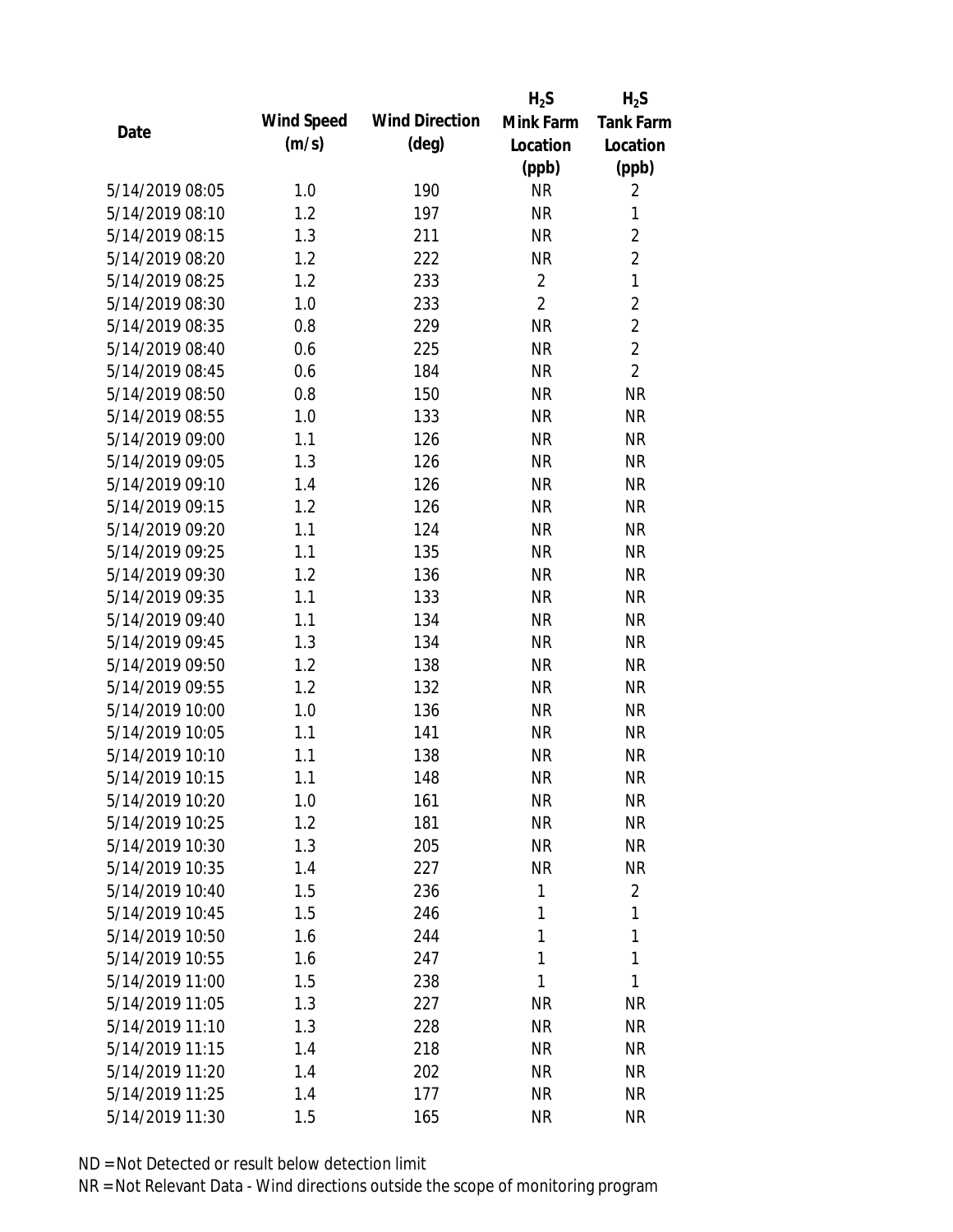|                 |            |                       | $H_2S$       | $H_2S$           |
|-----------------|------------|-----------------------|--------------|------------------|
|                 | Wind Speed | <b>Wind Direction</b> | Mink Farm    | <b>Tank Farm</b> |
| Date            | (m/s)      | $(\text{deg})$        | Location     | Location         |
|                 |            |                       | (ppb)        | (ppb)            |
| 5/14/2019 11:35 | 1.6        | 155                   | <b>NR</b>    | <b>NR</b>        |
| 5/14/2019 11:40 | 1.6        | 146                   | <b>NR</b>    | <b>NR</b>        |
| 5/14/2019 11:45 | 1.5        | 137                   | <b>NR</b>    | <b>NR</b>        |
| 5/14/2019 11:50 | 1.4        | 143                   | <b>NR</b>    | <b>NR</b>        |
| 5/14/2019 11:55 | 1.5        | 140                   | <b>NR</b>    | <b>NR</b>        |
| 5/14/2019 12:00 | 1.6        | 135                   | <b>NR</b>    | <b>NR</b>        |
| 5/14/2019 12:05 | 1.6        | 132                   | <b>NR</b>    | <b>NR</b>        |
| 5/14/2019 12:10 | 1.4        | 119                   | <b>NR</b>    | <b>NR</b>        |
| 5/14/2019 12:15 | 1.5        | 120                   | <b>NR</b>    | <b>NR</b>        |
| 5/14/2019 12:20 | 1.6        | 123                   | <b>NR</b>    | <b>NR</b>        |
| 5/14/2019 12:25 | 1.6        | 134                   | <b>NR</b>    | <b>NR</b>        |
| 5/14/2019 12:30 | 1.5        | 132                   | <b>NR</b>    | <b>NR</b>        |
| 5/14/2019 12:35 | 1.5        | 139                   | <b>NR</b>    | <b>NR</b>        |
| 5/14/2019 12:40 | 1.8        | 159                   | <b>NR</b>    | <b>NR</b>        |
| 5/14/2019 12:45 | 2.0        | 256                   | <b>NR</b>    | <b>NR</b>        |
| 5/14/2019 12:50 | 2.1        | 301                   | <b>NR</b>    | <b>NR</b>        |
| 5/14/2019 12:55 | 2.2        | 306                   | <b>NR</b>    | <b>NR</b>        |
| 5/14/2019 13:00 | 2.4        | 300                   | $\mathbf{1}$ | <b>NR</b>        |
| 5/14/2019 13:05 | 2.3        | 302                   | $\mathbf{1}$ | <b>NR</b>        |
| 5/14/2019 13:10 | 2.2        | 295                   | $\mathbf{1}$ | <b>NR</b>        |
| 5/14/2019 13:15 | 2.0        | 290                   | 1            | <b>NR</b>        |
| 5/14/2019 13:20 | 2.0        | 280                   | <b>NR</b>    | <b>NR</b>        |
| 5/14/2019 13:25 | 1.9        | 280                   | <b>NR</b>    | <b>NR</b>        |
| 5/14/2019 13:30 | 1.6        | 302                   | <b>NR</b>    | <b>NR</b>        |
| 5/14/2019 13:35 | 1.7        | 351                   | <b>NR</b>    | <b>NR</b>        |
| 5/14/2019 13:40 | 1.6        | 34                    | <b>NR</b>    | <b>NR</b>        |
| 5/14/2019 13:45 | 1.6        | 58                    | <b>NR</b>    | <b>NR</b>        |
| 5/14/2019 13:50 | 1.6        | 47                    | <b>NR</b>    | <b>NR</b>        |
| 5/14/2019 13:55 | 1.5        | 30                    | <b>NR</b>    | <b>NR</b>        |
| 5/14/2019 14:00 | 1.5        | 31                    | <b>NR</b>    | NR               |
| 5/14/2019 14:05 | 1.6        | 29                    | <b>NR</b>    | <b>NR</b>        |
| 5/14/2019 14:10 | 1.7        | 5                     | <b>NR</b>    | NR               |
| 5/14/2019 14:15 | 1.9        | 320                   | <b>NR</b>    | NR               |
| 5/14/2019 14:20 | 2.0        | 290                   | <b>NR</b>    | NR               |
| 5/14/2019 14:25 | 2.3        | 266                   | <b>NR</b>    | NR               |
| 5/14/2019 14:30 | 2.5        | 254                   | <b>NR</b>    | <b>NR</b>        |
| 5/14/2019 14:35 | 2.7        | 241                   | <b>NR</b>    | NR               |
| 5/14/2019 14:40 | 2.8        | 229                   | <b>NR</b>    | 1                |
| 5/14/2019 14:45 | 2.9        | 213                   | <b>NR</b>    | 1                |
| 5/14/2019 14:50 | 2.7        | 205                   | <b>NR</b>    | 1                |
| 5/14/2019 14:55 | 2.8        | 203                   | <b>NR</b>    | 1                |
| 5/14/2019 15:00 | 2.9        | 205                   | <b>NR</b>    | 1                |
|                 |            |                       |              |                  |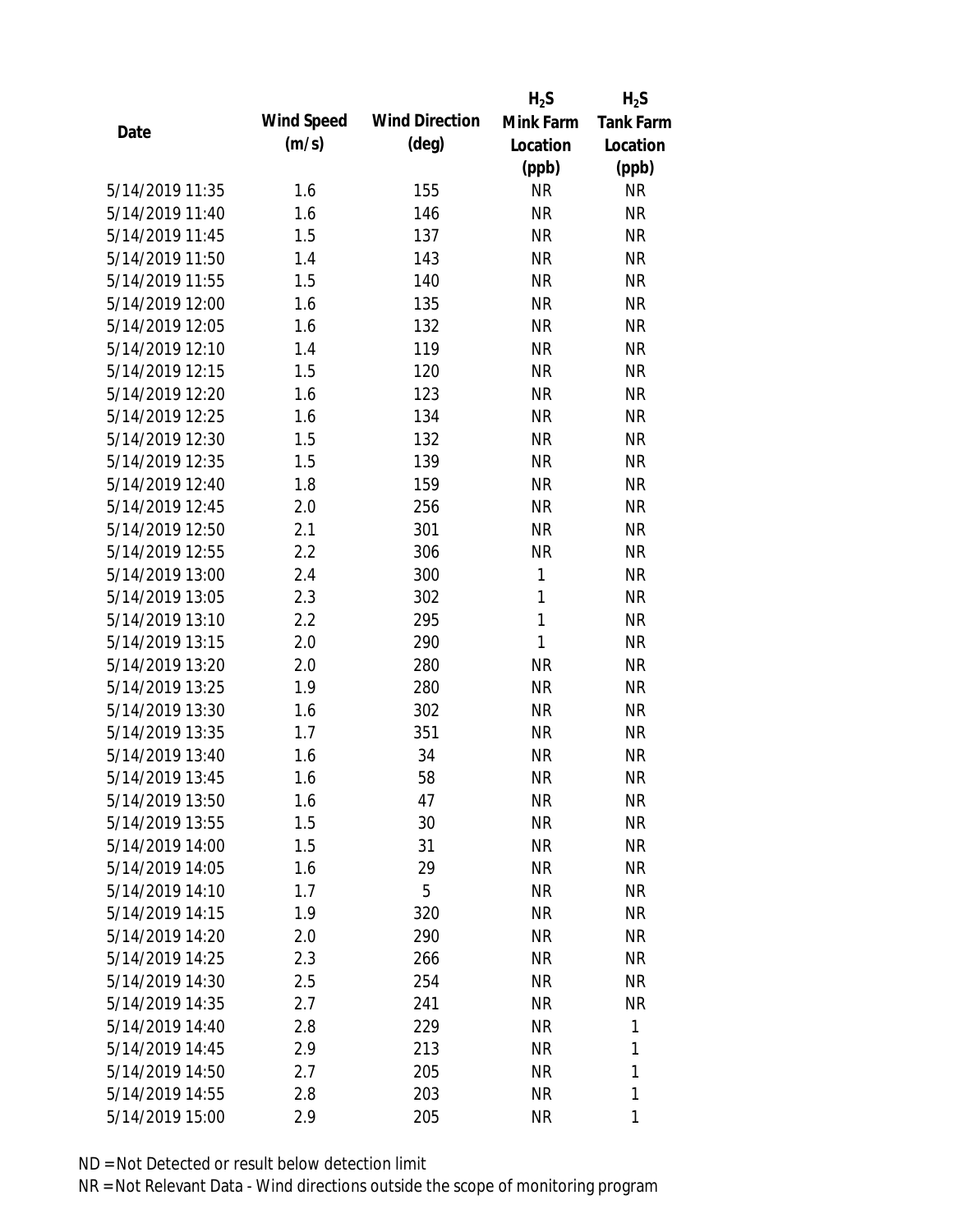|                 |            |                       | $H_2S$         | $H_2S$           |
|-----------------|------------|-----------------------|----------------|------------------|
|                 | Wind Speed | <b>Wind Direction</b> | Mink Farm      | <b>Tank Farm</b> |
| Date            | (m/s)      | $(\text{deg})$        | Location       | Location         |
|                 |            |                       | (ppb)          | (ppb)            |
| 5/14/2019 15:05 | 2.8        | 214                   | <b>NR</b>      | 1                |
| 5/14/2019 15:10 | 2.8        | 224                   | <b>NR</b>      | <b>NR</b>        |
| 5/14/2019 15:15 | 2.7        | 241                   | <b>NR</b>      | <b>NR</b>        |
| 5/14/2019 15:20 | 2.7        | 248                   | <b>NR</b>      | <b>NR</b>        |
| 5/14/2019 15:25 | 2.6        | 256                   | <b>NR</b>      | <b>NR</b>        |
| 5/14/2019 15:30 | 2.3        | 260                   | <b>NR</b>      | <b>NR</b>        |
| 5/14/2019 15:35 | 2.3        | 258                   | <b>NR</b>      | <b>NR</b>        |
| 5/14/2019 15:40 | 2.3        | 252                   | <b>NR</b>      | <b>NR</b>        |
| 5/14/2019 15:45 | 2.4        | 246                   | <b>NR</b>      | <b>NR</b>        |
| 5/14/2019 15:50 | 2.4        | 236                   | <b>NR</b>      | <b>NR</b>        |
| 5/14/2019 15:55 | 2.3        | 231                   | <b>NR</b>      | <b>NR</b>        |
| 5/14/2019 16:00 | 2.3        | 239                   | <b>NR</b>      | <b>NR</b>        |
| 5/14/2019 16:05 | 2.3        | 248                   | <b>NR</b>      | <b>NR</b>        |
| 5/14/2019 16:10 | 2.1        | 238                   | <b>NR</b>      | <b>NR</b>        |
| 5/14/2019 16:15 | 1.9        | 235                   | $\overline{2}$ | 1                |
| 5/14/2019 16:20 | 1.9        | 229                   | <b>NR</b>      | <b>NR</b>        |
| 5/14/2019 16:25 | 1.8        | 224                   | <b>NR</b>      | <b>NR</b>        |
| 5/14/2019 16:30 | 1.9        | 214                   | <b>NR</b>      | <b>NR</b>        |
| 5/14/2019 16:35 | 1.9        | 202                   | <b>NR</b>      | 1                |
| 5/14/2019 16:40 | 2.0        | 205                   | <b>NR</b>      | 1                |
| 5/14/2019 16:45 | 2.2        | 196                   | <b>NR</b>      | $\mathbf{1}$     |
| 5/14/2019 16:50 | 2.1        | 199                   | <b>NR</b>      | 1                |
| 5/14/2019 16:55 | 2.3        | 198                   | <b>NR</b>      | 1                |
| 5/14/2019 17:00 | 2.3        | 192                   | <b>NR</b>      | 1                |
| 5/14/2019 17:05 | 2.5        | 189                   | <b>NR</b>      | 1                |
| 5/14/2019 17:10 | 2.7        | 184                   | <b>NR</b>      | $\mathbf{1}$     |
| 5/14/2019 17:15 | 2.9        | 183                   | <b>NR</b>      | 1                |
| 5/14/2019 17:20 | 3.2        | 183                   | <b>NR</b>      | 1                |
| 5/14/2019 17:25 | 3.3        | 181                   | <b>NR</b>      | 1                |
| 5/14/2019 17:30 | 3.4        | 179                   | <b>NR</b>      | 1                |
| 5/14/2019 17:35 | 3.3        | 177                   | <b>NR</b>      | 1                |
| 5/14/2019 17:40 | 3.3        | 176                   | <b>NR</b>      | 1                |
| 5/14/2019 17:45 | 3.3        | 175                   | <b>NR</b>      | 1                |
| 5/14/2019 17:50 | 3.2        | 174                   | <b>NR</b>      | 1                |
| 5/14/2019 17:55 | 3.2        | 176                   | <b>NR</b>      | 1                |
| 5/14/2019 18:00 | 3.2        | 176                   | <b>NR</b>      | 1                |
| 5/14/2019 18:05 | 3.0        | 178                   | <b>NR</b>      | 1                |
| 5/14/2019 18:10 | 2.9        | 179                   | <b>NR</b>      | 1                |
| 5/14/2019 18:15 | 2.7        | 183                   | <b>NR</b>      | 1                |
| 5/14/2019 18:20 | 2.6        | 189                   | <b>NR</b>      | 1                |
| 5/14/2019 18:25 | 2.6        | 194                   | <b>NR</b>      | 1                |
| 5/14/2019 18:30 | 2.6        | 203                   | <b>NR</b>      | 1                |
|                 |            |                       |                |                  |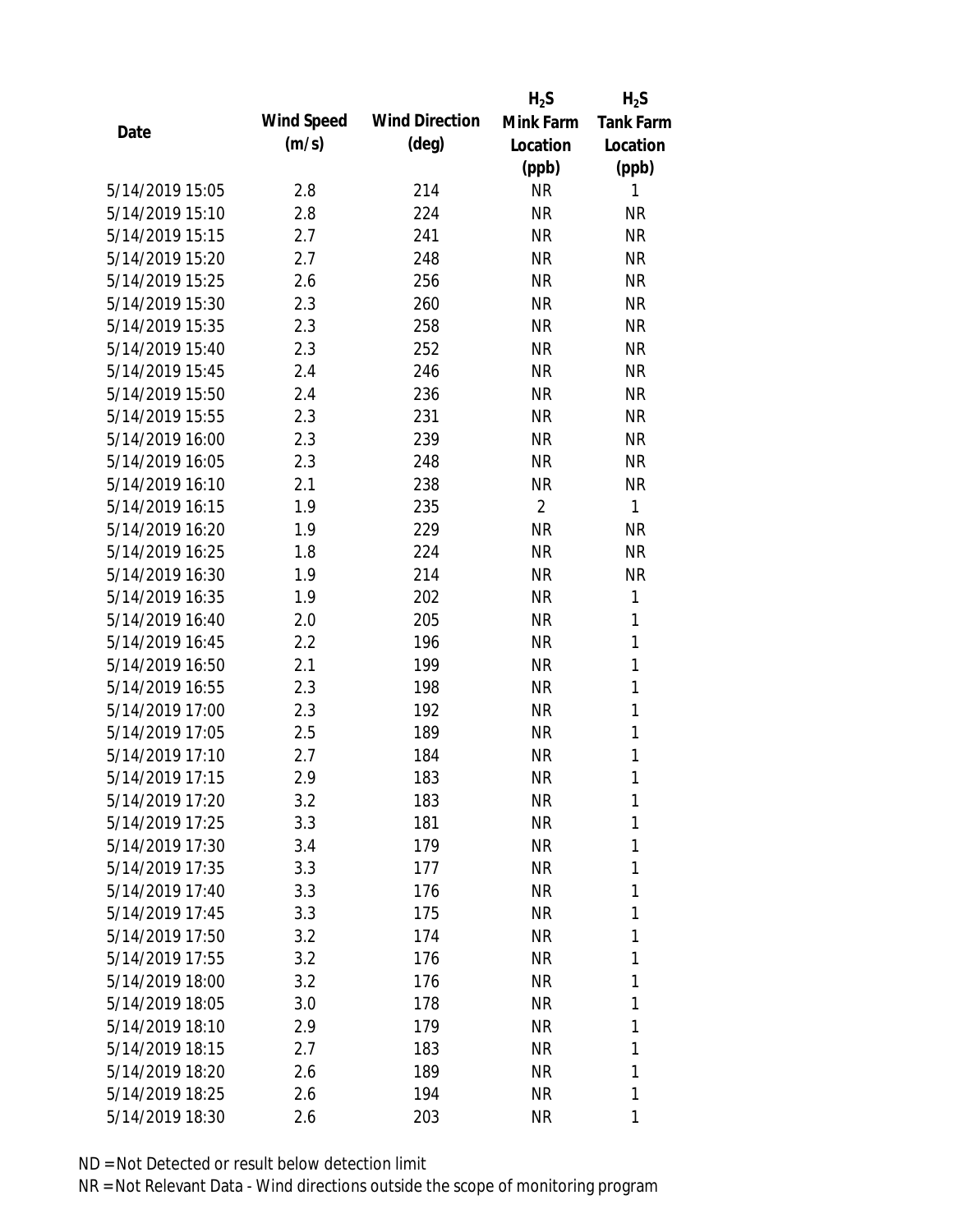|                 |            |                       | $H_2S$    | $H_2S$           |
|-----------------|------------|-----------------------|-----------|------------------|
| Date            | Wind Speed | <b>Wind Direction</b> | Mink Farm | <b>Tank Farm</b> |
|                 | (m/s)      | $(\text{deg})$        | Location  | Location         |
|                 |            |                       | (ppb)     | (ppb)            |
| 5/14/2019 18:35 | 2.6        | 209                   | <b>NR</b> | 1                |
| 5/14/2019 18:40 | 2.6        | 213                   | <b>NR</b> | 1                |
| 5/14/2019 18:45 | 2.5        | 220                   | <b>NR</b> | 1                |
| 5/14/2019 18:50 | 2.4        | 220                   | <b>NR</b> | 1                |
| 5/14/2019 18:55 | 2.2        | 218                   | <b>NR</b> | 1                |
| 5/14/2019 19:00 | 2.1        | 210                   | <b>NR</b> | 1                |
| 5/14/2019 19:05 | 1.9        | 207                   | <b>NR</b> | 1                |
| 5/14/2019 19:10 | 1.8        | 203                   | <b>NR</b> | 1                |
| 5/14/2019 19:15 | 1.8        | 195                   | <b>NR</b> | 1                |
| 5/14/2019 19:20 | 1.8        | 187                   | <b>NR</b> | 1                |
| 5/14/2019 19:25 | 1.9        | 182                   | <b>NR</b> | 1                |
| 5/14/2019 19:30 | 1.8        | 180                   | <b>NR</b> | 1                |
| 5/14/2019 19:35 | 1.9        | 178                   | <b>NR</b> | <b>ND</b>        |
| 5/14/2019 19:40 | 1.9        | 180                   | <b>NR</b> | 1                |
| 5/14/2019 19:45 | 1.9        | 179                   | <b>NR</b> | <b>ND</b>        |
| 5/14/2019 19:50 | 2.0        | 181                   | <b>NR</b> | 1                |
| 5/14/2019 19:55 | 2.1        | 185                   | <b>NR</b> | 1                |
| 5/14/2019 20:00 | 2.0        | 189                   | <b>NR</b> | 1                |
| 5/14/2019 20:05 | 1.9        | 192                   | <b>NR</b> | 1                |
| 5/14/2019 20:10 | 1.9        | 189                   | <b>NR</b> | $\overline{2}$   |
| 5/14/2019 20:15 | 1.8        | 184                   | <b>NR</b> | $\overline{2}$   |
| 5/14/2019 20:20 | 1.6        | 174                   | <b>NR</b> | $\overline{2}$   |
| 5/14/2019 20:25 | 1.6        | 157                   | <b>NR</b> | <b>NR</b>        |
| 5/14/2019 20:30 | 1.5        | 134                   | <b>NR</b> | <b>NR</b>        |
| 5/14/2019 20:35 | 1.4        | 117                   | <b>NR</b> | <b>NR</b>        |
| 5/14/2019 20:40 | 1.3        | 93                    | <b>NR</b> | <b>NR</b>        |
| 5/14/2019 20:45 | 1.2        | 73                    | <b>NR</b> | <b>NR</b>        |
| 5/14/2019 20:50 | 1.2        | 64                    | <b>NR</b> | <b>NR</b>        |
| 5/14/2019 20:55 | 1.2        | 64                    | <b>NR</b> | <b>NR</b>        |
| 5/14/2019 21:00 | 1.3        | 70                    | <b>NR</b> | <b>NR</b>        |
| 5/14/2019 21:05 | 1.7        | 79                    | <b>NR</b> | <b>NR</b>        |
| 5/14/2019 21:10 | 2.0        | 94                    | <b>NR</b> | <b>NR</b>        |
| 5/14/2019 21:15 | 2.3        | 104                   | <b>NR</b> | <b>NR</b>        |
| 5/14/2019 21:20 | 2.6        | 114                   | <b>NR</b> | <b>NR</b>        |
| 5/14/2019 21:25 | 2.9        | 122                   | <b>NR</b> | <b>NR</b>        |
| 5/14/2019 21:30 | 3.2        | 127                   | <b>NR</b> | <b>NR</b>        |
| 5/14/2019 21:35 | 3.3        | 131                   | <b>NR</b> | <b>NR</b>        |
| 5/14/2019 21:40 | 3.3        | 134                   | <b>NR</b> | <b>NR</b>        |
| 5/14/2019 21:45 | 3.4        | 137                   | <b>NR</b> | <b>NR</b>        |
| 5/14/2019 21:50 | 3.2        | 140                   | <b>NR</b> | <b>NR</b>        |
| 5/14/2019 21:55 | 2.9        | 144                   | <b>NR</b> | <b>NR</b>        |
| 5/14/2019 22:00 | 2.7        | 145                   | <b>NR</b> | <b>NR</b>        |
|                 |            |                       |           |                  |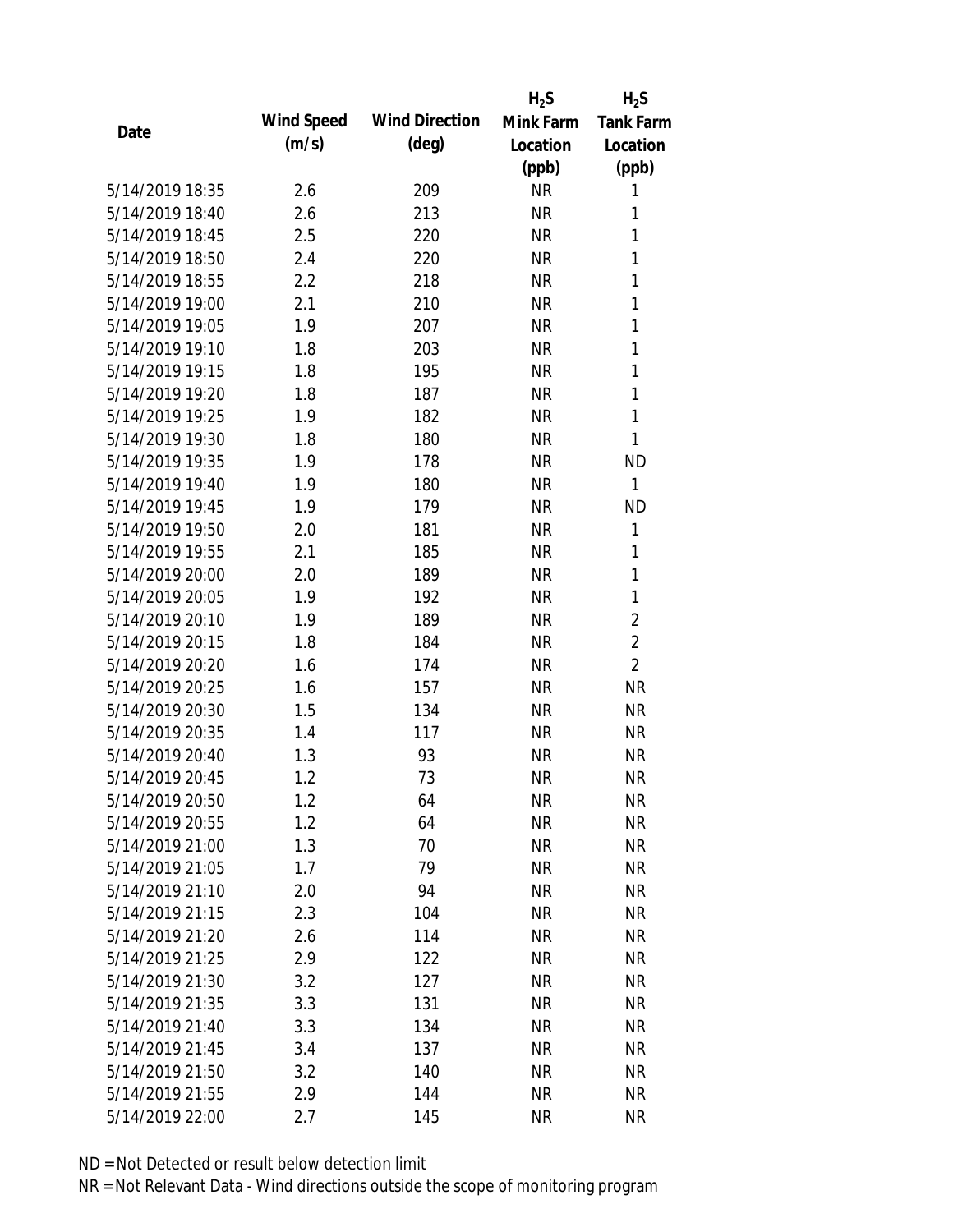|                 |            |                       | $H_2S$    | $H_2S$           |
|-----------------|------------|-----------------------|-----------|------------------|
| Date            | Wind Speed | <b>Wind Direction</b> | Mink Farm | <b>Tank Farm</b> |
|                 | (m/s)      | $(\text{deg})$        | Location  | Location         |
|                 |            |                       | (ppb)     | (ppb)            |
| 5/14/2019 22:05 | 2.6        | 145                   | <b>NR</b> | <b>NR</b>        |
| 5/14/2019 22:10 | 2.6        | 145                   | <b>NR</b> | <b>NR</b>        |
| 5/14/2019 22:15 | 2.5        | 145                   | <b>NR</b> | <b>NR</b>        |
| 5/14/2019 22:20 | 2.5        | 143                   | <b>NR</b> | <b>NR</b>        |
| 5/14/2019 22:25 | 2.5        | 139                   | <b>NR</b> | <b>NR</b>        |
| 5/14/2019 22:30 | 2.4        | 138                   | <b>NR</b> | <b>NR</b>        |
| 5/14/2019 22:35 | 2.4        | 136                   | <b>NR</b> | <b>NR</b>        |
| 5/14/2019 22:40 | 2.4        | 135                   | <b>NR</b> | <b>NR</b>        |
| 5/14/2019 22:45 | 2.3        | 134                   | <b>NR</b> | <b>NR</b>        |
| 5/14/2019 22:50 | 2.4        | 134                   | <b>NR</b> | <b>NR</b>        |
| 5/14/2019 22:55 | 2.5        | 134                   | <b>NR</b> | <b>NR</b>        |
| 5/14/2019 23:00 | 2.6        | 134                   | <b>NR</b> | <b>NR</b>        |
| 5/14/2019 23:05 | 2.6        | 136                   | <b>NR</b> | <b>NR</b>        |
| 5/14/2019 23:10 | 2.6        | 136                   | <b>NR</b> | <b>NR</b>        |
| 5/14/2019 23:15 | 2.6        | 135                   | <b>NR</b> | <b>NR</b>        |
| 5/14/2019 23:20 | 2.5        | 135                   | <b>NR</b> | <b>NR</b>        |
| 5/14/2019 23:25 | 2.4        | 134                   | <b>NR</b> | <b>NR</b>        |
| 5/14/2019 23:30 | 2.4        | 135                   | <b>NR</b> | <b>NR</b>        |
| 5/14/2019 23:35 | 2.4        | 135                   | <b>NR</b> | <b>NR</b>        |
| 5/14/2019 23:40 | 2.3        | 136                   | <b>NR</b> | <b>NR</b>        |
| 5/14/2019 23:45 | 2.1        | 140                   | <b>NR</b> | <b>NR</b>        |
| 5/14/2019 23:50 | 2.0        | 147                   | <b>NR</b> | <b>NR</b>        |
| 5/14/2019 23:55 | 2.0        | 155                   | <b>NR</b> | <b>NR</b>        |
| 5/14/2019 24:00 | 1.9        | 162                   | <b>NR</b> | <b>NR</b>        |
| 5/15/2019 00:05 | 1.7        | 174                   | <b>NR</b> | 1                |
| 5/15/2019 00:10 | 1.6        | 187                   | <b>NR</b> | 1                |
| 5/15/2019 00:15 | 1.6        | 200                   | <b>NR</b> | 1                |
| 5/15/2019 00:20 | 1.7        | 206                   | <b>NR</b> | 1                |
| 5/15/2019 00:25 | 1.8        | 213                   | <b>NR</b> | 1                |
| 5/15/2019 00:30 | 1.9        | 223                   | <b>NR</b> | 1                |
| 5/15/2019 00:35 | 2.1        | 228                   | <b>NR</b> | 1                |
| 5/15/2019 00:40 | 2.1        | 234                   | 1         | 1                |
| 5/15/2019 00:45 | 2.2        | 237                   | 1         | 1                |
| 5/15/2019 00:50 | 2.2        | 245                   | 1         | 1                |
| 5/15/2019 00:55 | 2.2        | 250                   | 1         | 1                |
| 5/15/2019 01:00 | 2.2        | 252                   | 1         | 1                |
| 5/15/2019 01:05 | 2.1        | 252                   | 1         | 1                |
| 5/15/2019 01:10 | 2.1        | 252                   | 1         | 1                |
| 5/15/2019 01:15 | 2.1        | 254                   | 1         | 1                |
| 5/15/2019 01:20 | 2.0        | 257                   | 1         | 1                |
| 5/15/2019 01:25 | 1.9        | 261                   | 1         | 1                |
| 5/15/2019 01:30 | 1.7        | 268                   | 1         | 1                |
|                 |            |                       |           |                  |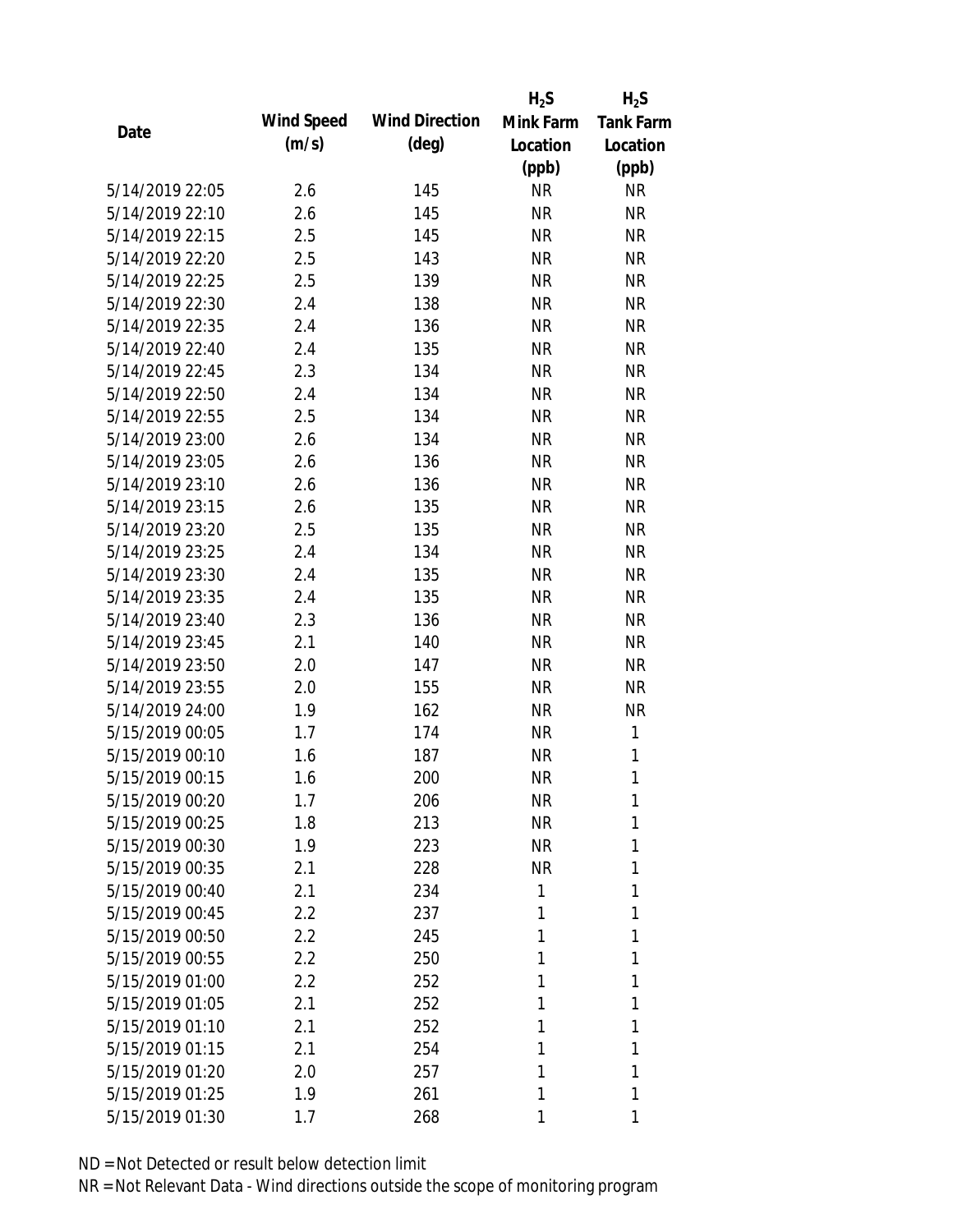|                 |            |                       | $H_2S$         | $H_2S$           |
|-----------------|------------|-----------------------|----------------|------------------|
| Date            | Wind Speed | <b>Wind Direction</b> | Mink Farm      | <b>Tank Farm</b> |
|                 | (m/s)      | $(\text{deg})$        | Location       | Location         |
|                 |            |                       | (ppb)          | (ppb)            |
| 5/15/2019 01:35 | 1.6        | 278                   | 1              | <b>NR</b>        |
| 5/15/2019 01:40 | 1.6        | 289                   | 1              | <b>NR</b>        |
| 5/15/2019 01:45 | 1.6        | 299                   | 1              | <b>NR</b>        |
| 5/15/2019 01:50 | 1.7        | 310                   | 1              | <b>NR</b>        |
| 5/15/2019 01:55 | 1.7        | 320                   | 1              | <b>NR</b>        |
| 5/15/2019 02:00 | 1.6        | 328                   | $\overline{2}$ | <b>NR</b>        |
| 5/15/2019 02:05 | 1.4        | 331                   | $\overline{2}$ | <b>NR</b>        |
| 5/15/2019 02:10 | 1.2        | 336                   | $\mathbf{1}$   | <b>NR</b>        |
| 5/15/2019 02:15 | 1.0        | 343                   | $\overline{2}$ | <b>NR</b>        |
| 5/15/2019 02:20 | 0.9        | 345                   | $\overline{2}$ | <b>NR</b>        |
| 5/15/2019 02:25 | 1.0        | 346                   | $\overline{2}$ | <b>NR</b>        |
| 5/15/2019 02:30 | 1.1        | 346                   | $\overline{2}$ | <b>NR</b>        |
| 5/15/2019 02:35 | 1.4        | 346                   | $\overline{2}$ | <b>NR</b>        |
| 5/15/2019 02:40 | 1.5        | 348                   | $\overline{2}$ | <b>NR</b>        |
| 5/15/2019 02:45 | 1.6        | 350                   | $\overline{2}$ | <b>NR</b>        |
| 5/15/2019 02:50 | 1.4        | 355                   | $\overline{2}$ | <b>NR</b>        |
| 5/15/2019 02:55 | 1.1        | 359                   | $\overline{2}$ | <b>NR</b>        |
| 5/15/2019 03:00 | 0.9        | 9                     | $\overline{2}$ | <b>NR</b>        |
| 5/15/2019 03:05 | 0.8        | 22                    | $\overline{2}$ | <b>NR</b>        |
| 5/15/2019 03:10 | 0.7        | 32                    | $\mathbf{1}$   | <b>NR</b>        |
| 5/15/2019 03:15 | 0.5        | 43                    | <b>NR</b>      | <b>NR</b>        |
| 5/15/2019 03:20 | 0.7        | 51                    | <b>NR</b>      | <b>NR</b>        |
| 5/15/2019 03:25 | 0.9        | 56                    | <b>NR</b>      | <b>NR</b>        |
| 5/15/2019 03:30 | 1.1        | 56                    | <b>NR</b>      | <b>NR</b>        |
| 5/15/2019 03:35 | 1.2        | 58                    | <b>NR</b>      | <b>NR</b>        |
| 5/15/2019 03:40 | 1.3        | 64                    | <b>NR</b>      | <b>NR</b>        |
| 5/15/2019 03:45 | 1.6        | 63                    | <b>NR</b>      | <b>NR</b>        |
| 5/15/2019 03:50 | 1.7        | 63                    | <b>NR</b>      | <b>NR</b>        |
| 5/15/2019 03:55 | 1.7        | 62                    | <b>NR</b>      | <b>NR</b>        |
| 5/15/2019 04:00 | 1.7        | 66                    | <b>NR</b>      | <b>NR</b>        |
| 5/15/2019 04:05 | 1.8        | 69                    | <b>NR</b>      | <b>NR</b>        |
| 5/15/2019 04:10 | 1.9        | 71                    | <b>NR</b>      | <b>NR</b>        |
| 5/15/2019 04:15 | 1.9        | 73                    | <b>NR</b>      | <b>NR</b>        |
| 5/15/2019 04:20 | 1.8        | 74                    | <b>NR</b>      | <b>NR</b>        |
| 5/15/2019 04:25 | 1.8        | 76                    | <b>NR</b>      | <b>NR</b>        |
| 5/15/2019 04:30 | 1.9        | 77                    | <b>NR</b>      | <b>NR</b>        |
| 5/15/2019 04:35 | 2.0        | 74                    | <b>NR</b>      | <b>NR</b>        |
| 5/15/2019 04:40 | 2.0        | 73                    | <b>NR</b>      | <b>NR</b>        |
| 5/15/2019 04:45 | 2.1        | 73                    | <b>NR</b>      | <b>NR</b>        |
| 5/15/2019 04:50 | 2.2        | 74                    | <b>NR</b>      | <b>NR</b>        |
|                 |            |                       |                |                  |
| 5/15/2019 04:55 | 2.2        | 73                    | <b>NR</b>      | <b>NR</b>        |
| 5/15/2019 05:00 | 2.1        | 72                    | <b>NR</b>      | <b>NR</b>        |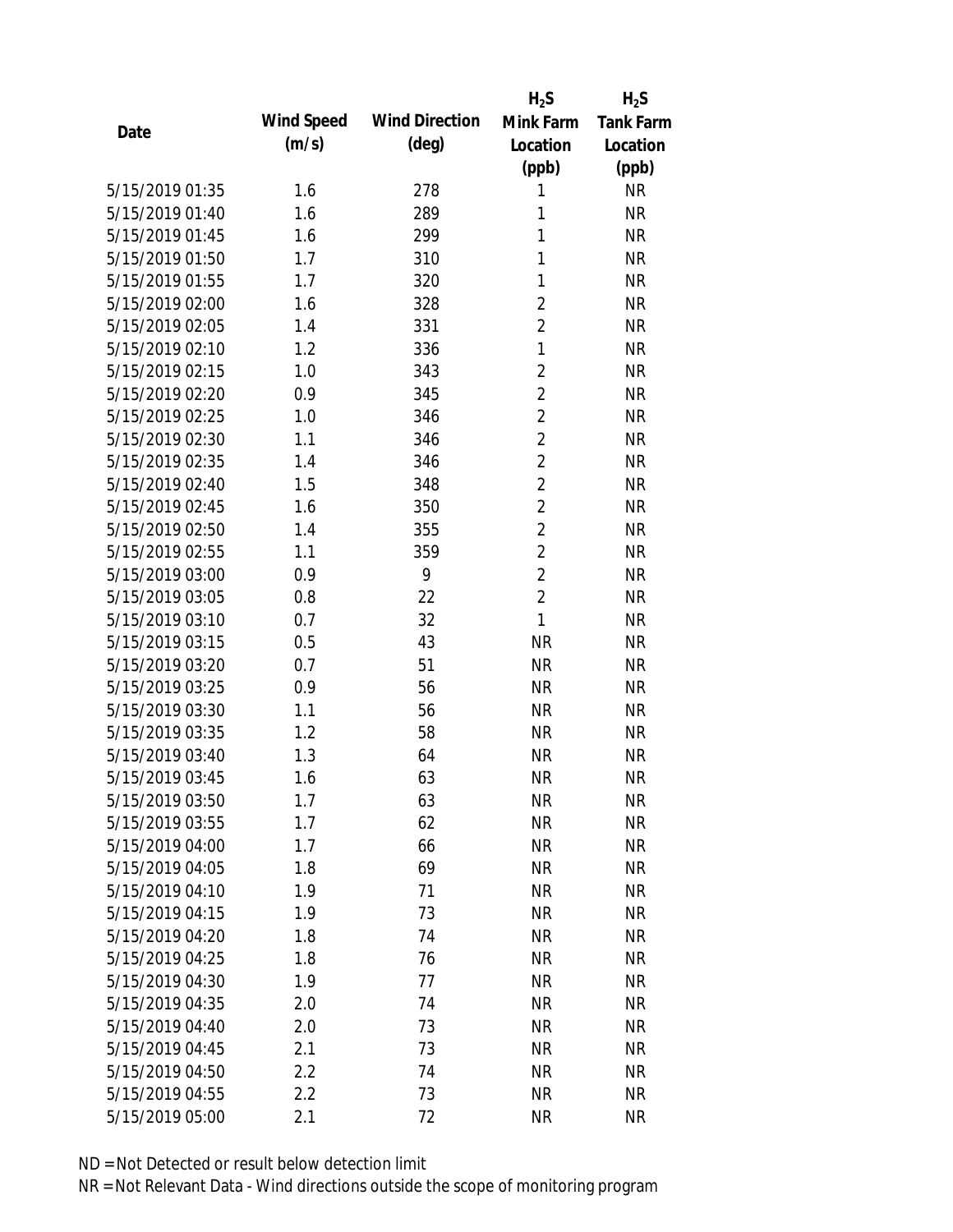|                 |            |                       | $H_2S$    | $H_2S$           |
|-----------------|------------|-----------------------|-----------|------------------|
|                 | Wind Speed | <b>Wind Direction</b> | Mink Farm | <b>Tank Farm</b> |
| Date            | (m/s)      | $(\text{deg})$        | Location  | Location         |
|                 |            |                       | (ppb)     | (ppb)            |
| 5/15/2019 05:05 | 1.9        | 71                    | <b>NR</b> | <b>NR</b>        |
| 5/15/2019 05:10 | 1.8        | 72                    | <b>NR</b> | <b>NR</b>        |
| 5/15/2019 05:15 | 1.8        | 72                    | <b>NR</b> | <b>NR</b>        |
| 5/15/2019 05:20 | 1.8        | 71                    | <b>NR</b> | <b>NR</b>        |
| 5/15/2019 05:25 | 1.8        | 71                    | <b>NR</b> | <b>NR</b>        |
| 5/15/2019 05:30 | 1.8        | 69                    | <b>NR</b> | <b>NR</b>        |
| 5/15/2019 05:35 | 1.9        | 69                    | <b>NR</b> | <b>NR</b>        |
| 5/15/2019 05:40 | 1.9        | 68                    | <b>NR</b> | <b>NR</b>        |
| 5/15/2019 05:45 | 2.0        | 68                    | <b>NR</b> | <b>NR</b>        |
| 5/15/2019 05:50 | 2.0        | 69                    | <b>NR</b> | <b>NR</b>        |
| 5/15/2019 05:55 | 2.1        | 72                    | <b>NR</b> | <b>NR</b>        |
| 5/15/2019 06:00 | 2.1        | 74                    | <b>NR</b> | <b>NR</b>        |
| 5/15/2019 06:05 | 1.9        | 78                    | <b>NR</b> | <b>NR</b>        |
| 5/15/2019 06:10 | 1.9        | 82                    | <b>NR</b> | <b>NR</b>        |
| 5/15/2019 06:15 | 1.7        | 83                    | <b>NR</b> | <b>NR</b>        |
| 5/15/2019 06:20 | 1.5        | 84                    | <b>NR</b> | <b>NR</b>        |
| 5/15/2019 06:25 | 1.5        | 82                    | <b>NR</b> | <b>NR</b>        |
| 5/15/2019 06:30 | 1.5        | 84                    | <b>NR</b> | <b>NR</b>        |
| 5/15/2019 06:35 | 1.6        | 83                    | <b>NR</b> | <b>NR</b>        |
| 5/15/2019 06:40 | 1.6        | 82                    | <b>NR</b> | <b>NR</b>        |
| 5/15/2019 06:45 | 1.5        | 83                    | <b>NR</b> | <b>NR</b>        |
| 5/15/2019 06:50 | 1.4        | 85                    | <b>NR</b> | <b>NR</b>        |
| 5/15/2019 06:55 | 1.1        | 87                    | <b>NR</b> | <b>NR</b>        |
| 5/15/2019 07:00 | 0.8        | 89                    | <b>NR</b> | <b>NR</b>        |
| 5/15/2019 07:05 | 0.5        | 93                    | <b>NR</b> | <b>NR</b>        |
| 5/15/2019 07:10 | 0.2        | 100                   | <b>NR</b> | <b>NR</b>        |
| 5/15/2019 07:15 | 0.1        | 116                   | <b>NR</b> | <b>NR</b>        |
| 5/15/2019 07:20 | 0.0        | CALM                  | <b>NR</b> | <b>NR</b>        |
| 5/15/2019 07:25 | 0.1        | 107                   | <b>NR</b> | <b>NR</b>        |
| 5/15/2019 07:30 | 0.1        | 106                   | <b>NR</b> | <b>NR</b>        |
| 5/15/2019 07:35 | 0.1        | 106                   | <b>NR</b> | <b>NR</b>        |
| 5/15/2019 07:40 | 0.1        | 107                   | <b>NR</b> | <b>NR</b>        |
| 5/15/2019 07:45 | 0.2        | 130                   | <b>NR</b> | <b>NR</b>        |
| 5/15/2019 07:50 | 0.3        | 143                   | <b>NR</b> | <b>NR</b>        |
| 5/15/2019 07:55 | 0.3        | 151                   | <b>NR</b> | <b>NR</b>        |
| 5/15/2019 08:00 | 0.3        | 152                   | <b>NR</b> | <b>NR</b>        |
| 5/15/2019 08:05 | 0.4        | 154                   | <b>NR</b> | NR               |
| 5/15/2019 08:10 | 0.4        | 154                   | <b>NR</b> | NR               |
| 5/15/2019 08:15 | 0.3        | 162                   | <b>NR</b> | <b>NR</b>        |
| 5/15/2019 08:20 | 0.1        | 184                   | <b>NR</b> | 1                |
| 5/15/2019 08:25 | 0.3        | 200                   | <b>NR</b> | 1                |
|                 |            |                       |           |                  |
| 5/15/2019 08:30 | 0.6        | 206                   | <b>NR</b> | 1                |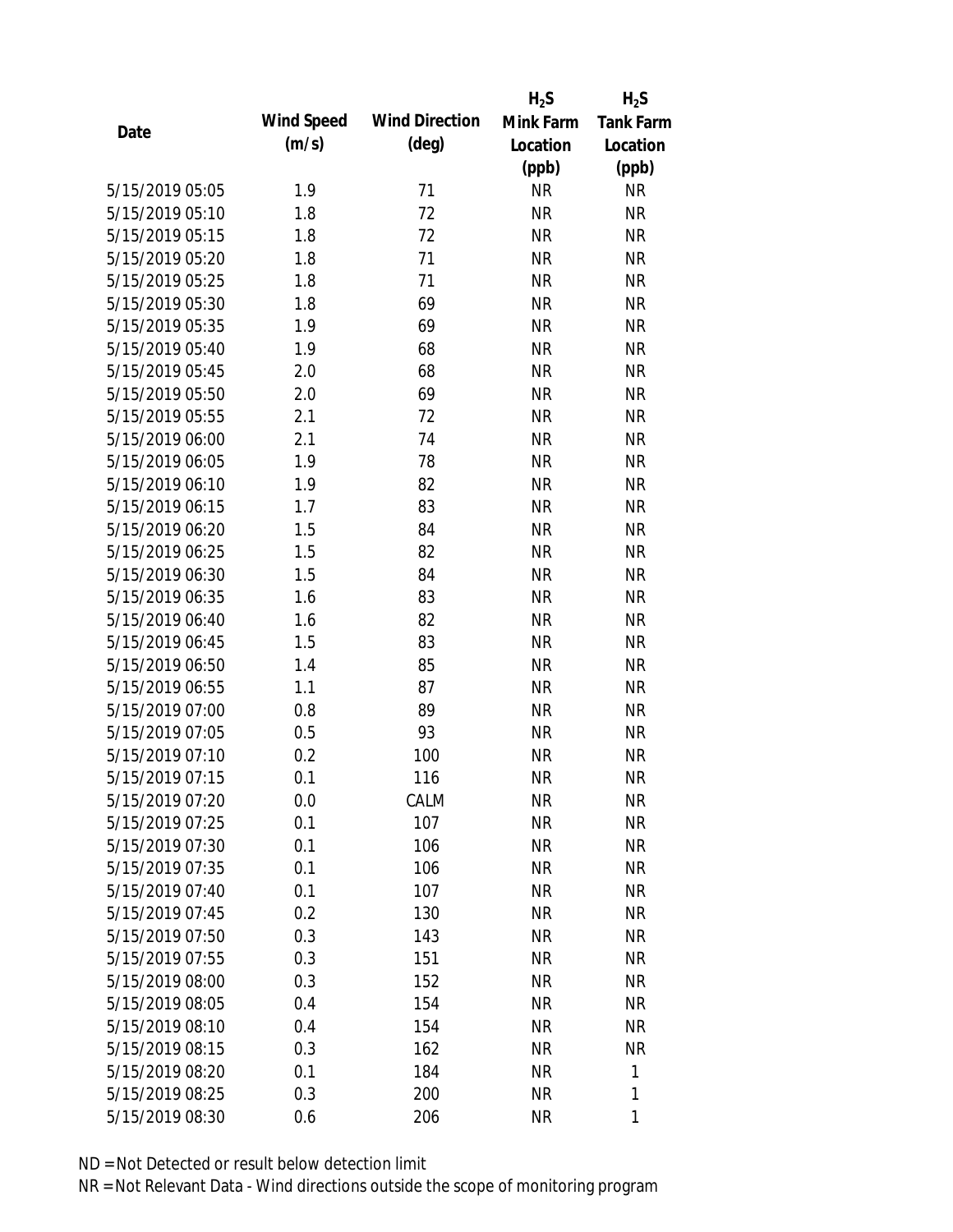|                 |            |                       | $H_2S$    | $H_2S$           |
|-----------------|------------|-----------------------|-----------|------------------|
| Date            | Wind Speed | <b>Wind Direction</b> | Mink Farm | <b>Tank Farm</b> |
|                 | (m/s)      | $(\text{deg})$        | Location  | Location         |
|                 |            |                       | (ppb)     | (ppb)            |
| 5/15/2019 08:35 | 0.8        | 196                   | <b>NR</b> | 1                |
| 5/15/2019 08:40 | 1.1        | 191                   | <b>NR</b> | 1                |
| 5/15/2019 08:45 | 1.4        | 189                   | <b>NR</b> | 1                |
| 5/15/2019 08:50 | 1.6        | 192                   | <b>NR</b> | 1                |
| 5/15/2019 08:55 | 1.8        | 201                   | <b>NR</b> | 1                |
| 5/15/2019 09:00 | 1.8        | 205                   | <b>NR</b> | <b>ND</b>        |
| 5/15/2019 09:05 | 1.9        | 213                   | <b>NR</b> | 1                |
| 5/15/2019 09:10 | 1.9        | 222                   | <b>NR</b> | 1                |
| 5/15/2019 09:15 | 1.9        | 229                   | <b>NR</b> | <b>ND</b>        |
| 5/15/2019 09:20 | 2.0        | 225                   | <b>NR</b> | 1                |
| 5/15/2019 09:25 | 2.1        | 217                   | <b>NR</b> | 1                |
| 5/15/2019 09:30 | 2.2        | 206                   | <b>NR</b> | 1                |
| 5/15/2019 09:35 | 2.4        | 197                   | <b>NR</b> | 1                |
| 5/15/2019 09:40 | 2.5        | 189                   | <b>NR</b> | 1                |
| 5/15/2019 09:45 | 2.7        | 186                   | <b>NR</b> | 1                |
| 5/15/2019 09:50 | 2.7        | 193                   | <b>NR</b> | 1                |
| 5/15/2019 09:55 | 2.8        | 189                   | <b>NR</b> | 1                |
| 5/15/2019 10:00 | 2.7        | 190                   | <b>NR</b> | 1                |
| 5/15/2019 10:05 | 2.6        | 193                   | <b>NR</b> | $\mathbf{1}$     |
| 5/15/2019 10:10 | 2.5        | 200                   | <b>NR</b> | 1                |
| 5/15/2019 10:15 | 2.3        | 207                   | <b>NR</b> | 1                |
| 5/15/2019 10:20 | 2.2        | 209                   | <b>NR</b> | <b>NR</b>        |
| 5/15/2019 10:25 | 2.2        | 220                   | <b>NR</b> | <b>NR</b>        |
| 5/15/2019 10:30 | 2.0        | 234                   | <b>NR</b> | <b>NR</b>        |
| 5/15/2019 10:35 | 2.0        | 240                   | <b>NR</b> | <b>NR</b>        |
| 5/15/2019 10:40 | 2.0        | 240                   | <b>NR</b> | <b>NR</b>        |
| 5/15/2019 10:45 | 2.1        | 233                   | 1         | 1                |
| 5/15/2019 10:50 | 2.1        | 229                   | <b>NR</b> | 1                |
| 5/15/2019 10:55 | 2.2        | 224                   | <b>NR</b> | 1                |
| 5/15/2019 11:00 | 2.4        | 216                   | <b>NR</b> | 1                |
| 5/15/2019 11:05 | 2.5        | 206                   | <b>NR</b> | 1                |
| 5/15/2019 11:10 | 2.5        | 209                   | <b>NR</b> | 1                |
| 5/15/2019 11:15 | 2.5        | 212                   | <b>NR</b> | 1                |
| 5/15/2019 11:20 | 2.4        | 211                   | <b>NR</b> | <b>NR</b>        |
| 5/15/2019 11:25 | 2.5        | 204                   | <b>NR</b> | NR               |
| 5/15/2019 11:30 | 2.4        | 201                   | <b>NR</b> | <b>NR</b>        |
| 5/15/2019 11:35 | 2.3        | 202                   | <b>NR</b> | NR               |
| 5/15/2019 11:40 | 2.3        | 197                   | NR        | NR               |
| 5/15/2019 11:45 | 2.3        | 191                   | <b>NR</b> | $\mathbf{1}$     |
| 5/15/2019 11:50 | 2.3        | 189                   | <b>NR</b> | 1                |
| 5/15/2019 11:55 | 2.0        | 198                   | <b>NR</b> | <b>NR</b>        |
| 5/15/2019 12:00 | 2.0        | 218                   | <b>NR</b> | <b>NR</b>        |
|                 |            |                       |           |                  |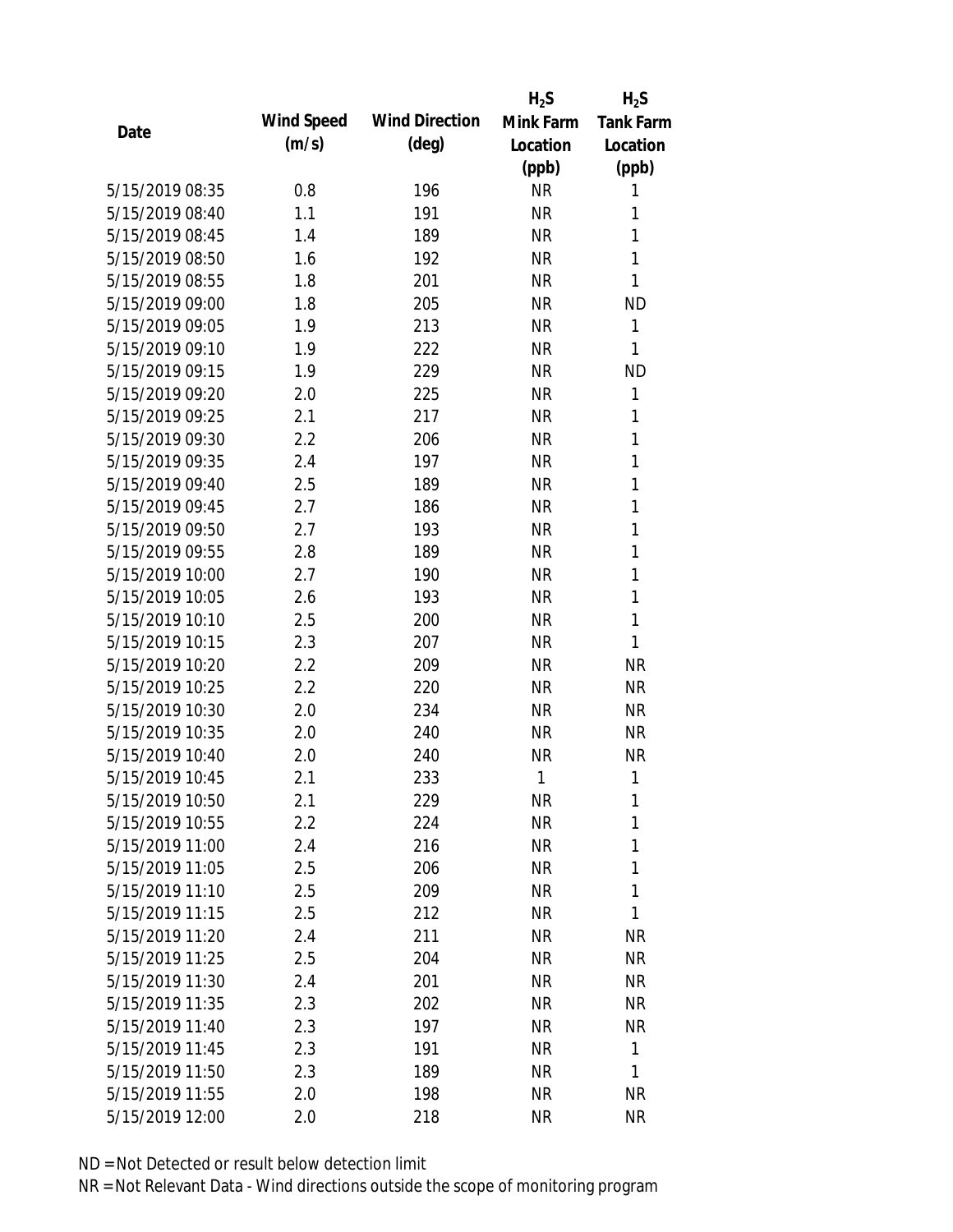|                 |            |                       | $H_2S$    | $H_2S$           |
|-----------------|------------|-----------------------|-----------|------------------|
| Date            | Wind Speed | <b>Wind Direction</b> | Mink Farm | <b>Tank Farm</b> |
|                 | (m/s)      | $(\text{deg})$        | Location  | Location         |
|                 |            |                       | (ppb)     | (ppb)            |
| 5/15/2019 12:05 | 2.1        | 241                   | <b>NR</b> | <b>NR</b>        |
| 5/15/2019 12:10 | 2.0        | 250                   | <b>NR</b> | <b>NR</b>        |
| 5/15/2019 12:15 | 1.9        | 260                   | <b>NR</b> | <b>NR</b>        |
| 5/15/2019 12:20 | 2.1        | 264                   | 1         | 1                |
| 5/15/2019 12:25 | 2.2        | 260                   | 1         | $\mathbf{1}$     |
| 5/15/2019 12:30 | 1.9        | 256                   | 1         | 1                |
| 5/15/2019 12:35 | 1.7        | 251                   | 1         | $\mathbf{1}$     |
| 5/15/2019 12:40 | 1.6        | 259                   | 1         | $\mathbf{1}$     |
| 5/15/2019 12:45 | 1.4        | 257                   | 1         | $\mathbf{1}$     |
| 5/15/2019 12:50 | 1.3        | 255                   | 1         | $\mathbf{1}$     |
| 5/15/2019 12:55 | 1.3        | 260                   | <b>NR</b> | <b>NR</b>        |
| 5/15/2019 13:00 | 1.5        | 262                   | <b>NR</b> | <b>NR</b>        |
| 5/15/2019 13:05 | 1.8        | 248                   | <b>NR</b> | <b>NR</b>        |
| 5/15/2019 13:10 | 2.0        | 237                   | <b>NR</b> | <b>NR</b>        |
| 5/15/2019 13:15 | 2.3        | 235                   | <b>NR</b> | <b>NR</b>        |
| 5/15/2019 13:20 | 2.5        | 227                   | <b>NR</b> | <b>NR</b>        |
| 5/15/2019 13:25 | 2.5        | 223                   | <b>NR</b> | <b>NR</b>        |
| 5/15/2019 13:30 | 2.5        | 224                   | <b>NR</b> | <b>NR</b>        |
| 5/15/2019 13:35 | 2.4        | 231                   | 1         | <b>ND</b>        |
| 5/15/2019 13:40 | 2.5        | 237                   | 1         | <b>ND</b>        |
| 5/15/2019 13:45 | 2.5        | 253                   | <b>NR</b> | <b>NR</b>        |
| 5/15/2019 13:50 | 2.3        | 265                   | <b>NR</b> | <b>NR</b>        |
| 5/15/2019 13:55 | 2.4        | 269                   | <b>NR</b> | <b>NR</b>        |
| 5/15/2019 14:00 | 2.6        | 268                   | <b>NR</b> | <b>NR</b>        |
| 5/15/2019 14:05 | 2.8        | 278                   | <b>NR</b> | <b>NR</b>        |
| 5/15/2019 14:10 | 2.4        | 282                   | <b>NR</b> | <b>NR</b>        |
| 5/15/2019 14:15 | 2.4        | 263                   | <b>NR</b> | <b>NR</b>        |
| 5/15/2019 14:20 | 2.5        | 272                   | <b>NR</b> | <b>NR</b>        |
| 5/15/2019 14:25 | 2.4        | 279                   | <b>NR</b> | <b>NR</b>        |
| 5/15/2019 14:30 | 2.3        | 285                   | <b>NR</b> | <b>NR</b>        |
| 5/15/2019 14:35 | 2.2        | 300                   | <b>NR</b> | <b>NR</b>        |
| 5/15/2019 14:40 | 2.4        | 295                   | <b>NR</b> | NR               |
| 5/15/2019 14:45 | 2.4        | 304                   | <b>NR</b> | <b>NR</b>        |
| 5/15/2019 14:50 | 2.3        | 301                   | <b>NR</b> | <b>NR</b>        |
| 5/15/2019 14:55 | 2.4        | 299                   | <b>NR</b> | <b>NR</b>        |
| 5/15/2019 15:00 | 2.3        | 293                   | <b>NR</b> | <b>NR</b>        |
| 5/15/2019 15:05 | 2.3        | 273                   | <b>NR</b> | <b>NR</b>        |
| 5/15/2019 15:10 | 2.3        | 261                   | NR        | <b>NR</b>        |
| 5/15/2019 15:15 | 2.5        | 251                   | <b>NR</b> | <b>NR</b>        |
| 5/15/2019 15:20 | 2.5        | 255                   | <b>NR</b> | NR               |
| 5/15/2019 15:25 | 2.4        | 241                   | <b>NR</b> | <b>NR</b>        |
| 5/15/2019 15:30 | 2.5        | 238                   | <b>NR</b> | <b>NR</b>        |
|                 |            |                       |           |                  |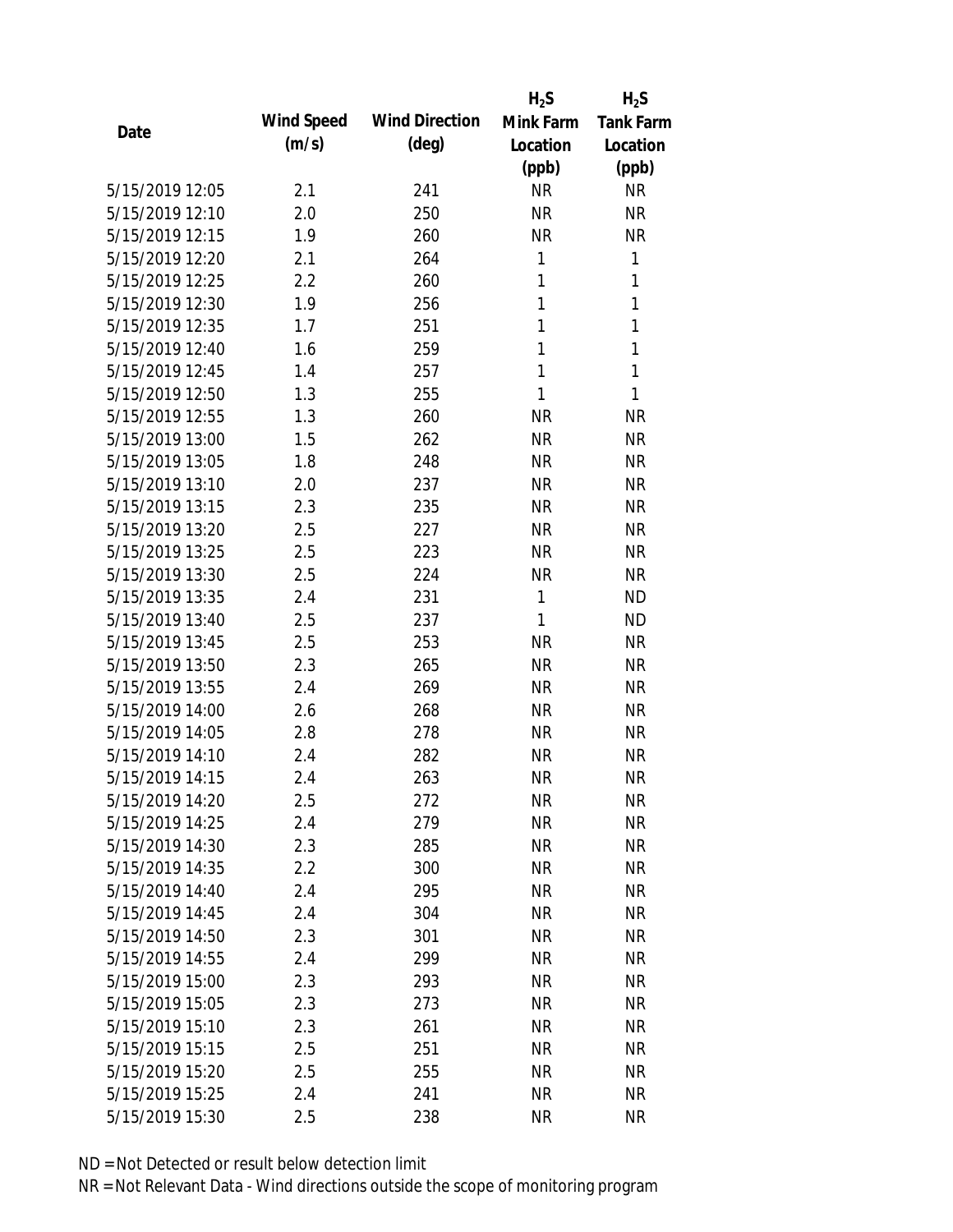|                 |            |                       | $H_2S$         | $H_2S$           |
|-----------------|------------|-----------------------|----------------|------------------|
| Date            | Wind Speed | <b>Wind Direction</b> | Mink Farm      | <b>Tank Farm</b> |
|                 | (m/s)      | $(\text{deg})$        | Location       | Location         |
|                 |            |                       | (ppb)          | (ppb)            |
| 5/15/2019 15:35 | 2.4        | 246                   | <b>NR</b>      | <b>NR</b>        |
| 5/15/2019 15:40 | 2.5        | 258                   | <b>NR</b>      | <b>NR</b>        |
| 5/15/2019 15:45 | 2.3        | 261                   | <b>NR</b>      | <b>NR</b>        |
| 5/15/2019 15:50 | 2.5        | 261                   | <b>NR</b>      | <b>NR</b>        |
| 5/15/2019 15:55 | 2.5        | 274                   | 1              | 1                |
| 5/15/2019 16:00 | 2.2        | 282                   | <b>NR</b>      | <b>NR</b>        |
| 5/15/2019 16:05 | 2.0        | 281                   | <b>NR</b>      | <b>NR</b>        |
| 5/15/2019 16:10 | 1.7        | 270                   | <b>NR</b>      | <b>NR</b>        |
| 5/15/2019 16:15 | 1.7        | 276                   | <b>NR</b>      | <b>NR</b>        |
| 5/15/2019 16:20 | 1.8        | 264                   | <b>NR</b>      | <b>NR</b>        |
| 5/15/2019 16:25 | 1.9        | 248                   | <b>NR</b>      | <b>NR</b>        |
| 5/15/2019 16:30 | 2.1        | 241                   | <b>NR</b>      | <b>NR</b>        |
| 5/15/2019 16:35 | 2.5        | 245                   | 1              | 1                |
| 5/15/2019 16:40 | 2.7        | 250                   | 1              | 1                |
| 5/15/2019 16:45 | 2.7        | 248                   | 1              | 1                |
| 5/15/2019 16:50 | 2.5        | 251                   | 1              | 1                |
| 5/15/2019 16:55 | 2.6        | 247                   | 1              | 1                |
| 5/15/2019 17:00 | 2.4        | 247                   | 1              | 1                |
| 5/15/2019 17:05 | 2.4        | 258                   | <b>NR</b>      | <b>NR</b>        |
| 5/15/2019 17:10 | 2.4        | 268                   | <b>NR</b>      | <b>NR</b>        |
| 5/15/2019 17:15 | 2.5        | 280                   | <b>NR</b>      | <b>NR</b>        |
| 5/15/2019 17:20 | 2.7        | 280                   | <b>NR</b>      | <b>NR</b>        |
| 5/15/2019 17:25 | 2.6        | 289                   | 1              | <b>NR</b>        |
| 5/15/2019 17:30 | 2.6        | 299                   | 1              | <b>NR</b>        |
| 5/15/2019 17:35 | 2.5        | 294                   | 1              | <b>NR</b>        |
| 5/15/2019 17:40 | 2.5        | 288                   | 1              | <b>NR</b>        |
| 5/15/2019 17:45 | 2.4        | 285                   | 1              | <b>NR</b>        |
| 5/15/2019 17:50 | 2.3        | 282                   | 1              | <b>NR</b>        |
| 5/15/2019 17:55 | 2.2        | 276                   | 1              | <b>NR</b>        |
| 5/15/2019 18:00 | 2.1        | 273                   | $\overline{2}$ | 1                |
| 5/15/2019 18:05 | 2.1        | 280                   | 1              | <b>NR</b>        |
| 5/15/2019 18:10 | 2.2        | 290                   | 1              | <b>NR</b>        |
| 5/15/2019 18:15 | 2.4        | 288                   | 1              | <b>NR</b>        |
| 5/15/2019 18:20 | 2.3        | 292                   | 1              | <b>NR</b>        |
| 5/15/2019 18:25 | 2.3        | 298                   | 1              | <b>NR</b>        |
| 5/15/2019 18:30 | 2.5        | 302                   | 1              | <b>NR</b>        |
| 5/15/2019 18:35 | 2.4        | 296                   | 1              | <b>NR</b>        |
| 5/15/2019 18:40 | 2.3        | 286                   | 1              | <b>NR</b>        |
| 5/15/2019 18:45 | 2.1        | 277                   | 1              | <b>NR</b>        |
| 5/15/2019 18:50 | 2.1        | 274                   | 1              | 1                |
| 5/15/2019 18:55 | 2.1        | 274                   | 1              | 1                |
| 5/15/2019 19:00 | 2.1        | 269                   | 1              | 1                |
|                 |            |                       |                |                  |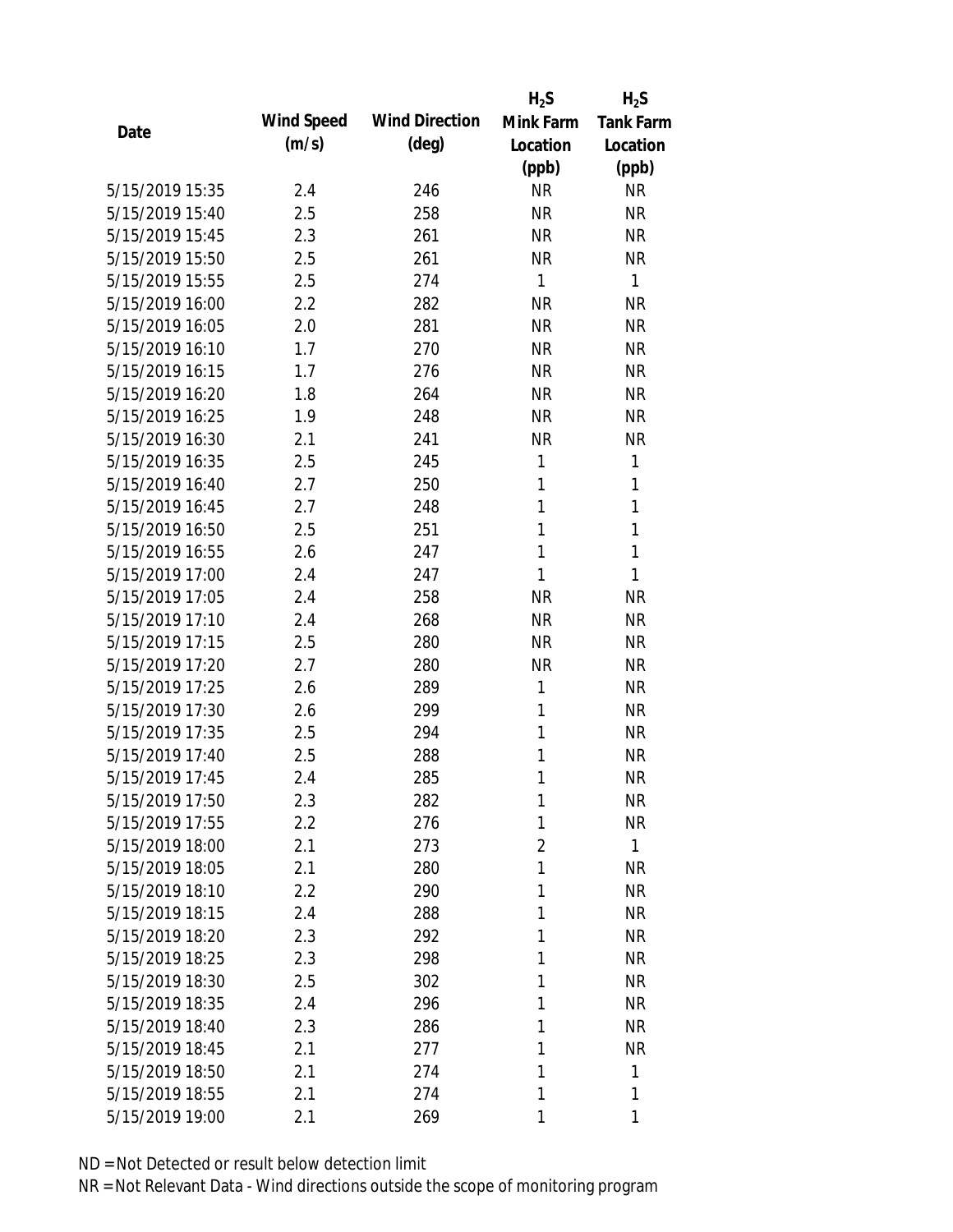|                 |            |                       | $H_2S$    | $H_2S$           |
|-----------------|------------|-----------------------|-----------|------------------|
| Date            | Wind Speed | <b>Wind Direction</b> | Mink Farm | <b>Tank Farm</b> |
|                 | (m/s)      | $(\text{deg})$        | Location  | Location         |
|                 |            |                       | (ppb)     | (ppb)            |
| 5/15/2019 19:05 | 2.2        | 274                   | 1         | 1                |
| 5/15/2019 19:10 | 2.2        | 275                   | 1         | 1                |
| 5/15/2019 19:15 | 2.4        | 278                   | 1         | <b>NR</b>        |
| 5/15/2019 19:20 | 2.5        | 280                   | 1         | <b>NR</b>        |
| 5/15/2019 19:25 | 2.5        | 279                   | 1         | <b>NR</b>        |
| 5/15/2019 19:30 | 2.5        | 277                   | 1         | <b>NR</b>        |
| 5/15/2019 19:35 | 2.4        | 269                   | 1         | 1                |
| 5/15/2019 19:40 | 2.3        | 271                   | 1         | 1                |
| 5/15/2019 19:45 | 2.1        | 272                   | 1         | 1                |
| 5/15/2019 19:50 | 2.1        | 271                   | 1         | 1                |
| 5/15/2019 19:55 | 2.1        | 271                   | 1         | 1                |
| 5/15/2019 20:00 | 2.1        | 270                   | 1         | 1                |
| 5/15/2019 20:05 | 2.0        | 270                   | 1         | 1                |
| 5/15/2019 20:10 | 2.2        | 268                   | 1         | 1                |
| 5/15/2019 20:15 | 2.1        | 267                   | 1         | 1                |
| 5/15/2019 20:20 | 2.0        | 267                   | 1         | 1                |
| 5/15/2019 20:25 | 2.0        | 264                   | 1         | 1                |
| 5/15/2019 20:30 | 2.0        | 262                   | 1         | 1                |
| 5/15/2019 20:35 | 1.9        | 258                   | 1         | 1                |
| 5/15/2019 20:40 | 1.8        | 248                   | 1         | 1                |
| 5/15/2019 20:45 | 1.6        | 235                   | <b>NR</b> | <b>NR</b>        |
| 5/15/2019 20:50 | 1.4        | 216                   | <b>NR</b> | <b>NR</b>        |
| 5/15/2019 20:55 | 1.3        | 192                   | <b>NR</b> | <b>NR</b>        |
| 5/15/2019 21:00 | 1.1        | 172                   | <b>NR</b> | $\mathbf{1}$     |
| 5/15/2019 21:05 | 1.1        | 161                   | <b>NR</b> | <b>NR</b>        |
| 5/15/2019 21:10 | 1.2        | 162                   | <b>NR</b> | <b>NR</b>        |
| 5/15/2019 21:15 | 1.4        | 163                   | <b>NR</b> | <b>NR</b>        |
| 5/15/2019 21:20 | 1.6        | 165                   | <b>NR</b> | <b>NR</b>        |
| 5/15/2019 21:25 | 1.6        | 170                   | <b>NR</b> | 1                |
| 5/15/2019 21:30 | 1.7        | 180                   | <b>NR</b> | 1                |
| 5/15/2019 21:35 | 1.5        | 185                   | NR        | 1                |
| 5/15/2019 21:40 | 1.3        | 189                   | <b>NR</b> | 1                |
| 5/15/2019 21:45 | 1.0        | 196                   | NR        | 1                |
| 5/15/2019 21:50 | 0.8        | 198                   | <b>NR</b> | 1                |
| 5/15/2019 21:55 | 0.6        | 202                   | <b>NR</b> | 1                |
| 5/15/2019 22:00 | 0.4        | 184                   | <b>NR</b> | 1                |
| 5/15/2019 22:05 | 0.5        | 179                   | NR        | 1                |
| 5/15/2019 22:10 | 0.7        | 171                   | NR        | 1                |
| 5/15/2019 22:15 | 1.1        | 171                   | NR        | 1                |
| 5/15/2019 22:20 | 1.3        | 175                   | <b>NR</b> | 1                |
| 5/15/2019 22:25 | 1.7        | 175                   | <b>NR</b> | 1                |
| 5/15/2019 22:30 | 2.0        | 175                   | <b>NR</b> | 1                |
|                 |            |                       |           |                  |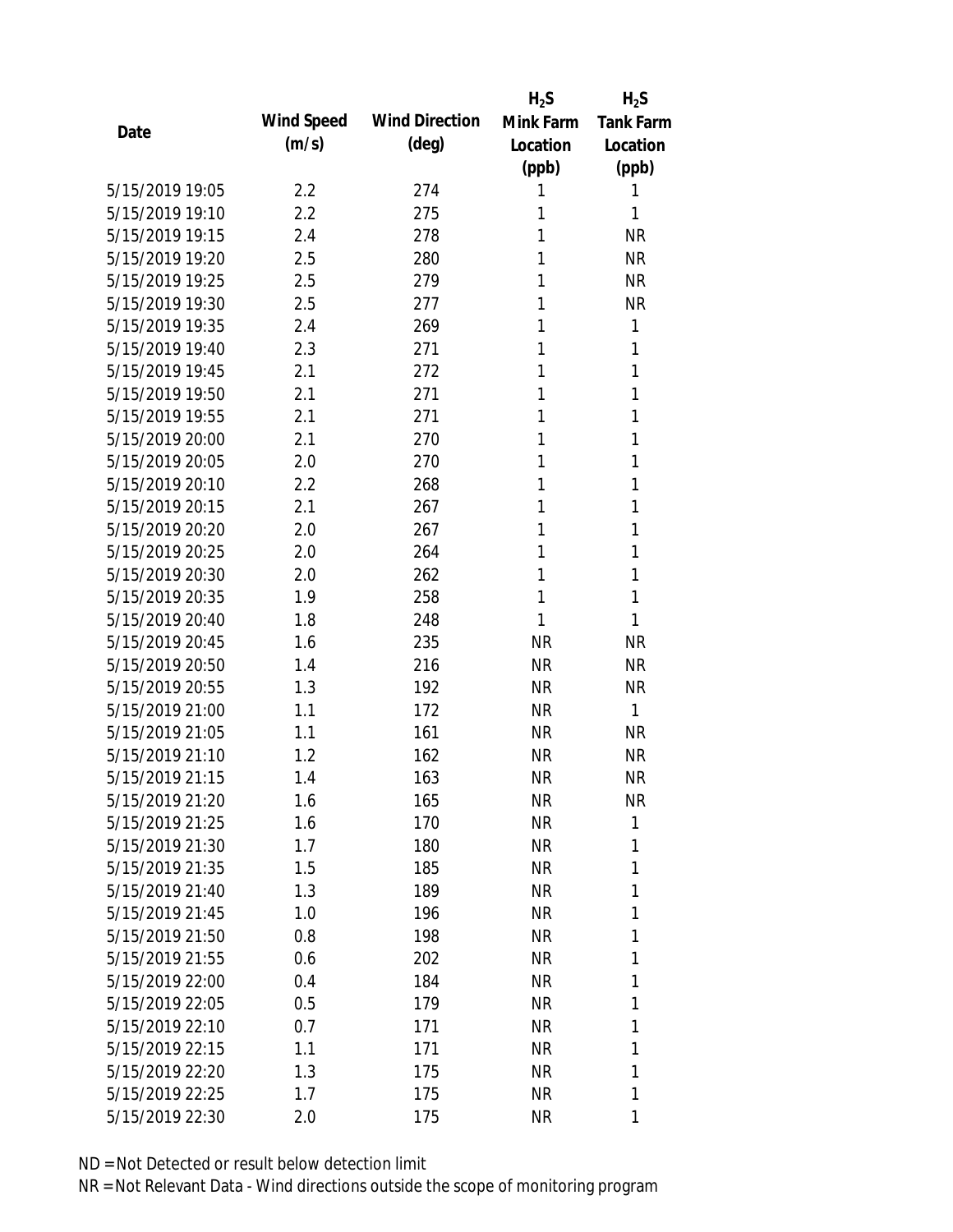|                 |            |                       | $H_2S$    | $H_2S$           |
|-----------------|------------|-----------------------|-----------|------------------|
| Date            | Wind Speed | <b>Wind Direction</b> | Mink Farm | <b>Tank Farm</b> |
|                 | (m/s)      | $(\text{deg})$        | Location  | Location         |
|                 |            |                       | (ppb)     | (ppb)            |
| 5/15/2019 22:35 | 2.3        | 174                   | <b>NR</b> | 1                |
| 5/15/2019 22:40 | 2.4        | 174                   | <b>NR</b> | 1                |
| 5/15/2019 22:45 | 2.4        | 174                   | <b>NR</b> | 1                |
| 5/15/2019 22:50 | 2.2        | 174                   | <b>NR</b> | 1                |
| 5/15/2019 22:55 | 2.1        | 175                   | <b>NR</b> | 1                |
| 5/15/2019 23:00 | 2.2        | 176                   | <b>NR</b> | $\overline{2}$   |
| 5/15/2019 23:05 | 2.2        | 179                   | <b>NR</b> | $\overline{2}$   |
| 5/15/2019 23:10 | 2.2        | 184                   | <b>NR</b> | $\overline{2}$   |
| 5/15/2019 23:15 | 2.3        | 189                   | <b>NR</b> | 1                |
| 5/15/2019 23:20 | 2.6        | 194                   | <b>NR</b> | 1                |
| 5/15/2019 23:25 | 2.7        | 199                   | <b>NR</b> | 1                |
| 5/15/2019 23:30 | 2.5        | 206                   | <b>NR</b> | 1                |
| 5/15/2019 23:35 | 2.3        | 212                   | <b>NR</b> | 1                |
| 5/15/2019 23:40 | 2.2        | 213                   | <b>NR</b> | 1                |
| 5/15/2019 23:45 | 1.9        | 211                   | <b>NR</b> | 1                |
| 5/15/2019 23:50 | 1.8        | 209                   | <b>NR</b> | 1                |
| 5/15/2019 23:55 | 1.6        | 205                   | <b>NR</b> | 1                |
| 5/15/2019 24:00 | 1.5        | 204                   | <b>NR</b> | 1                |
| 5/16/2019 00:05 | 1.6        | 201                   | <b>NR</b> | 1                |
| 5/16/2019 00:10 | 1.7        | 202                   | <b>NR</b> | 1                |
| 5/16/2019 00:15 | 1.8        | 207                   | <b>NR</b> | 1                |
| 5/16/2019 00:20 | 2.0        | 212                   | <b>NR</b> | 1                |
| 5/16/2019 00:25 | 2.1        | 214                   | <b>NR</b> | 1                |
| 5/16/2019 00:30 | 2.2        | 210                   | <b>NR</b> | 1                |
| 5/16/2019 00:35 | 2.3        | 206                   | <b>NR</b> | 1                |
| 5/16/2019 00:40 | 2.2        | 201                   | <b>NR</b> | 1                |
| 5/16/2019 00:45 | 2.1        | 196                   | <b>NR</b> | $\overline{2}$   |
| 5/16/2019 00:50 | 2.0        | 188                   | <b>NR</b> | $\overline{2}$   |
| 5/16/2019 00:55 | 2.1        | 182                   | <b>NR</b> | $\overline{2}$   |
| 5/16/2019 01:00 | 2.0        | 182                   | <b>NR</b> | $\overline{2}$   |
| 5/16/2019 01:05 | 1.9        | 183                   | <b>NR</b> | $\overline{2}$   |
| 5/16/2019 01:10 | 2.0        | 185                   | <b>NR</b> | $\overline{2}$   |
| 5/16/2019 01:15 | 2.0        | 188                   | <b>NR</b> | $\overline{2}$   |
| 5/16/2019 01:20 | 2.0        | 193                   | <b>NR</b> | $\overline{2}$   |
| 5/16/2019 01:25 | 2.0        | 196                   | <b>NR</b> | 1                |
| 5/16/2019 01:30 | $2.2\,$    | 196                   | <b>NR</b> | $\overline{2}$   |
| 5/16/2019 01:35 | 2.4        | 193                   | <b>NR</b> | $\overline{2}$   |
| 5/16/2019 01:40 | 2.5        | 191                   | NR        | 1                |
| 5/16/2019 01:45 | 2.6        | 187                   | <b>NR</b> | 1                |
| 5/16/2019 01:50 | 2.6        | 186                   | <b>NR</b> | 1                |
| 5/16/2019 01:55 | 2.6        | 188                   | <b>NR</b> | 1                |
|                 |            |                       |           |                  |
| 5/16/2019 02:00 | 2.6        | 188                   | <b>NR</b> | 1                |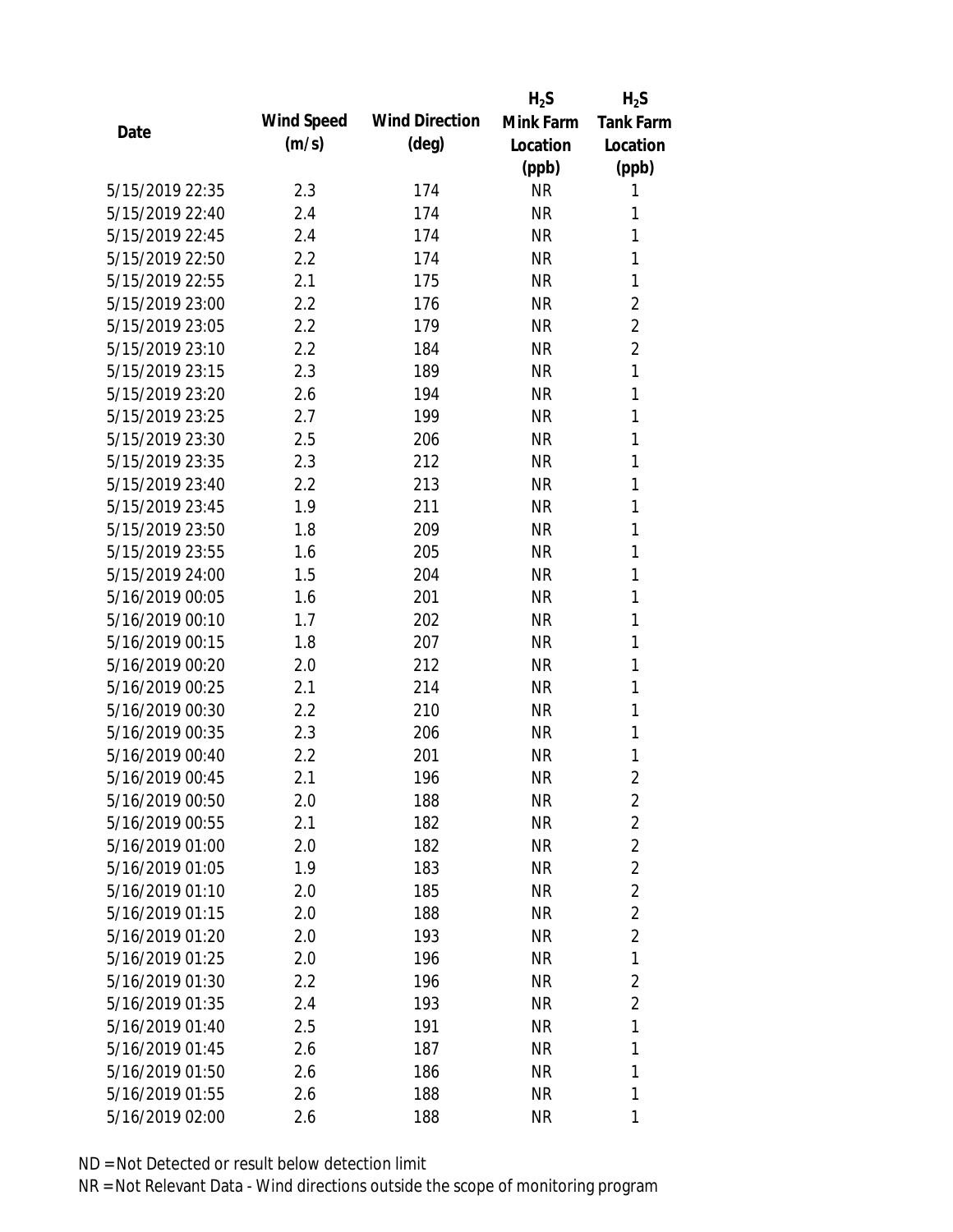|                 |            |                       | $H_2S$    | $H_2S$           |
|-----------------|------------|-----------------------|-----------|------------------|
| Date            | Wind Speed | <b>Wind Direction</b> | Mink Farm | <b>Tank Farm</b> |
|                 | (m/s)      | $(\text{deg})$        | Location  | Location         |
|                 |            |                       | (ppb)     | (ppb)            |
| 5/16/2019 02:05 | 2.7        | 188                   | <b>NR</b> | 1                |
| 5/16/2019 02:10 | 2.7        | 189                   | <b>NR</b> | 1                |
| 5/16/2019 02:15 | 2.7        | 191                   | <b>NR</b> | 1                |
| 5/16/2019 02:20 | 2.8        | 191                   | <b>NR</b> | 1                |
| 5/16/2019 02:25 | 2.7        | 190                   | <b>NR</b> | 1                |
| 5/16/2019 02:30 | 2.6        | 189                   | <b>NR</b> | $\mathbf{1}$     |
| 5/16/2019 02:35 | 2.5        | 187                   | <b>NR</b> | 1                |
| 5/16/2019 02:40 | 2.5        | 185                   | <b>NR</b> | $\mathbf{1}$     |
| 5/16/2019 02:45 | 2.4        | 183                   | <b>NR</b> | 1                |
| 5/16/2019 02:50 | 2.4        | 183                   | <b>NR</b> | 1                |
| 5/16/2019 02:55 | 2.4        | 181                   | <b>NR</b> | $\mathbf{1}$     |
| 5/16/2019 03:00 | 2.4        | 182                   | <b>NR</b> | $\overline{2}$   |
| 5/16/2019 03:05 | 2.5        | 185                   | <b>NR</b> | $\overline{2}$   |
| 5/16/2019 03:10 | 2.7        | 187                   | <b>NR</b> | $\overline{2}$   |
| 5/16/2019 03:15 | 2.7        | 190                   | <b>NR</b> | $\overline{2}$   |
| 5/16/2019 03:20 | 2.9        | 191                   | <b>NR</b> | $\mathbf{1}$     |
| 5/16/2019 03:25 | 3.0        | 193                   | <b>NR</b> | 1                |
| 5/16/2019 03:30 | 3.1        | 193                   | <b>NR</b> | $\mathbf{1}$     |
| 5/16/2019 03:35 | 3.0        | 191                   | <b>NR</b> | 1                |
| 5/16/2019 03:40 | 2.9        | 190                   | <b>NR</b> | 1                |
| 5/16/2019 03:45 | 2.9        | 187                   | <b>NR</b> | 1                |
| 5/16/2019 03:50 | 2.7        | 185                   | <b>NR</b> | 2                |
| 5/16/2019 03:55 | 2.6        | 184                   | <b>NR</b> | $\overline{2}$   |
| 5/16/2019 04:00 | 2.6        | 183                   | <b>NR</b> | 1                |
| 5/16/2019 04:05 | 2.6        | 184                   | <b>NR</b> | $\mathbf{1}$     |
| 5/16/2019 04:10 | 2.6        | 186                   | <b>NR</b> | 1                |
| 5/16/2019 04:15 | 2.6        | 186                   | <b>NR</b> | 1                |
| 5/16/2019 04:20 | 2.7        | 186                   | <b>NR</b> | 1                |
| 5/16/2019 04:25 | 2.7        | 187                   | <b>NR</b> | 1                |
| 5/16/2019 04:30 | 2.7        | 186                   | NR        | 1                |
| 5/16/2019 04:35 | 2.6        | 186                   | NR        | 1                |
| 5/16/2019 04:40 | 2.5        | 187                   | <b>NR</b> | 1                |
| 5/16/2019 04:45 | 2.4        | 190                   | NR        | 1                |
| 5/16/2019 04:50 | 2.3        | 190                   | <b>NR</b> | 1                |
| 5/16/2019 04:55 | 2.2        | 189                   | <b>NR</b> | 1                |
| 5/16/2019 05:00 | 2.4        | 187                   | NR        | 1                |
| 5/16/2019 05:05 | 2.6        | 186                   | NR        | 1                |
| 5/16/2019 05:10 | 2.8        | 185                   | NR        | 1                |
| 5/16/2019 05:15 | 3.0        | 184                   | NR        | 1                |
| 5/16/2019 05:20 | 3.1        | 184                   | <b>NR</b> | 1                |
| 5/16/2019 05:25 | 3.3        | 185                   | <b>NR</b> | 1                |
| 5/16/2019 05:30 | 3.2        | 187                   | <b>NR</b> | 1                |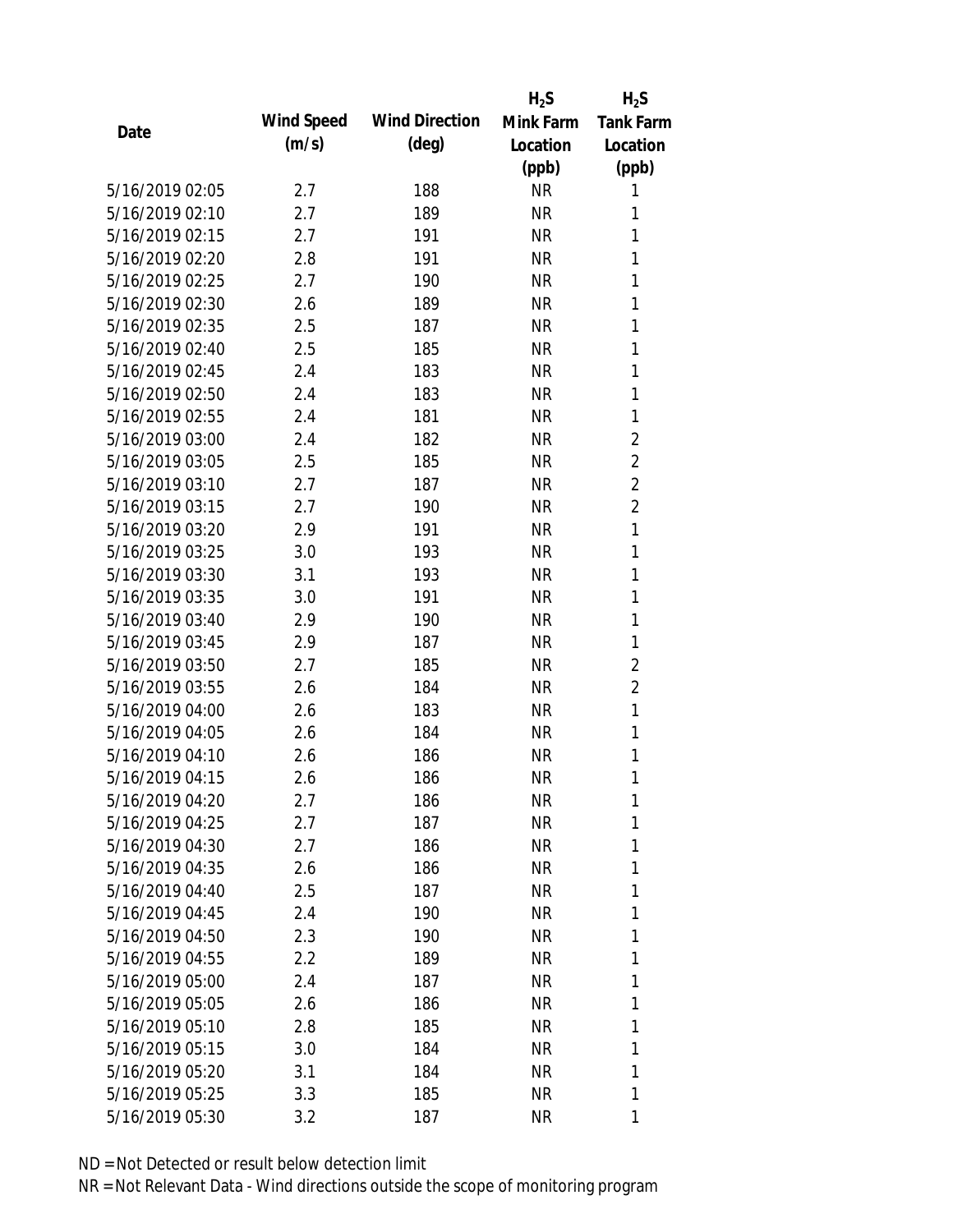|                 |            |                       | $H_2S$    | $H_2S$           |
|-----------------|------------|-----------------------|-----------|------------------|
|                 | Wind Speed | <b>Wind Direction</b> | Mink Farm | <b>Tank Farm</b> |
| Date            | (m/s)      | $(\text{deg})$        | Location  | Location         |
|                 |            |                       | (ppb)     | (ppb)            |
| 5/16/2019 05:35 | 3.2        | 187                   | <b>NR</b> | 1                |
| 5/16/2019 05:40 | 3.1        | 187                   | <b>NR</b> | 1                |
| 5/16/2019 05:45 | 3.1        | 185                   | <b>NR</b> | 1                |
| 5/16/2019 05:50 | 3.0        | 186                   | <b>NR</b> | $\mathbf{1}$     |
| 5/16/2019 05:55 | 3.0        | 187                   | <b>NR</b> | 1                |
| 5/16/2019 06:00 | 3.0        | 188                   | <b>NR</b> | 1                |
| 5/16/2019 06:05 | 3.0        | 189                   | <b>NR</b> | 1                |
| 5/16/2019 06:10 | 3.2        | 190                   | <b>NR</b> | 1                |
| 5/16/2019 06:15 | 3.2        | 192                   | <b>NR</b> | 1                |
| 5/16/2019 06:20 | 3.4        | 193                   | <b>NR</b> | 1                |
| 5/16/2019 06:25 | 3.5        | 193                   | <b>NR</b> | $\mathbf{1}$     |
| 5/16/2019 06:30 | 3.5        | 193                   | <b>NR</b> | 2                |
| 5/16/2019 06:35 | 3.5        | 192                   | <b>NR</b> | 1                |
| 5/16/2019 06:40 | 3.6        | 192                   | <b>NR</b> | $\overline{2}$   |
| 5/16/2019 06:45 | 3.6        | 191                   | <b>NR</b> | $\mathbf{1}$     |
| 5/16/2019 06:50 | 3.7        | 193                   | <b>NR</b> | 1                |
| 5/16/2019 06:55 | 3.8        | 192                   | <b>NR</b> | 1                |
| 5/16/2019 07:00 | 3.8        | 193                   | <b>NR</b> | $\mathbf{1}$     |
| 5/16/2019 07:05 | 3.8        | 193                   | <b>NR</b> | 1                |
| 5/16/2019 07:10 | 3.8        | 196                   | <b>NR</b> | 1                |
| 5/16/2019 07:15 | 3.8        | 197                   | <b>NR</b> | 1                |
| 5/16/2019 07:20 | 3.7        | 198                   | <b>NR</b> | 1                |
| 5/16/2019 07:25 | 3.6        | 199                   | <b>NR</b> | $\mathbf{1}$     |
| 5/16/2019 07:30 | 3.7        | 201                   | <b>NR</b> | 1                |
| 5/16/2019 07:35 | 3.7        | 201                   | <b>NR</b> | 1                |
| 5/16/2019 07:40 | 3.7        | 201                   | <b>NR</b> | 1                |
| 5/16/2019 07:45 | 3.9        | 199                   | <b>NR</b> | 1                |
| 5/16/2019 07:50 | 4.0        | 200                   | <b>NR</b> | 1                |
| 5/16/2019 07:55 | 4.0        | 202                   | <b>NR</b> | 1                |
| 5/16/2019 08:00 | 4.1        | 202                   | NR        | 1                |
| 5/16/2019 08:05 | 4.1        | 205                   | NR        | 1                |
| 5/16/2019 08:10 | 4.3        | 206                   | <b>NR</b> | $\overline{2}$   |
| 5/16/2019 08:15 | 4.3        | 207                   | <b>NR</b> | $\overline{2}$   |
| 5/16/2019 08:20 | 4.4        | 208                   | <b>NR</b> | $\overline{2}$   |
| 5/16/2019 08:25 | 4.4        | 207                   | <b>NR</b> | $\overline{2}$   |
| 5/16/2019 08:30 | 4.5        | 206                   | NR        | 1                |
| 5/16/2019 08:35 | 4.6        | 206                   | <b>NR</b> | 1                |
| 5/16/2019 08:40 | 4.5        | 206                   | NR        | 1                |
| 5/16/2019 08:45 | 4.5        | 206                   | <b>NR</b> | 1                |
| 5/16/2019 08:50 | 4.5        | 203                   | <b>NR</b> | 1                |
| 5/16/2019 08:55 | 4.7        | 201                   | <b>NR</b> | 1                |
|                 |            |                       |           |                  |
| 5/16/2019 09:00 | 4.8        | 200                   | <b>NR</b> | 1                |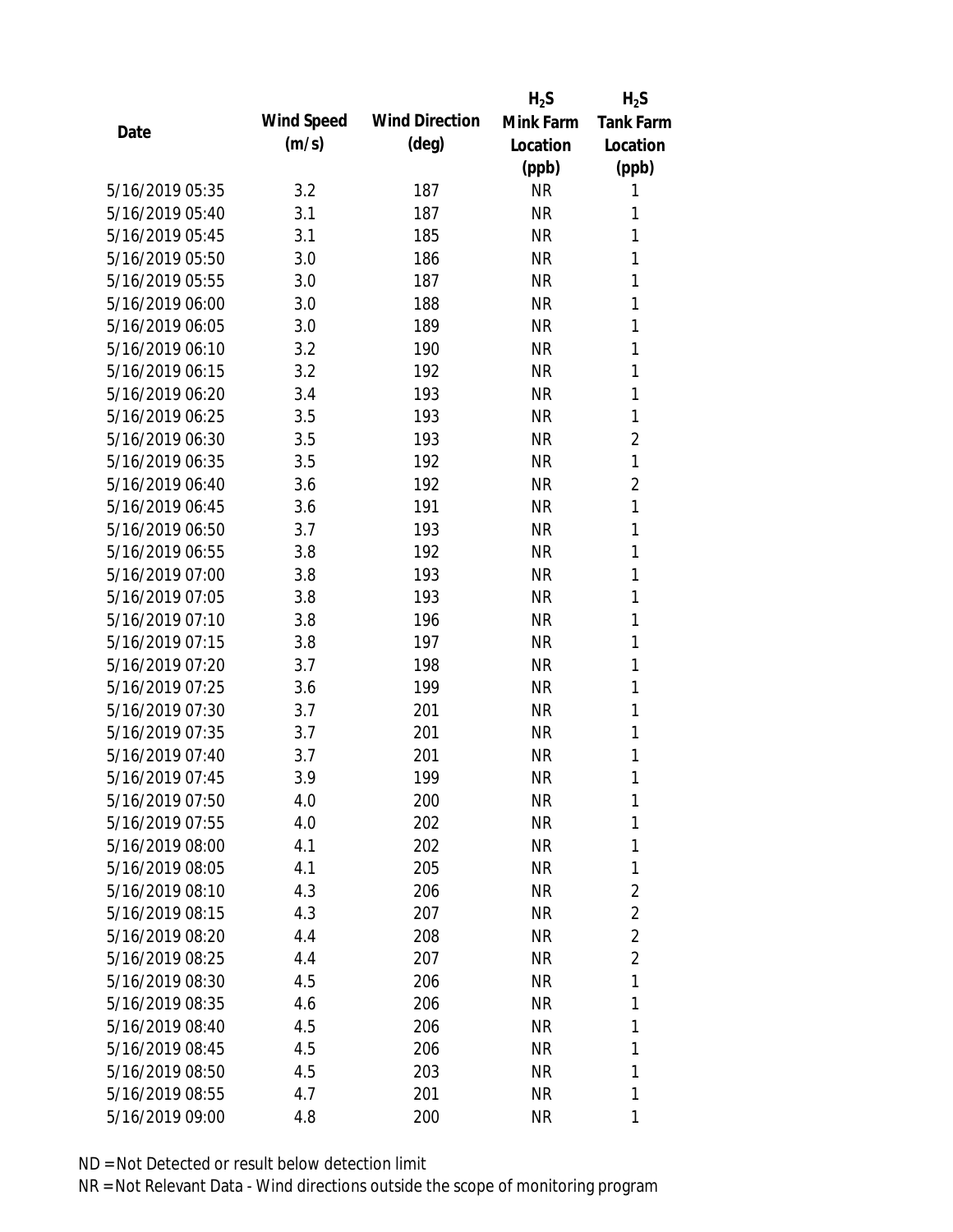|                 |            |                       | $H_2S$    | $H_2S$           |
|-----------------|------------|-----------------------|-----------|------------------|
|                 | Wind Speed | <b>Wind Direction</b> | Mink Farm | <b>Tank Farm</b> |
| Date            | (m/s)      | $(\text{deg})$        | Location  | Location         |
|                 |            |                       | (ppb)     | (ppb)            |
| 5/16/2019 09:05 | 4.7        | 198                   | <b>NR</b> | 1                |
| 5/16/2019 09:10 | 4.8        | 195                   | <b>NR</b> | 1                |
| 5/16/2019 09:15 | 4.9        | 195                   | <b>NR</b> | 1                |
| 5/16/2019 09:20 | 4.9        | 195                   | <b>NR</b> | 1                |
| 5/16/2019 09:25 | 4.8        | 195                   | <b>NR</b> | 1                |
| 5/16/2019 09:30 | 4.8        | 193                   | <b>NR</b> | 1                |
| 5/16/2019 09:35 | 5.0        | 195                   | <b>NR</b> | 1                |
| 5/16/2019 09:40 | 5.0        | 197                   | <b>NR</b> | 1                |
| 5/16/2019 09:45 | 5.0        | 197                   | <b>NR</b> | 1                |
| 5/16/2019 09:50 | 5.0        | 197                   | <b>NR</b> | 1                |
| 5/16/2019 09:55 | 4.9        | 198                   | <b>NR</b> | 1                |
| 5/16/2019 10:00 | 4.8        | 200                   | <b>NR</b> | 1                |
| 5/16/2019 10:05 | 4.8        | 199                   | <b>NR</b> | 1                |
| 5/16/2019 10:10 | 4.7        | 199                   | <b>NR</b> | 1                |
| 5/16/2019 10:15 | 4.7        | 198                   | <b>NR</b> | 1                |
| 5/16/2019 10:20 | 4.7        | 199                   | <b>NR</b> | 1                |
| 5/16/2019 10:25 | 4.7        | 200                   | <b>NR</b> | 1                |
| 5/16/2019 10:30 | 4.9        | 201                   | <b>NR</b> | 1                |
| 5/16/2019 10:35 | 4.8        | 200                   | <b>NR</b> | 1                |
| 5/16/2019 10:40 | 4.7        | 198                   | <b>NR</b> | 1                |
| 5/16/2019 10:45 | 4.8        | 196                   | <b>NR</b> | <b>ND</b>        |
| 5/16/2019 10:50 | 4.7        | 194                   | <b>NR</b> | $\mathbf{1}$     |
| 5/16/2019 10:55 | 4.7        | 192                   | <b>NR</b> | <b>ND</b>        |
| 5/16/2019 11:00 | 4.4        | 190                   | <b>NR</b> | 1                |
| 5/16/2019 11:05 | 4.4        | 191                   | <b>NR</b> | 1                |
| 5/16/2019 11:10 | 4.4        | 193                   | <b>NR</b> | 1                |
| 5/16/2019 11:15 | 4.3        | 195                   | <b>NR</b> | 1                |
| 5/16/2019 11:20 | 4.3        | 199                   | <b>NR</b> | 1                |
| 5/16/2019 11:25 | 4.1        | 201                   | <b>NR</b> | 1                |
| 5/16/2019 11:30 | 4.0        | 203                   | <b>NR</b> | 1                |
| 5/16/2019 11:35 | 3.6        | 203                   | <b>NR</b> | 1                |
| 5/16/2019 11:40 | 3.3        | 203                   | <b>NR</b> | 1                |
| 5/16/2019 11:45 | 3.3        | 202                   | <b>NR</b> | 1                |
| 5/16/2019 11:50 | 3.2        | 200                   | <b>NR</b> | 1                |
| 5/16/2019 11:55 | 3.1        | 196                   | <b>NR</b> | 1                |
| 5/16/2019 12:00 | 2.9        | 192                   | <b>NR</b> | 1                |
| 5/16/2019 12:05 | 2.7        | 194                   | <b>NR</b> | <b>NR</b>        |
| 5/16/2019 12:10 | 2.3        | 193                   | <b>NR</b> | <b>NR</b>        |
| 5/16/2019 12:15 | 2.0        | 169                   | <b>NR</b> | NR               |
| 5/16/2019 12:20 | 1.7        | 64                    | <b>NR</b> | NR               |
| 5/16/2019 12:25 | 1.6        | 35                    | <b>NR</b> | <b>NR</b>        |
|                 |            |                       |           |                  |
| 5/16/2019 12:30 | 2.2        | 24                    | 1         | <b>NR</b>        |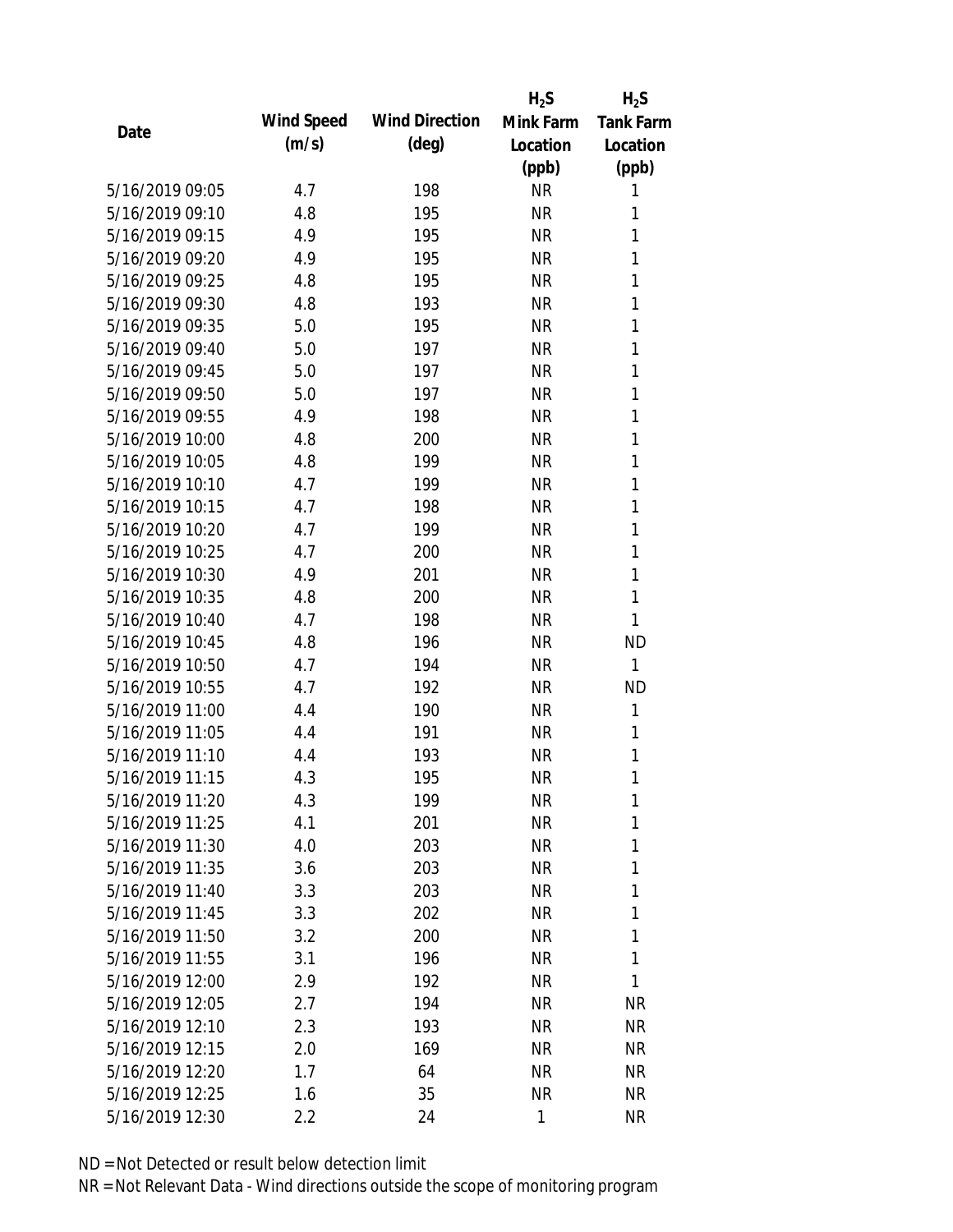|                 |            |                       | $H_2S$       | $H_2S$           |
|-----------------|------------|-----------------------|--------------|------------------|
|                 | Wind Speed | <b>Wind Direction</b> | Mink Farm    | <b>Tank Farm</b> |
| Date            | (m/s)      | $(\text{deg})$        | Location     | Location         |
|                 |            |                       | (ppb)        | (ppb)            |
| 5/16/2019 12:35 | 3.0        | 27                    | 1            | <b>NR</b>        |
| 5/16/2019 12:40 | 3.9        | 28                    | 1            | <b>NR</b>        |
| 5/16/2019 12:45 | 4.5        | 23                    | $\mathbf{1}$ | <b>NR</b>        |
| 5/16/2019 12:50 | 5.2        | 12                    | $\mathbf{1}$ | <b>NR</b>        |
| 5/16/2019 12:55 | 5.1        | 18                    | 1            | <b>NR</b>        |
| 5/16/2019 13:00 | 4.9        | 32                    | <b>NR</b>    | <b>NR</b>        |
| 5/16/2019 13:05 | 5.0        | 52                    | <b>NR</b>    | <b>NR</b>        |
| 5/16/2019 13:10 | 4.5        | 66                    | <b>NR</b>    | <b>NR</b>        |
| 5/16/2019 13:15 | 4.2        | 66                    | <b>NR</b>    | <b>NR</b>        |
| 5/16/2019 13:20 | 3.7        | 70                    | <b>NR</b>    | <b>NR</b>        |
| 5/16/2019 13:25 | 3.7        | 68                    | <b>NR</b>    | <b>NR</b>        |
| 5/16/2019 13:30 | 3.5        | 63                    | <b>NR</b>    | <b>NR</b>        |
| 5/16/2019 13:35 | 3.2        | 65                    | <b>NR</b>    | <b>NR</b>        |
| 5/16/2019 13:40 | 3.7        | 75                    | <b>NR</b>    | <b>NR</b>        |
| 5/16/2019 13:45 | 4.0        | 94                    | <b>NR</b>    | <b>NR</b>        |
| 5/16/2019 13:50 | 4.2        | 111                   | <b>NR</b>    | <b>NR</b>        |
| 5/16/2019 13:55 | 4.6        | 127                   | <b>NR</b>    | <b>NR</b>        |
| 5/16/2019 14:00 | 4.9        | 140                   | <b>NR</b>    | <b>NR</b>        |
| 5/16/2019 14:05 | 4.9        | 146                   | <b>NR</b>    | <b>NR</b>        |
| 5/16/2019 14:10 | 4.6        | 155                   | <b>NR</b>    | <b>NR</b>        |
| 5/16/2019 14:15 | 4.2        | 160                   | <b>NR</b>    | <b>NR</b>        |
| 5/16/2019 14:20 | 4.1        | 163                   | <b>NR</b>    | <b>NR</b>        |
| 5/16/2019 14:25 | 3.8        | 163                   | <b>NR</b>    | <b>NR</b>        |
| 5/16/2019 14:30 | 3.5        | 167                   | <b>NR</b>    | <b>NR</b>        |
| 5/16/2019 14:35 | 3.5        | 170                   | <b>NR</b>    | 1                |
| 5/16/2019 14:40 | 3.4        | 174                   | <b>NR</b>    | $\mathbf{1}$     |
| 5/16/2019 14:45 | 3.5        | 180                   | <b>NR</b>    | 1                |
| 5/16/2019 14:50 | 3.6        | 183                   | <b>NR</b>    | 1                |
| 5/16/2019 14:55 | 3.8        | 185                   | <b>NR</b>    | 1                |
| 5/16/2019 15:00 | 4.0        | 186                   | <b>NR</b>    | 1                |
| 5/16/2019 15:05 | 4.1        | 186                   | <b>NR</b>    | 1                |
| 5/16/2019 15:10 | 4.4        | 187                   | <b>NR</b>    | 1                |
| 5/16/2019 15:15 | 4.7        | 189                   | <b>NR</b>    | 1                |
| 5/16/2019 15:20 | 4.7        | 194                   | <b>NR</b>    | 1                |
| 5/16/2019 15:25 | 4.7        | 198                   | <b>NR</b>    | 1                |
| 5/16/2019 15:30 | 4.7        | 198                   | <b>NR</b>    | 1                |
| 5/16/2019 15:35 | 4.7        | 200                   | <b>NR</b>    | 1                |
| 5/16/2019 15:40 | 4.6        | 198                   | <b>NR</b>    | 1                |
| 5/16/2019 15:45 | 4.6        | 196                   | <b>NR</b>    | <b>ND</b>        |
| 5/16/2019 15:50 | 4.7        | 193                   | <b>NR</b>    | <b>ND</b>        |
| 5/16/2019 15:55 | 4.6        | 189                   | <b>NR</b>    | <b>ND</b>        |
|                 | 4.7        |                       | <b>NR</b>    | <b>ND</b>        |
| 5/16/2019 16:00 |            | 186                   |              |                  |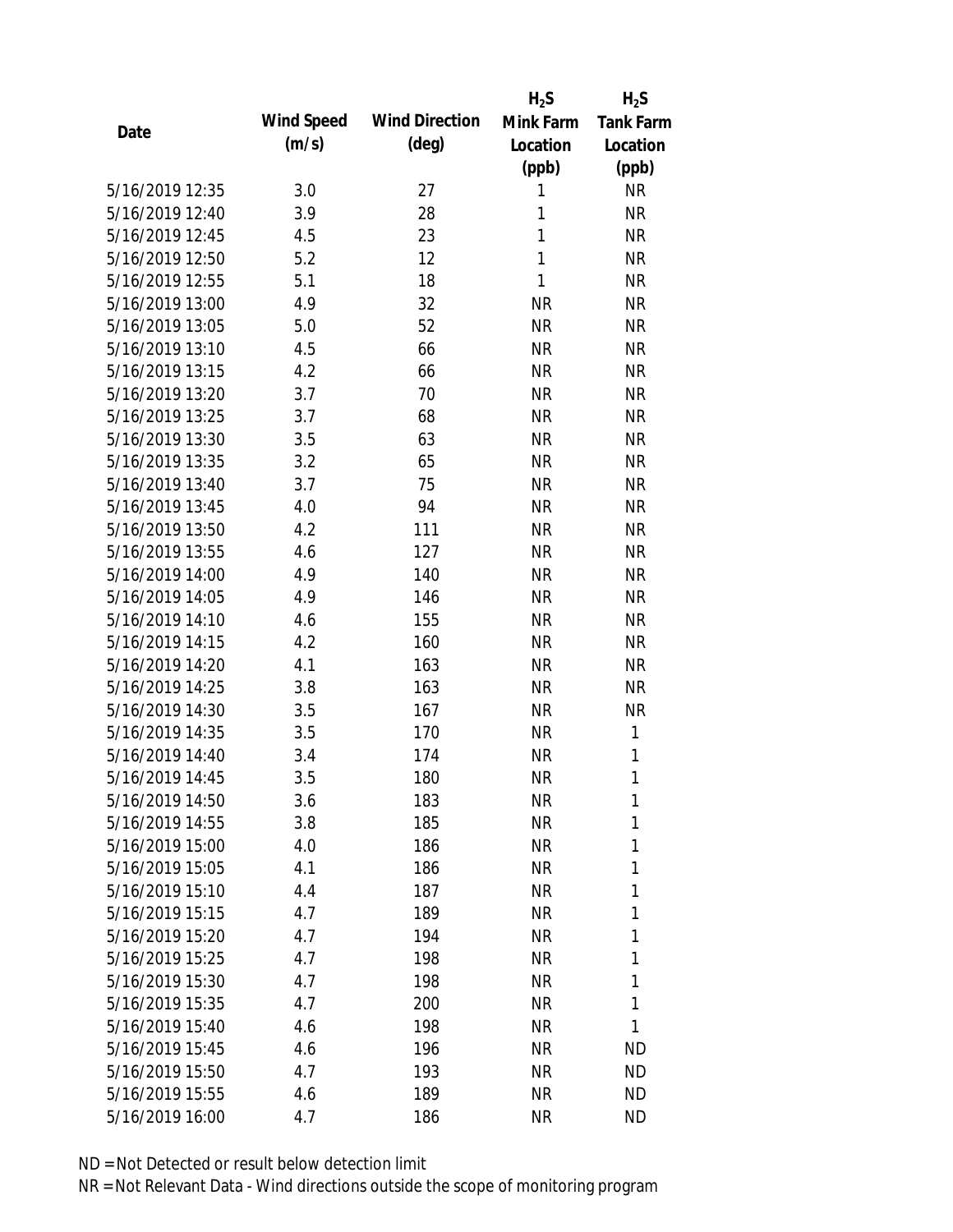|                 |            |                       | $H_2S$    | $H_2S$           |
|-----------------|------------|-----------------------|-----------|------------------|
|                 | Wind Speed | <b>Wind Direction</b> | Mink Farm | <b>Tank Farm</b> |
| Date            | (m/s)      | $(\text{deg})$        | Location  | Location         |
|                 |            |                       | (ppb)     | (ppb)            |
| 5/16/2019 16:05 | 4.6        | 182                   | <b>NR</b> | <b>ND</b>        |
| 5/16/2019 16:10 | 4.5        | 182                   | <b>NR</b> | 1                |
| 5/16/2019 16:15 | 4.5        | 178                   | <b>NR</b> | 1                |
| 5/16/2019 16:20 | 4.5        | 177                   | <b>NR</b> | 1                |
| 5/16/2019 16:25 | 4.7        | 175                   | <b>NR</b> | 1                |
| 5/16/2019 16:30 | 4.9        | 173                   | <b>NR</b> | 1                |
| 5/16/2019 16:35 | 5.0        | 171                   | <b>NR</b> | 1                |
| 5/16/2019 16:40 | 5.0        | 170                   | <b>NR</b> | 1                |
| 5/16/2019 16:45 | 4.7        | 172                   | <b>NR</b> | 1                |
| 5/16/2019 16:50 | 4.4        | 172                   | <b>NR</b> | 1                |
| 5/16/2019 16:55 | 4.2        | 172                   | <b>NR</b> | 1                |
| 5/16/2019 17:00 | 4.1        | 171                   | <b>NR</b> | 1                |
| 5/16/2019 17:05 | 4.2        | 172                   | <b>NR</b> | 1                |
| 5/16/2019 17:10 | 4.3        | 173                   | <b>NR</b> | $\mathbf{1}$     |
| 5/16/2019 17:15 | 4.6        | 174                   | <b>NR</b> | $\mathbf{1}$     |
| 5/16/2019 17:20 | 5.0        | 177                   | <b>NR</b> | 1                |
| 5/16/2019 17:25 | 5.2        | 180                   | <b>NR</b> | <b>ND</b>        |
| 5/16/2019 17:30 | 5.3        | 183                   | <b>NR</b> | 1                |
| 5/16/2019 17:35 | 5.1        | 184                   | <b>NR</b> | 1                |
| 5/16/2019 17:40 | 5.2        | 184                   | <b>NR</b> | 1                |
| 5/16/2019 17:45 | 4.9        | 182                   | <b>NR</b> | 1                |
| 5/16/2019 17:50 | 4.5        | 180                   | <b>NR</b> | 1                |
| 5/16/2019 17:55 | 4.3        | 179                   | <b>NR</b> | 1                |
| 5/16/2019 18:00 | 4.3        | 180                   | <b>NR</b> | 1                |
| 5/16/2019 18:05 | 4.4        | 181                   | <b>NR</b> | 1                |
| 5/16/2019 18:10 | 4.4        | 179                   | <b>NR</b> | 1                |
| 5/16/2019 18:15 | 4.7        | 179                   | <b>NR</b> | 1                |
| 5/16/2019 18:20 | 4.9        | 179                   | <b>NR</b> | 1                |
| 5/16/2019 18:25 | 5.0        | 179                   | <b>NR</b> | 1                |
| 5/16/2019 18:30 | 4.9        | 177                   | <b>NR</b> | 1                |
| 5/16/2019 18:35 | 4.8        | 175                   | <b>NR</b> | 1                |
| 5/16/2019 18:40 | 4.8        | 175                   | <b>NR</b> | 1                |
| 5/16/2019 18:45 | 4.6        | 175                   | <b>NR</b> | 1                |
| 5/16/2019 18:50 | 4.5        | 173                   | <b>NR</b> | 1                |
| 5/16/2019 18:55 | 4.5        | 171                   | <b>NR</b> | 1                |
| 5/16/2019 19:00 | 4.6        | 169                   | <b>NR</b> | <b>NR</b>        |
| 5/16/2019 19:05 | 4.6        | 169                   | <b>NR</b> | <b>NR</b>        |
| 5/16/2019 19:10 | 4.4        | 169                   | <b>NR</b> | NR               |
| 5/16/2019 19:15 | 4.3        | 169                   | <b>NR</b> | NR               |
| 5/16/2019 19:20 | 4.2        | 169                   | <b>NR</b> | NR               |
| 5/16/2019 19:25 | 4.0        | 170                   | <b>NR</b> | 1                |
|                 |            |                       |           |                  |
| 5/16/2019 19:30 | 3.7        | 170                   | <b>NR</b> | 1                |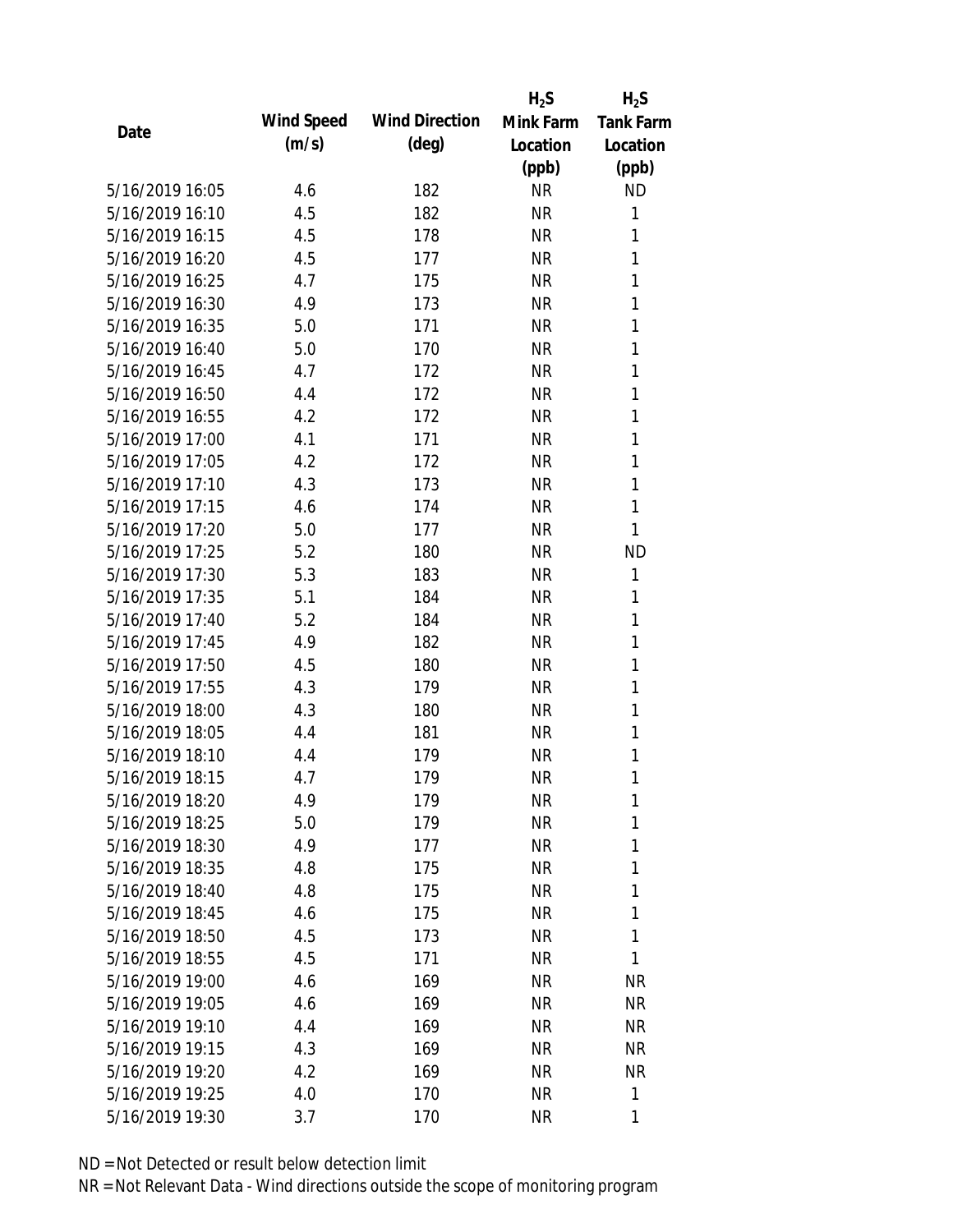|                 |            |                       | $H_2S$       | $H_2S$           |
|-----------------|------------|-----------------------|--------------|------------------|
| Date            | Wind Speed | <b>Wind Direction</b> | Mink Farm    | <b>Tank Farm</b> |
|                 | (m/s)      | $(\text{deg})$        | Location     | Location         |
|                 |            |                       | (ppb)        | (ppb)            |
| 5/16/2019 19:35 | 3.4        | 172                   | <b>NR</b>    | 1                |
| 5/16/2019 19:40 | 3.3        | 173                   | <b>NR</b>    | 1                |
| 5/16/2019 19:45 | 3.3        | 174                   | <b>NR</b>    | 1                |
| 5/16/2019 19:50 | 3.2        | 173                   | <b>NR</b>    | 1                |
| 5/16/2019 19:55 | 3.2        | 173                   | <b>NR</b>    | 1                |
| 5/16/2019 20:00 | 3.3        | 172                   | <b>NR</b>    | 1                |
| 5/16/2019 20:05 | 3.6        | 170                   | <b>NR</b>    | 1                |
| 5/16/2019 20:10 | 3.7        | 169                   | <b>NR</b>    | <b>NR</b>        |
| 5/16/2019 20:15 | 3.7        | 168                   | <b>NR</b>    | <b>NR</b>        |
| 5/16/2019 20:20 | 3.6        | 167                   | <b>NR</b>    | <b>NR</b>        |
| 5/16/2019 20:25 | 3.6        | 166                   | <b>NR</b>    | <b>NR</b>        |
| 5/16/2019 20:30 | 3.6        | 166                   | <b>NR</b>    | <b>NR</b>        |
| 5/16/2019 20:35 | 3.4        | 165                   | <b>NR</b>    | <b>NR</b>        |
| 5/16/2019 20:40 | 3.3        | 164                   | <b>NR</b>    | <b>NR</b>        |
| 5/16/2019 20:45 | 3.0        | 164                   | <b>NR</b>    | <b>NR</b>        |
| 5/16/2019 20:50 | 2.7        | 163                   | <b>NR</b>    | <b>NR</b>        |
| 5/16/2019 20:55 | 2.6        | 163                   | <b>NR</b>    | <b>NR</b>        |
| 5/16/2019 21:00 | 2.4        | 161                   | <b>NR</b>    | <b>NR</b>        |
| 5/16/2019 21:05 | 2.1        | 159                   | <b>NR</b>    | <b>NR</b>        |
| 5/16/2019 21:10 | 1.8        | 155                   | <b>NR</b>    | <b>NR</b>        |
| 5/16/2019 21:15 | 1.7        | 149                   | <b>NR</b>    | <b>NR</b>        |
| 5/16/2019 21:20 | 1.6        | 146                   | <b>NR</b>    | <b>NR</b>        |
| 5/16/2019 21:25 | 1.6        | 144                   | <b>NR</b>    | <b>NR</b>        |
| 5/16/2019 21:30 | 1.5        | 140                   | <b>NR</b>    | <b>NR</b>        |
| 5/16/2019 21:35 | 1.6        | 129                   | <b>NR</b>    | <b>NR</b>        |
| 5/16/2019 21:40 | 1.8        | 113                   | <b>NR</b>    | <b>NR</b>        |
| 5/16/2019 21:45 | 2.1        | 95                    | <b>NR</b>    | <b>NR</b>        |
| 5/16/2019 21:50 | 2.2        | 72                    | <b>NR</b>    | <b>NR</b>        |
| 5/16/2019 21:55 | 2.2        | 53                    | <b>NR</b>    | <b>NR</b>        |
| 5/16/2019 22:00 | 2.2        | 42                    | <b>NR</b>    | <b>NR</b>        |
| 5/16/2019 22:05 | 2.2        | 41                    | <b>NR</b>    | <b>NR</b>        |
| 5/16/2019 22:10 | 2.1        | 43                    | <b>NR</b>    | <b>NR</b>        |
| 5/16/2019 22:15 | 2.0        | 45                    | <b>NR</b>    | <b>NR</b>        |
| 5/16/2019 22:20 | 2.1        | 43                    | <b>NR</b>    | <b>NR</b>        |
| 5/16/2019 22:25 | 2.4        | 41                    | <b>NR</b>    | <b>NR</b>        |
| 5/16/2019 22:30 | 2.5        | 34                    | $\mathbf{1}$ | <b>NR</b>        |
| 5/16/2019 22:35 | 2.5        | 21                    | <b>NR</b>    | <b>NR</b>        |
| 5/16/2019 22:40 | 2.4        | 16                    | <b>NR</b>    | <b>NR</b>        |
| 5/16/2019 22:45 | 2.4        | 11                    | <b>NR</b>    | <b>NR</b>        |
| 5/16/2019 22:50 | 2.3        | 14                    | <b>NR</b>    | <b>NR</b>        |
| 5/16/2019 22:55 | 2.1        | 12                    | <b>NR</b>    | <b>NR</b>        |
| 5/16/2019 23:00 | 2.0        | 8                     | <b>NR</b>    | <b>NR</b>        |
|                 |            |                       |              |                  |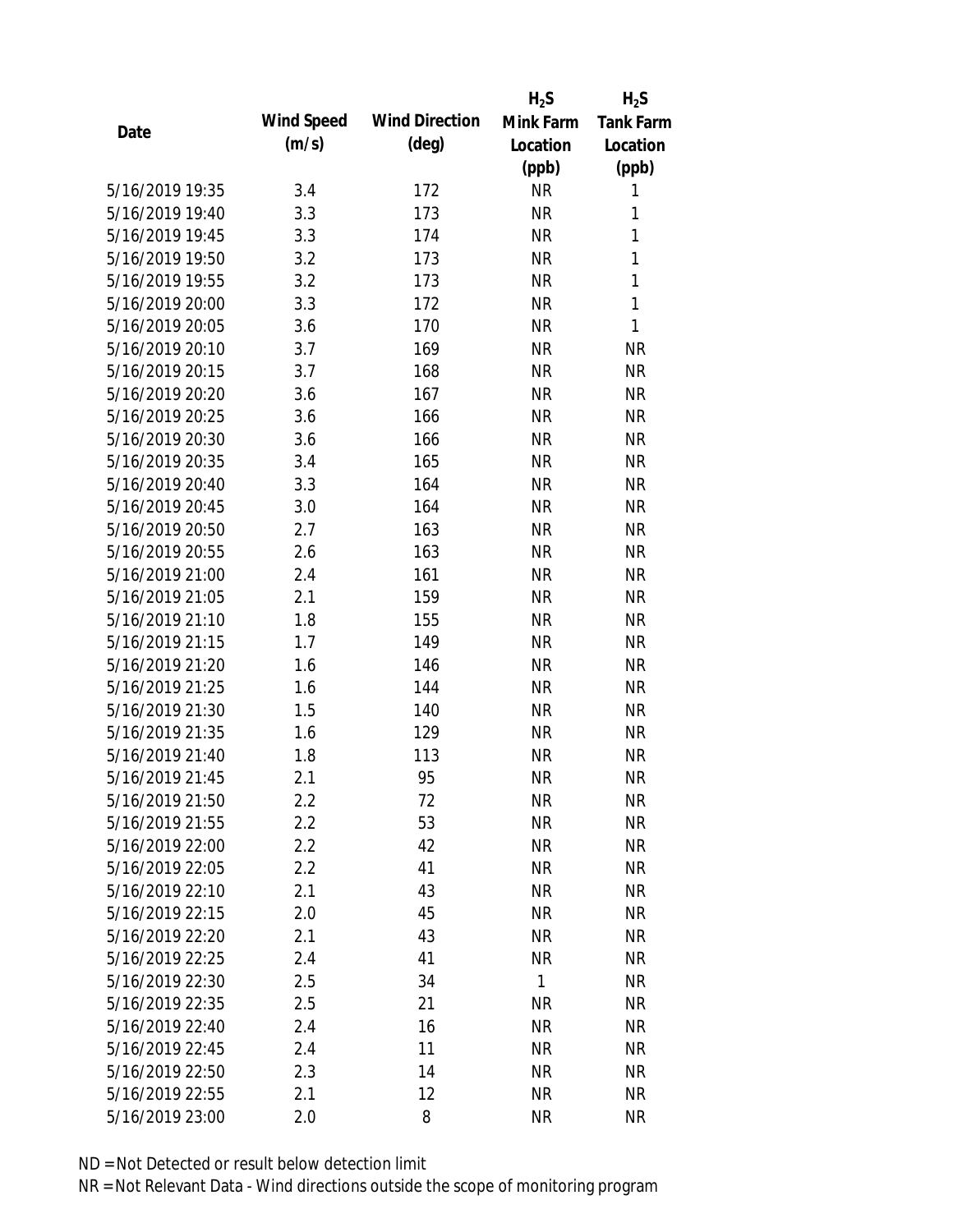|                 |            |                       | $H_2S$         | $H_2S$           |
|-----------------|------------|-----------------------|----------------|------------------|
| Date            | Wind Speed | <b>Wind Direction</b> | Mink Farm      | <b>Tank Farm</b> |
|                 | (m/s)      | $(\text{deg})$        | Location       | Location         |
|                 |            |                       | (ppb)          | (ppb)            |
| 5/16/2019 23:05 | 2.2        | $\overline{7}$        | <b>NR</b>      | <b>NR</b>        |
| 5/16/2019 23:10 | 2.4        | 349                   | <b>NR</b>      | <b>NR</b>        |
| 5/16/2019 23:15 | 2.5        | 321                   | <b>NR</b>      | <b>NR</b>        |
| 5/16/2019 23:20 | 2.4        | 296                   | <b>NR</b>      | <b>NR</b>        |
| 5/16/2019 23:25 | 2.4        | 284                   | 1              | <b>NR</b>        |
| 5/16/2019 23:30 | 2.4        | 285                   | $\overline{2}$ | <b>NR</b>        |
| 5/16/2019 23:35 | 2.2        | 294                   | <b>NR</b>      | <b>NR</b>        |
| 5/16/2019 23:40 | 2.0        | 311                   | <b>NR</b>      | <b>NR</b>        |
| 5/16/2019 23:45 | 1.9        | 349                   | <b>NR</b>      | <b>NR</b>        |
| 5/16/2019 23:50 | 1.8        | 19                    | <b>NR</b>      | <b>NR</b>        |
| 5/16/2019 23:55 | 1.7        | 51                    | <b>NR</b>      | <b>NR</b>        |
| 5/16/2019 24:00 | 1.8        | 79                    | <b>NR</b>      | <b>NR</b>        |
| 5/17/2019 00:05 | 1.6        | 105                   | <b>NR</b>      | <b>NR</b>        |
| 5/17/2019 00:10 | 1.6        | 119                   | <b>NR</b>      | <b>NR</b>        |
| 5/17/2019 00:15 | 1.6        | 144                   | <b>NR</b>      | <b>NR</b>        |
| 5/17/2019 00:20 | 1.5        | 160                   | <b>NR</b>      | <b>NR</b>        |
| 5/17/2019 00:25 | 1.6        | 170                   | <b>NR</b>      | $\mathbf{1}$     |
| 5/17/2019 00:30 | 1.5        | 191                   | <b>NR</b>      | 1                |
| 5/17/2019 00:35 | 1.6        | 207                   | <b>NR</b>      | <b>NR</b>        |
| 5/17/2019 00:40 | 1.7        | 230                   | <b>NR</b>      | <b>NR</b>        |
| 5/17/2019 00:45 | 1.6        | 254                   | <b>NR</b>      | <b>NR</b>        |
| 5/17/2019 00:50 | 1.6        | 275                   | <b>NR</b>      | <b>NR</b>        |
| 5/17/2019 00:55 | 1.6        | 281                   | <b>NR</b>      | <b>NR</b>        |
| 5/17/2019 01:00 | 1.6        | 278                   | <b>NR</b>      | <b>NR</b>        |
| 5/17/2019 01:05 | 1.3        | 263                   | <b>NR</b>      | <b>NR</b>        |
| 5/17/2019 01:10 | 1.2        | 123                   | <b>NR</b>      | <b>NR</b>        |
| 5/17/2019 01:15 | 1.1        | 176                   | <b>NR</b>      | <b>NR</b>        |
| 5/17/2019 01:20 | 1.2        | 189                   | <b>NR</b>      | <b>NR</b>        |
| 5/17/2019 01:25 | 1.3        | 249                   | <b>NR</b>      | <b>NR</b>        |
| 5/17/2019 01:30 | 1.3        | 291                   | <b>NR</b>      | <b>NR</b>        |
| 5/17/2019 01:35 | 1.5        | 296                   | <b>NR</b>      | <b>NR</b>        |
| 5/17/2019 01:40 | 1.9        | 300                   | 1              | NR               |
| 5/17/2019 01:45 | 2.2        | 305                   | 1              | <b>NR</b>        |
| 5/17/2019 01:50 | 2.4        | 308                   | 1              | <b>NR</b>        |
| 5/17/2019 01:55 | 2.7        | 305                   | 1              | <b>NR</b>        |
| 5/17/2019 02:00 | 3.2        | 301                   | 1              | <b>NR</b>        |
| 5/17/2019 02:05 | 3.7        | 297                   | 2              | <b>NR</b>        |
| 5/17/2019 02:10 | 3.9        | 293                   | $\overline{2}$ | <b>NR</b>        |
| 5/17/2019 02:15 | 4.2        | 288                   | $\overline{2}$ | <b>NR</b>        |
| 5/17/2019 02:20 | 4.4        | 285                   | 1              | <b>NR</b>        |
| 5/17/2019 02:25 | 4.5        | 282                   | 1              | <b>NR</b>        |
| 5/17/2019 02:30 | 4.3        | 279                   | 1              | <b>NR</b>        |
|                 |            |                       |                |                  |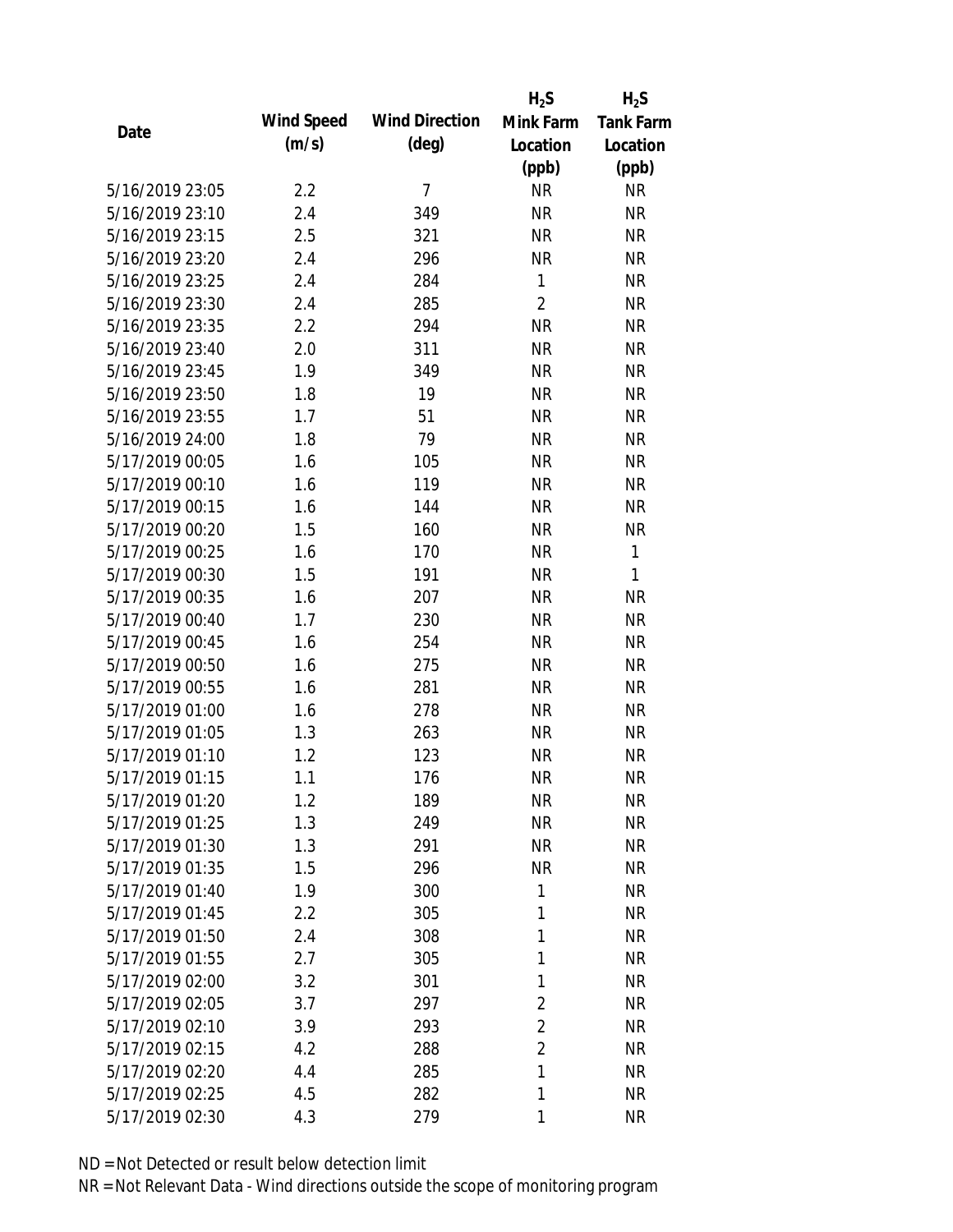|                 |            |                       | $H_2S$         | $H_2S$           |
|-----------------|------------|-----------------------|----------------|------------------|
| Date            | Wind Speed | <b>Wind Direction</b> | Mink Farm      | <b>Tank Farm</b> |
|                 | (m/s)      | $(\text{deg})$        | Location       | Location         |
|                 |            |                       | (ppb)          | (ppb)            |
| 5/17/2019 02:35 | 4.1        | 277                   | 1              | <b>NR</b>        |
| 5/17/2019 02:40 | 3.9        | 275                   | 1              | 1                |
| 5/17/2019 02:45 | 3.7        | 274                   | 1              | 1                |
| 5/17/2019 02:50 | 3.4        | 273                   | 1              | 1                |
| 5/17/2019 02:55 | 3.3        | 273                   | 1              | 1                |
| 5/17/2019 03:00 | 3.3        | 276                   | 1              | <b>NR</b>        |
| 5/17/2019 03:05 | 3.2        | 282                   | 1              | <b>NR</b>        |
| 5/17/2019 03:10 | 3.3        | 289                   | 1              | <b>NR</b>        |
| 5/17/2019 03:15 | 3.2        | 294                   | 1              | <b>NR</b>        |
| 5/17/2019 03:20 | 3.2        | 299                   | 1              | <b>NR</b>        |
| 5/17/2019 03:25 | 2.9        | 302                   | 1              | <b>NR</b>        |
| 5/17/2019 03:30 | 2.7        | 303                   | 1              | <b>NR</b>        |
| 5/17/2019 03:35 | 2.7        | 304                   | 1              | <b>NR</b>        |
| 5/17/2019 03:40 | 2.4        | 307                   | 1              | <b>NR</b>        |
| 5/17/2019 03:45 | 2.3        | 316                   | 1              | <b>NR</b>        |
| 5/17/2019 03:50 | 2.2        | 329                   | 1              | <b>NR</b>        |
| 5/17/2019 03:55 | 2.2        | 343                   | 1              | <b>NR</b>        |
| 5/17/2019 04:00 | 2.2        | 355                   | 1              | <b>NR</b>        |
| 5/17/2019 04:05 | 2.1        | 5                     | 1              | <b>NR</b>        |
| 5/17/2019 04:10 | 2.1        | 12                    | 1              | <b>NR</b>        |
| 5/17/2019 04:15 | 2.3        | 14                    | 1              | <b>NR</b>        |
| 5/17/2019 04:20 | 2.4        | 14                    | 1              | <b>NR</b>        |
| 5/17/2019 04:25 | 2.4        | 11                    | 1              | <b>NR</b>        |
| 5/17/2019 04:30 | 2.5        | 12                    | 1              | <b>NR</b>        |
| 5/17/2019 04:35 | 2.6        | 12                    | 1              | <b>NR</b>        |
| 5/17/2019 04:40 | 2.6        | 12                    | 1              | <b>NR</b>        |
| 5/17/2019 04:45 | 2.8        | 13                    | 1              | <b>NR</b>        |
| 5/17/2019 04:50 | 3.2        | 15                    | 1              | <b>NR</b>        |
| 5/17/2019 04:55 | 3.7        | 18                    | 1              | <b>NR</b>        |
| 5/17/2019 05:00 | 4.1        | 20                    | 1              | <b>NR</b>        |
| 5/17/2019 05:05 | 4.3        | 23                    | 1              | <b>NR</b>        |
| 5/17/2019 05:10 | 4.6        | 22                    | $\overline{2}$ | <b>NR</b>        |
| 5/17/2019 05:15 | 4.8        | 22                    | 1              | <b>NR</b>        |
| 5/17/2019 05:20 | 4.9        | 22                    | $\overline{2}$ | <b>NR</b>        |
| 5/17/2019 05:25 | 5.1        | 23                    | 1              | <b>NR</b>        |
| 5/17/2019 05:30 | 5.1        | 24                    | 1              | <b>NR</b>        |
| 5/17/2019 05:35 | 5.2        | 23                    | 1              | <b>NR</b>        |
| 5/17/2019 05:40 | 5.0        | 24                    | 1              | <b>NR</b>        |
| 5/17/2019 05:45 | 4.9        | 26                    | 1              | <b>NR</b>        |
| 5/17/2019 05:50 | 4.6        | 26                    | 1              | <b>NR</b>        |
| 5/17/2019 05:55 | 4.2        | 26                    | 1              | <b>NR</b>        |
| 5/17/2019 06:00 | 4.0        | 26                    | 1              | <b>NR</b>        |
|                 |            |                       |                |                  |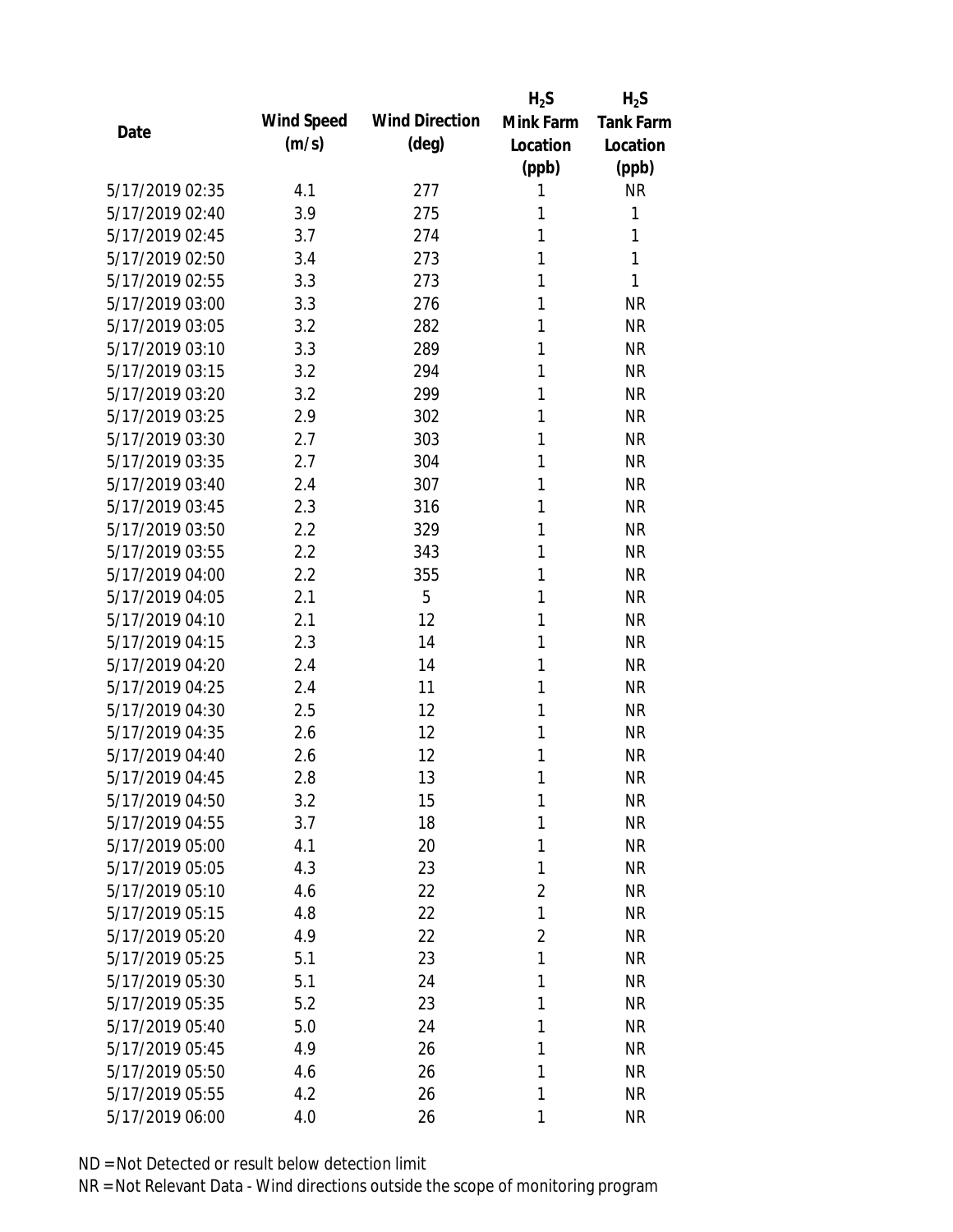|                 |            |                       | $H_2S$    | $H_2S$           |
|-----------------|------------|-----------------------|-----------|------------------|
| Date            | Wind Speed | <b>Wind Direction</b> | Mink Farm | <b>Tank Farm</b> |
|                 | (m/s)      | $(\text{deg})$        | Location  | Location         |
|                 |            |                       | (ppb)     | (ppb)            |
| 5/17/2019 06:05 | 4.1        | 27                    | 1         | <b>NR</b>        |
| 5/17/2019 06:10 | 4.4        | 28                    | 1         | <b>NR</b>        |
| 5/17/2019 06:15 | 4.4        | 28                    | 1         | <b>NR</b>        |
| 5/17/2019 06:20 | 4.7        | 29                    | 1         | <b>NR</b>        |
| 5/17/2019 06:25 | 4.8        | 28                    | 1         | <b>NR</b>        |
| 5/17/2019 06:30 | 4.8        | 29                    | 1         | <b>NR</b>        |
| 5/17/2019 06:35 | 4.8        | 30                    | 1         | <b>NR</b>        |
| 5/17/2019 06:40 | 4.7        | 31                    | 1         | <b>NR</b>        |
| 5/17/2019 06:45 | 4.7        | 32                    | 1         | <b>NR</b>        |
| 5/17/2019 06:50 | 4.8        | 33                    | 1         | <b>NR</b>        |
| 5/17/2019 06:55 | 4.8        | 34                    | 1         | <b>NR</b>        |
| 5/17/2019 07:00 | 4.9        | 34                    | 1         | <b>NR</b>        |
| 5/17/2019 07:05 | 5.1        | 35                    | 1         | <b>NR</b>        |
| 5/17/2019 07:10 | 5.1        | 36                    | 1         | <b>NR</b>        |
| 5/17/2019 07:15 | 5.1        | 37                    | 1         | <b>NR</b>        |
| 5/17/2019 07:20 | 5.2        | 38                    | 1         | <b>NR</b>        |
| 5/17/2019 07:25 | 5.2        | 40                    | 1         | <b>NR</b>        |
| 5/17/2019 07:30 | 5.1        | 43                    | <b>NR</b> | <b>NR</b>        |
| 5/17/2019 07:35 | 4.8        | 45                    | <b>NR</b> | <b>NR</b>        |
| 5/17/2019 07:40 | 4.7        | 46                    | <b>NR</b> | <b>NR</b>        |
| 5/17/2019 07:45 | 4.4        | 46                    | <b>NR</b> | <b>NR</b>        |
| 5/17/2019 07:50 | 4.2        | 46                    | <b>NR</b> | <b>NR</b>        |
| 5/17/2019 07:55 | 4.0        | 46                    | <b>NR</b> | <b>NR</b>        |
| 5/17/2019 08:00 | 4.0        | 45                    | <b>NR</b> | <b>NR</b>        |
| 5/17/2019 08:05 | 3.9        | 42                    | <b>NR</b> | <b>NR</b>        |
| 5/17/2019 08:10 | 3.5        | 42                    | <b>NR</b> | <b>NR</b>        |
| 5/17/2019 08:15 | 3.1        | 40                    | 1         | <b>NR</b>        |
| 5/17/2019 08:20 | 2.7        | 38                    | 1         | <b>NR</b>        |
| 5/17/2019 08:25 | 2.1        | 37                    | 1         | <b>NR</b>        |
| 5/17/2019 08:30 | 1.7        | 43                    | <b>NR</b> | <b>NR</b>        |
| 5/17/2019 08:35 | 1.4        | 50                    | <b>NR</b> | <b>NR</b>        |
| 5/17/2019 08:40 | 1.2        | 58                    | <b>NR</b> | <b>NR</b>        |
| 5/17/2019 08:45 | 1.2        | 72                    | <b>NR</b> | <b>NR</b>        |
| 5/17/2019 08:50 | 1.2        | 79                    | <b>NR</b> | <b>NR</b>        |
| 5/17/2019 08:55 | 1.2        | 85                    | <b>NR</b> | <b>NR</b>        |
| 5/17/2019 09:00 | 1.1        | 88                    | <b>NR</b> | <b>NR</b>        |
| 5/17/2019 09:05 | 1.1        | 103                   | <b>NR</b> | <b>NR</b>        |
| 5/17/2019 09:10 | 0.9        | 106                   | <b>NR</b> | <b>NR</b>        |
| 5/17/2019 09:15 | 0.8        | 86                    | <b>NR</b> | <b>NR</b>        |
| 5/17/2019 09:20 | 0.8        | 89                    | <b>NR</b> | <b>NR</b>        |
| 5/17/2019 09:25 | 1.0        | 72                    | <b>NR</b> | <b>NR</b>        |
| 5/17/2019 09:30 | 1.3        | 63                    | <b>NR</b> | <b>NR</b>        |
|                 |            |                       |           |                  |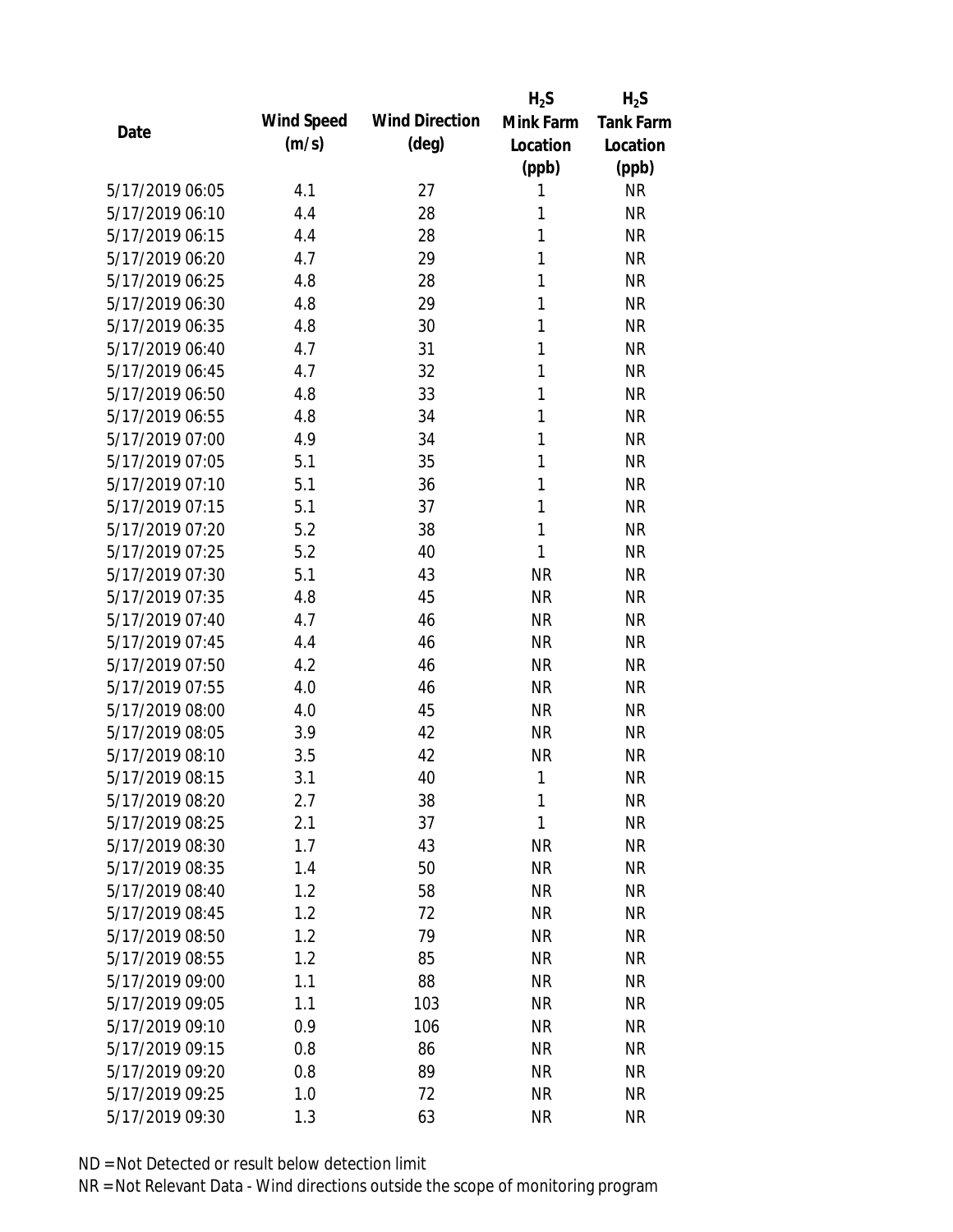|                 |            |                       | $H_2S$    | $H_2S$           |
|-----------------|------------|-----------------------|-----------|------------------|
| Date            | Wind Speed | <b>Wind Direction</b> | Mink Farm | <b>Tank Farm</b> |
|                 | (m/s)      | $(\text{deg})$        | Location  | Location         |
|                 |            |                       | (ppb)     | (ppb)            |
| 5/17/2019 09:35 | 1.5        | 46                    | <b>NR</b> | <b>NR</b>        |
| 5/17/2019 09:40 | 2.0        | 43                    | <b>NR</b> | <b>NR</b>        |
| 5/17/2019 09:45 | 2.2        | 44                    | <b>NR</b> | <b>NR</b>        |
| 5/17/2019 09:50 | 2.5        | 42                    | <b>NR</b> | <b>NR</b>        |
| 5/17/2019 09:55 | 2.7        | 41                    | <b>NR</b> | <b>NR</b>        |
| 5/17/2019 10:00 | 2.8        | 40                    | 1         | <b>NR</b>        |
| 5/17/2019 10:05 | 2.8        | 40                    | 1         | <b>NR</b>        |
| 5/17/2019 10:10 | 2.8        | 41                    | <b>NR</b> | <b>NR</b>        |
| 5/17/2019 10:15 | 2.7        | 40                    | <b>ND</b> | <b>NR</b>        |
| 5/17/2019 10:20 | 2.9        | 39                    | <b>ND</b> | <b>NR</b>        |
| 5/17/2019 10:25 | 2.9        | 39                    | 1         | <b>NR</b>        |
| 5/17/2019 10:30 | 2.8        | 40                    | 1         | <b>NR</b>        |
| 5/17/2019 10:35 | 2.9        | 38                    | <b>ND</b> | <b>NR</b>        |
| 5/17/2019 10:40 | 3.0        | 38                    | <b>ND</b> | <b>NR</b>        |
| 5/17/2019 10:45 | 3.1        | 36                    | 1         | <b>NR</b>        |
| 5/17/2019 10:50 | 3.2        | 36                    | <b>ND</b> | <b>NR</b>        |
| 5/17/2019 10:55 | 3.3        | 35                    | <b>ND</b> | <b>NR</b>        |
| 5/17/2019 11:00 | 3.5        | 32                    | 1         | <b>NR</b>        |
| 5/17/2019 11:05 | 3.5        | 32                    | 1         | <b>NR</b>        |
| 5/17/2019 11:10 | 3.6        | 31                    | 1         | <b>NR</b>        |
| 5/17/2019 11:15 | 3.5        | 28                    | 1         | <b>NR</b>        |
| 5/17/2019 11:20 | 3.4        | 26                    | 1         | <b>NR</b>        |
| 5/17/2019 11:25 | 3.0        | 18                    | 1         | <b>NR</b>        |
| 5/17/2019 11:30 | 2.8        | 16                    | 1         | <b>NR</b>        |
| 5/17/2019 11:35 | 2.9        | 16                    | 1         | <b>NR</b>        |
| 5/17/2019 11:40 | 3.0        | 13                    | 1         | <b>NR</b>        |
| 5/17/2019 11:45 | 2.9        | 14                    | 1         | <b>NR</b>        |
| 5/17/2019 11:50 | 2.9        | 14                    | 1         | <b>NR</b>        |
| 5/17/2019 11:55 | 3.0        | 18                    | 1         | <b>NR</b>        |
| 5/17/2019 12:00 | 3.1        | 19                    | 1         | <b>NR</b>        |
| 5/17/2019 12:05 | 2.9        | 20                    | 1         | <b>NR</b>        |
| 5/17/2019 12:10 | 2.8        | 21                    | 1         | <b>NR</b>        |
| 5/17/2019 12:15 | 2.9        | 22                    | 1         | <b>NR</b>        |
| 5/17/2019 12:20 | 3.2        | 22                    | 1         | <b>NR</b>        |
| 5/17/2019 12:25 | 3.6        | 24                    | 1         | <b>NR</b>        |
| 5/17/2019 12:30 | 3.9        | 25                    | 1         | <b>NR</b>        |
| 5/17/2019 12:35 | 4.3        | 26                    | 1         | <b>NR</b>        |
| 5/17/2019 12:40 | 4.4        | 29                    | 1         | <b>NR</b>        |
| 5/17/2019 12:45 | 4.6        | 32                    | 1         | <b>NR</b>        |
| 5/17/2019 12:50 | 4.4        | 37                    | 1         | <b>NR</b>        |
| 5/17/2019 12:55 | 4.3        | 42                    | <b>NR</b> | <b>NR</b>        |
| 5/17/2019 13:00 | 4.4        | 44                    | <b>NR</b> | <b>NR</b>        |
|                 |            |                       |           |                  |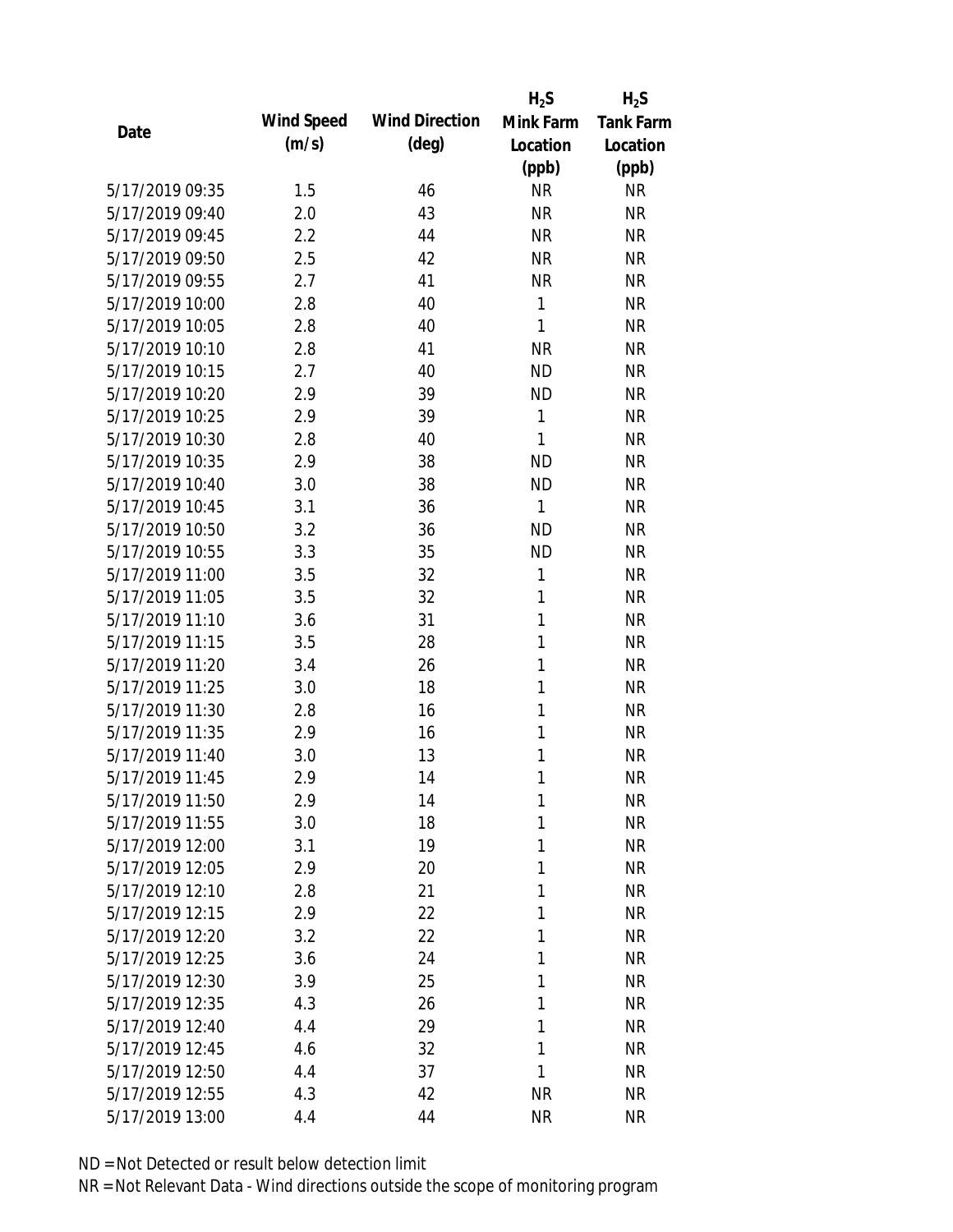|                 |            |                       | $H_2S$    | $H_2S$           |
|-----------------|------------|-----------------------|-----------|------------------|
| Date            | Wind Speed | <b>Wind Direction</b> | Mink Farm | <b>Tank Farm</b> |
|                 | (m/s)      | $(\text{deg})$        | Location  | Location         |
|                 |            |                       | (ppb)     | (ppb)            |
| 5/17/2019 13:05 | 4.2        | 47                    | <b>NR</b> | <b>NR</b>        |
| 5/17/2019 13:10 | 4.2        | 48                    | <b>NR</b> | <b>NR</b>        |
| 5/17/2019 13:15 | 4.2        | 48                    | <b>NR</b> | <b>NR</b>        |
| 5/17/2019 13:20 | 4.5        | 47                    | <b>NR</b> | <b>NR</b>        |
| 5/17/2019 13:25 | 4.5        | 45                    | <b>NR</b> | <b>NR</b>        |
| 5/17/2019 13:30 | 4.4        | 45                    | <b>NR</b> | <b>NR</b>        |
| 5/17/2019 13:35 | 4.3        | 44                    | <b>NR</b> | <b>NR</b>        |
| 5/17/2019 13:40 | 4.4        | 44                    | <b>NR</b> | <b>NR</b>        |
| 5/17/2019 13:45 | 4.1        | 46                    | <b>NR</b> | <b>NR</b>        |
| 5/17/2019 13:50 | 3.8        | 48                    | <b>NR</b> | <b>NR</b>        |
| 5/17/2019 13:55 | 3.7        | 52                    | <b>NR</b> | <b>NR</b>        |
| 5/17/2019 14:00 | 3.5        | 59                    | <b>NR</b> | <b>NR</b>        |
| 5/17/2019 14:05 | 3.5        | 63                    | <b>NR</b> | <b>NR</b>        |
| 5/17/2019 14:10 | 3.1        | 69                    | <b>NR</b> | <b>NR</b>        |
| 5/17/2019 14:15 | 3.1        | 75                    | <b>NR</b> | <b>NR</b>        |
| 5/17/2019 14:20 | 3.0        | 79                    | <b>NR</b> | <b>NR</b>        |
| 5/17/2019 14:25 | 3.0        | 77                    | <b>NR</b> | <b>NR</b>        |
| 5/17/2019 14:30 | 2.8        | 74                    | <b>NR</b> | <b>NR</b>        |
| 5/17/2019 14:35 | 2.8        | 72                    | <b>NR</b> | <b>NR</b>        |
| 5/17/2019 14:40 | 2.6        | 76                    | <b>NR</b> | <b>NR</b>        |
| 5/17/2019 14:45 | 2.6        | 78                    | <b>NR</b> | <b>NR</b>        |
| 5/17/2019 14:50 | 2.5        | 79                    | <b>NR</b> | <b>NR</b>        |
| 5/17/2019 14:55 | 2.4        | 79                    | <b>NR</b> | <b>NR</b>        |
| 5/17/2019 15:00 | 2.4        | 78                    | <b>NR</b> | <b>NR</b>        |
| 5/17/2019 15:05 | 2.6        | 75                    | <b>NR</b> | <b>NR</b>        |
| 5/17/2019 15:10 | 2.7        | 70                    | <b>NR</b> | <b>NR</b>        |
| 5/17/2019 15:15 | 2.7        | 65                    | <b>NR</b> | <b>NR</b>        |
| 5/17/2019 15:20 | 2.7        | 60                    | <b>NR</b> | <b>NR</b>        |
| 5/17/2019 15:25 | 2.7        | 61                    | <b>NR</b> | <b>NR</b>        |
| 5/17/2019 15:30 | 2.6        | 63                    | <b>NR</b> | <b>NR</b>        |
| 5/17/2019 15:35 | 2.2        | 64                    | <b>NR</b> | <b>NR</b>        |
| 5/17/2019 15:40 | 2.1        | 67                    | <b>NR</b> | NR               |
| 5/17/2019 15:45 | 2.0        | 62                    | <b>NR</b> | <b>NR</b>        |
| 5/17/2019 15:50 | 1.9        | 67                    | <b>NR</b> | <b>NR</b>        |
| 5/17/2019 15:55 | 1.9        | 69                    | <b>NR</b> | NR               |
| 5/17/2019 16:00 | 2.2        | 68                    | <b>NR</b> | <b>NR</b>        |
| 5/17/2019 16:05 | 2.3        | 72                    | <b>NR</b> | <b>NR</b>        |
| 5/17/2019 16:10 | 2.5        | 69                    | <b>NR</b> | <b>NR</b>        |
| 5/17/2019 16:15 | 2.4        | 67                    | <b>NR</b> | NR               |
| 5/17/2019 16:20 | 2.4        | 59                    | <b>NR</b> | NR               |
| 5/17/2019 16:25 | 2.4        | 64                    | <b>NR</b> | <b>NR</b>        |
| 5/17/2019 16:30 | 2.4        | 70                    | <b>NR</b> | <b>NR</b>        |
|                 |            |                       |           |                  |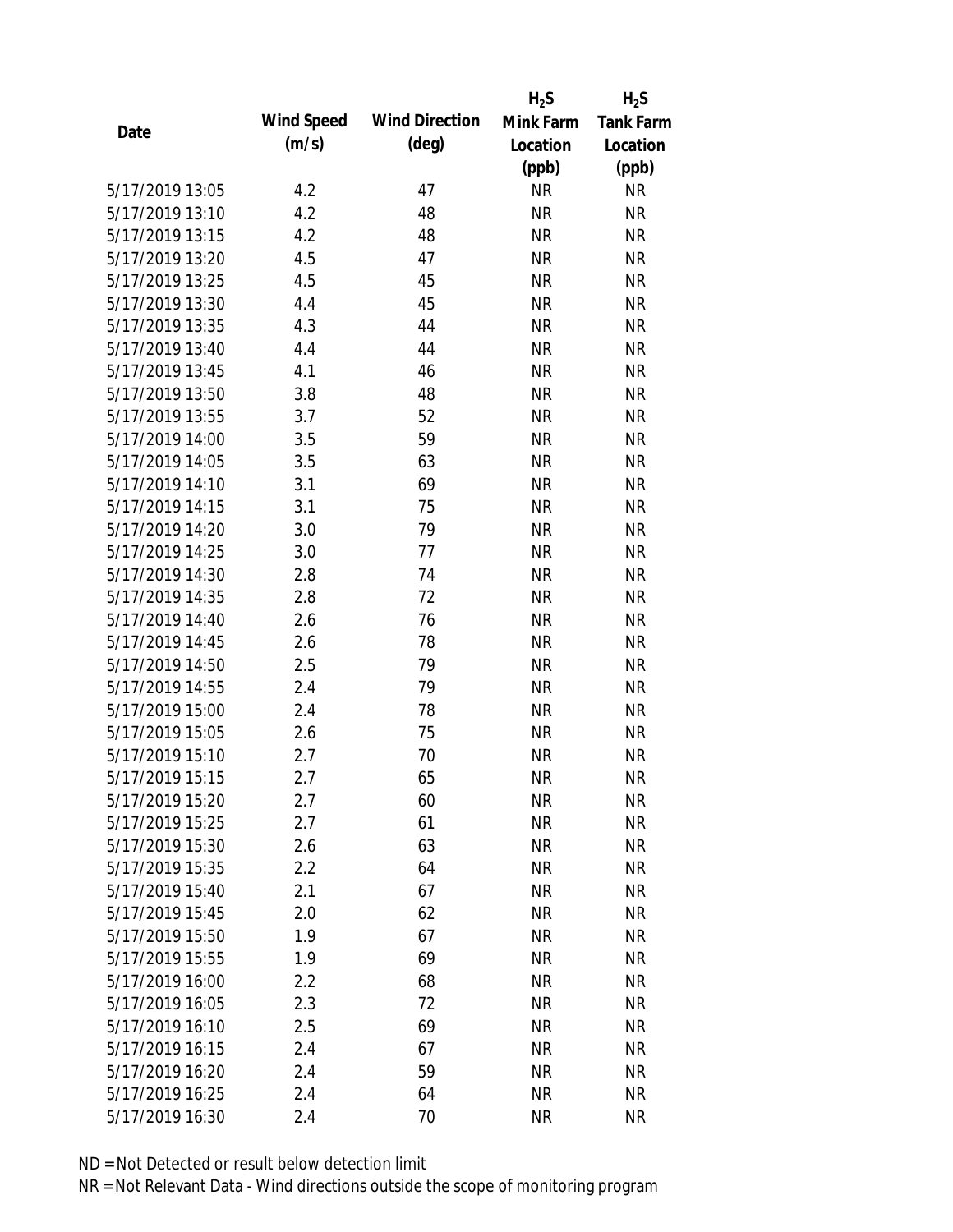|                 |            |                       | $H_2S$         | $H_2S$           |
|-----------------|------------|-----------------------|----------------|------------------|
| Date            | Wind Speed | <b>Wind Direction</b> | Mink Farm      | <b>Tank Farm</b> |
|                 | (m/s)      | $(\text{deg})$        | Location       | Location         |
|                 |            |                       | (ppb)          | (ppb)            |
| 5/17/2019 16:35 | 2.4        | 65                    | <b>NR</b>      | <b>NR</b>        |
| 5/17/2019 16:40 | 2.3        | 67                    | <b>NR</b>      | <b>NR</b>        |
| 5/17/2019 16:45 | 2.3        | 77                    | <b>NR</b>      | <b>NR</b>        |
| 5/17/2019 16:50 | 2.3        | 79                    | <b>NR</b>      | <b>NR</b>        |
| 5/17/2019 16:55 | 2.4        | 71                    | <b>NR</b>      | <b>NR</b>        |
| 5/17/2019 17:00 | 2.3        | 64                    | <b>NR</b>      | <b>NR</b>        |
| 5/17/2019 17:05 | 2.3        | 63                    | <b>NR</b>      | <b>NR</b>        |
| 5/17/2019 17:10 | 2.5        | 57                    | <b>NR</b>      | <b>NR</b>        |
| 5/17/2019 17:15 | 2.6        | 53                    | <b>NR</b>      | <b>NR</b>        |
| 5/17/2019 17:20 | 2.6        | 51                    | <b>NR</b>      | <b>NR</b>        |
| 5/17/2019 17:25 | 2.6        | 51                    | <b>NR</b>      | <b>NR</b>        |
| 5/17/2019 17:30 | 2.7        | 49                    | <b>NR</b>      | <b>NR</b>        |
| 5/17/2019 17:35 | 2.8        | 46                    | <b>NR</b>      | <b>NR</b>        |
| 5/17/2019 17:40 | 2.8        | 46                    | <b>NR</b>      | <b>NR</b>        |
| 5/17/2019 17:45 | 2.9        | 44                    | <b>NR</b>      | <b>NR</b>        |
| 5/17/2019 17:50 | 3.1        | 43                    | <b>NR</b>      | <b>NR</b>        |
| 5/17/2019 17:55 | 3.2        | 43                    | <b>NR</b>      | <b>NR</b>        |
| 5/17/2019 18:00 | 3.3        | 42                    | <b>NR</b>      | <b>NR</b>        |
| 5/17/2019 18:05 | 3.4        | 42                    | <b>NR</b>      | <b>NR</b>        |
| 5/17/2019 18:10 | 3.6        | 40                    | 1              | <b>NR</b>        |
| 5/17/2019 18:15 | 3.9        | 37                    | 1              | <b>NR</b>        |
| 5/17/2019 18:20 | 4.0        | 37                    | $\overline{2}$ | <b>NR</b>        |
| 5/17/2019 18:25 | 4.3        | 37                    | $\overline{2}$ | <b>NR</b>        |
| 5/17/2019 18:30 | 4.3        | 38                    | $\overline{2}$ | <b>NR</b>        |
| 5/17/2019 18:35 | 4.3        | 39                    | $\overline{2}$ | <b>NR</b>        |
| 5/17/2019 18:40 | 4.2        | 41                    | <b>NR</b>      | <b>NR</b>        |
| 5/17/2019 18:45 | 3.9        | 42                    | <b>NR</b>      | <b>NR</b>        |
| 5/17/2019 18:50 | 3.8        | 45                    | <b>NR</b>      | <b>NR</b>        |
| 5/17/2019 18:55 | 3.6        | 46                    | <b>NR</b>      | <b>NR</b>        |
| 5/17/2019 19:00 | 3.6        | 45                    | <b>NR</b>      | <b>NR</b>        |
| 5/17/2019 19:05 | 3.6        | 44                    | <b>NR</b>      | <b>NR</b>        |
| 5/17/2019 19:10 | 3.7        | 43                    | <b>NR</b>      | NR               |
| 5/17/2019 19:15 | 3.8        | 44                    | <b>NR</b>      | <b>NR</b>        |
| 5/17/2019 19:20 | 3.8        | 41                    | <b>NR</b>      | <b>NR</b>        |
| 5/17/2019 19:25 | 3.8        | 41                    | <b>NR</b>      | NR               |
| 5/17/2019 19:30 | 3.6        | 43                    | <b>NR</b>      | <b>NR</b>        |
| 5/17/2019 19:35 | 3.6        | 46                    | <b>NR</b>      | <b>NR</b>        |
| 5/17/2019 19:40 | 3.5        | 46                    | <b>NR</b>      | <b>NR</b>        |
| 5/17/2019 19:45 | 3.4        | 45                    | <b>NR</b>      | NR               |
| 5/17/2019 19:50 | 3.5        | 45                    | <b>NR</b>      | NR               |
| 5/17/2019 19:55 | 3.6        | 44                    | <b>NR</b>      | <b>NR</b>        |
| 5/17/2019 20:00 | 3.7        | 40                    | $\mathbf{1}$   | <b>NR</b>        |
|                 |            |                       |                |                  |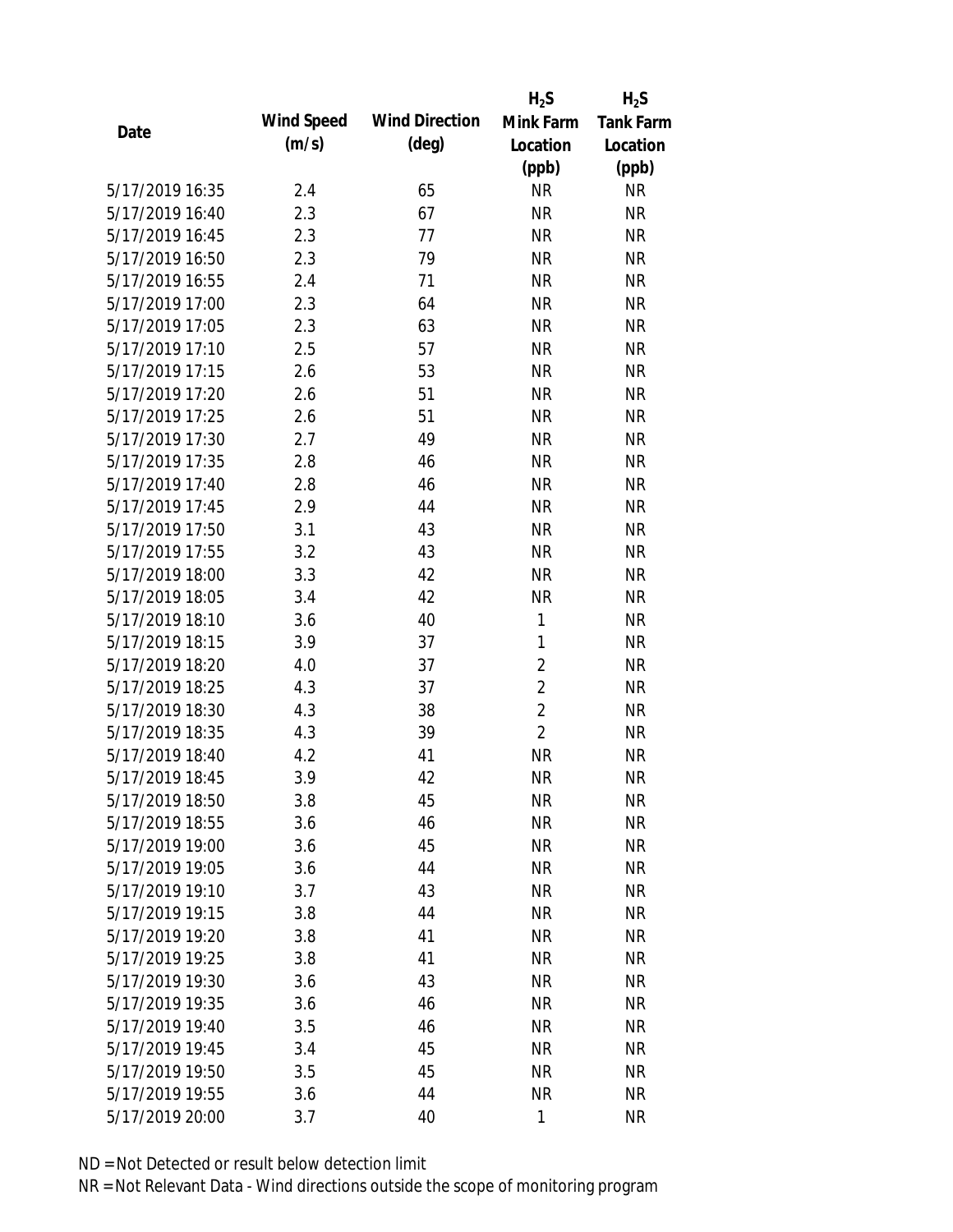|                 |            |                       | $H_2S$    | $H_2S$           |
|-----------------|------------|-----------------------|-----------|------------------|
| Date            | Wind Speed | <b>Wind Direction</b> | Mink Farm | <b>Tank Farm</b> |
|                 | (m/s)      | $(\text{deg})$        | Location  | Location         |
|                 |            |                       | (ppb)     | (ppb)            |
| 5/17/2019 20:05 | 3.7        | 38                    | 1         | <b>NR</b>        |
| 5/17/2019 20:10 | 3.7        | 37                    | 1         | <b>NR</b>        |
| 5/17/2019 20:15 | 3.7        | 38                    | 1         | <b>NR</b>        |
| 5/17/2019 20:20 | 3.7        | 38                    | 1         | <b>NR</b>        |
| 5/17/2019 20:25 | 3.7        | 39                    | 1         | <b>NR</b>        |
| 5/17/2019 20:30 | 3.6        | 41                    | <b>NR</b> | <b>NR</b>        |
| 5/17/2019 20:35 | 3.7        | 43                    | <b>NR</b> | <b>NR</b>        |
| 5/17/2019 20:40 | 3.8        | 43                    | <b>NR</b> | <b>NR</b>        |
| 5/17/2019 20:45 | 3.9        | 42                    | <b>NR</b> | <b>NR</b>        |
| 5/17/2019 20:50 | 4.0        | 42                    | <b>NR</b> | <b>NR</b>        |
| 5/17/2019 20:55 | 3.9        | 42                    | <b>NR</b> | <b>NR</b>        |
| 5/17/2019 21:00 | 3.9        | 42                    | <b>NR</b> | <b>NR</b>        |
| 5/17/2019 21:05 | 3.8        | 42                    | <b>NR</b> | <b>NR</b>        |
| 5/17/2019 21:10 | 3.7        | 42                    | <b>NR</b> | <b>NR</b>        |
| 5/17/2019 21:15 | 3.5        | 45                    | <b>NR</b> | <b>NR</b>        |
| 5/17/2019 21:20 | 3.4        | 46                    | <b>NR</b> | <b>NR</b>        |
| 5/17/2019 21:25 | 3.3        | 46                    | <b>NR</b> | <b>NR</b>        |
| 5/17/2019 21:30 | 3.0        | 49                    | <b>NR</b> | <b>NR</b>        |
| 5/17/2019 21:35 | 3.0        | 51                    | <b>NR</b> | <b>NR</b>        |
| 5/17/2019 21:40 | 2.9        | 54                    | <b>NR</b> | <b>NR</b>        |
| 5/17/2019 21:45 | 2.8        | 54                    | <b>NR</b> | <b>NR</b>        |
| 5/17/2019 21:50 | 2.7        | 54                    | <b>NR</b> | <b>NR</b>        |
| 5/17/2019 21:55 | 2.7        | 53                    | <b>NR</b> | <b>NR</b>        |
| 5/17/2019 22:00 | 2.7        | 51                    | <b>NR</b> | <b>NR</b>        |
| 5/17/2019 22:05 | 2.6        | 48                    | <b>NR</b> | <b>NR</b>        |
| 5/17/2019 22:10 | 2.5        | 45                    | <b>NR</b> | <b>NR</b>        |
| 5/17/2019 22:15 | 2.5        | 45                    | <b>NR</b> | <b>NR</b>        |
| 5/17/2019 22:20 | 2.6        | 44                    | <b>NR</b> | <b>NR</b>        |
| 5/17/2019 22:25 | 2.6        | 46                    | <b>NR</b> | <b>NR</b>        |
| 5/17/2019 22:30 | 2.6        | 49                    | NR        | <b>NR</b>        |
| 5/17/2019 22:35 | 2.5        | 52                    | <b>NR</b> | <b>NR</b>        |
| 5/17/2019 22:40 | 2.4        | 53                    | <b>NR</b> | <b>NR</b>        |
| 5/17/2019 22:45 | 2.4        | 53                    | <b>NR</b> | <b>NR</b>        |
| 5/17/2019 22:50 | 2.3        | 54                    | <b>NR</b> | <b>NR</b>        |
| 5/17/2019 22:55 | 2.3        | 53                    | <b>NR</b> | <b>NR</b>        |
| 5/17/2019 23:00 | 2.3        | 49                    | <b>NR</b> | <b>NR</b>        |
| 5/17/2019 23:05 | 2.3        | 47                    | <b>NR</b> | <b>NR</b>        |
| 5/17/2019 23:10 | 2.4        | 49                    | NR        | <b>NR</b>        |
| 5/17/2019 23:15 | 2.3        | 49                    | <b>NR</b> | <b>NR</b>        |
| 5/17/2019 23:20 | 2.4        | 47                    | <b>NR</b> | <b>NR</b>        |
| 5/17/2019 23:25 | 2.4        | 47                    | <b>NR</b> | <b>NR</b>        |
| 5/17/2019 23:30 | 2.4        | 48                    | <b>NR</b> | <b>NR</b>        |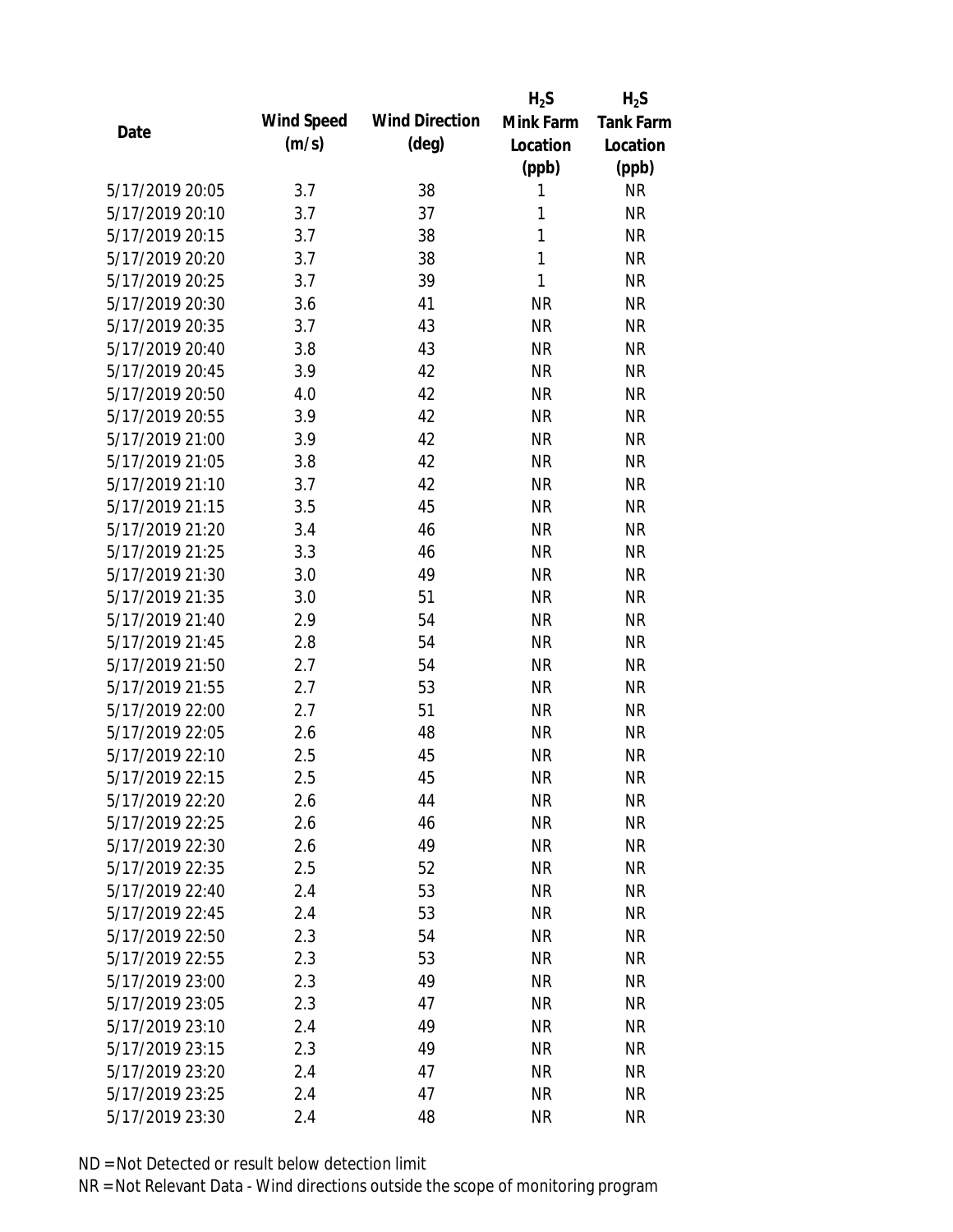|                 |            |                       | $H_2S$    | $H_2S$           |
|-----------------|------------|-----------------------|-----------|------------------|
| Date            | Wind Speed | <b>Wind Direction</b> | Mink Farm | <b>Tank Farm</b> |
|                 | (m/s)      | $(\text{deg})$        | Location  | Location         |
|                 |            |                       | (ppb)     | (ppb)            |
| 5/17/2019 23:35 | 2.3        | 49                    | <b>NR</b> | <b>NR</b>        |
| 5/17/2019 23:40 | 2.2        | 50                    | <b>NR</b> | <b>NR</b>        |
| 5/17/2019 23:45 | 2.2        | 53                    | <b>NR</b> | <b>NR</b>        |
| 5/17/2019 23:50 | 2.1        | 57                    | <b>NR</b> | <b>NR</b>        |
| 5/17/2019 23:55 | 2.0        | 61                    | <b>NR</b> | <b>NR</b>        |
| 5/17/2019 24:00 | 2.0        | 64                    | <b>NR</b> | <b>NR</b>        |
| 5/18/2019 00:05 | 2.1        | 65                    | <b>NR</b> | <b>NR</b>        |
| 5/18/2019 00:10 | 2.2        | 62                    | <b>NR</b> | <b>NR</b>        |
| 5/18/2019 00:15 | 2.3        | 60                    | <b>NR</b> | <b>NR</b>        |
| 5/18/2019 00:20 | 2.3        | 60                    | <b>NR</b> | <b>NR</b>        |
| 5/18/2019 00:25 | 2.2        | 59                    | <b>NR</b> | <b>NR</b>        |
| 5/18/2019 00:30 | 2.2        | 57                    | <b>NR</b> | <b>NR</b>        |
| 5/18/2019 00:35 | 2.1        | 58                    | <b>NR</b> | <b>NR</b>        |
| 5/18/2019 00:40 | 2.0        | 60                    | <b>NR</b> | <b>NR</b>        |
| 5/18/2019 00:45 | 2.0        | 59                    | <b>NR</b> | <b>NR</b>        |
| 5/18/2019 00:50 | 2.0        | 60                    | <b>NR</b> | <b>NR</b>        |
| 5/18/2019 00:55 | 1.9        | 59                    | <b>NR</b> | <b>NR</b>        |
| 5/18/2019 01:00 | 1.9        | 60                    | <b>NR</b> | <b>NR</b>        |
| 5/18/2019 01:05 | 1.8        | 61                    | <b>NR</b> | <b>NR</b>        |
| 5/18/2019 01:10 | 1.9        | 63                    | <b>NR</b> | <b>NR</b>        |
| 5/18/2019 01:15 | 1.8        | 63                    | <b>NR</b> | <b>NR</b>        |
| 5/18/2019 01:20 | 1.8        | 62                    | <b>NR</b> | <b>NR</b>        |
| 5/18/2019 01:25 | 1.9        | 61                    | <b>NR</b> | <b>NR</b>        |
| 5/18/2019 01:30 | 2.0        | 60                    | <b>NR</b> | <b>NR</b>        |
| 5/18/2019 01:35 | 2.1        | 58                    | <b>NR</b> | <b>NR</b>        |
| 5/18/2019 01:40 | 2.1        | 54                    | <b>NR</b> | <b>NR</b>        |
| 5/18/2019 01:45 | 2.2        | 54                    | <b>NR</b> | <b>NR</b>        |
| 5/18/2019 01:50 | 2.3        | 55                    | <b>NR</b> | <b>NR</b>        |
| 5/18/2019 01:55 | 2.3        | 52                    | <b>NR</b> | <b>NR</b>        |
| 5/18/2019 02:00 | 2.3        | 54                    | <b>NR</b> | <b>NR</b>        |
| 5/18/2019 02:05 | 2.4        | 55                    | <b>NR</b> | <b>NR</b>        |
| 5/18/2019 02:10 | 2.4        | 59                    | <b>NR</b> | NR               |
| 5/18/2019 02:15 | 2.3        | 62                    | <b>NR</b> | <b>NR</b>        |
| 5/18/2019 02:20 | 2.3        | 65                    | <b>NR</b> | <b>NR</b>        |
| 5/18/2019 02:25 | 2.1        | 67                    | <b>NR</b> | <b>NR</b>        |
| 5/18/2019 02:30 | 2.1        | 67                    | <b>NR</b> | <b>NR</b>        |
| 5/18/2019 02:35 | 2.0        | 67                    | <b>NR</b> | <b>NR</b>        |
| 5/18/2019 02:40 | 2.1        | 62                    | <b>NR</b> | <b>NR</b>        |
| 5/18/2019 02:45 | 2.3        | 57                    | <b>NR</b> | <b>NR</b>        |
| 5/18/2019 02:50 | 2.5        | 49                    | <b>NR</b> | NR               |
| 5/18/2019 02:55 | 2.7        | 44                    | <b>NR</b> | <b>NR</b>        |
| 5/18/2019 03:00 | 2.8        | 39                    | 1         | <b>NR</b>        |
|                 |            |                       |           |                  |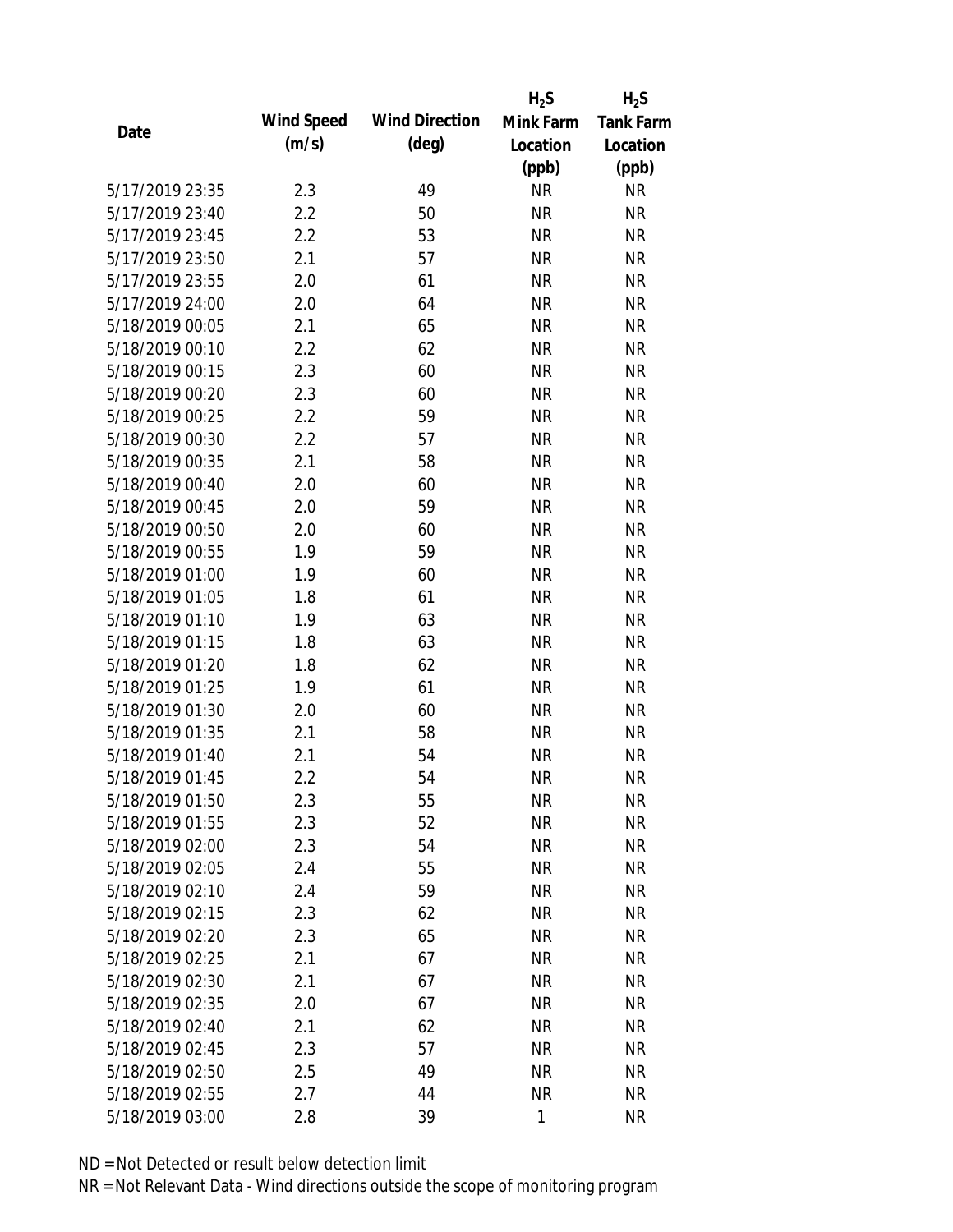|                 |            |                       | $H_2S$         | $H_2S$           |
|-----------------|------------|-----------------------|----------------|------------------|
|                 | Wind Speed | <b>Wind Direction</b> | Mink Farm      | <b>Tank Farm</b> |
| Date            | (m/s)      | $(\text{deg})$        | Location       | Location         |
|                 |            |                       | (ppb)          | (ppb)            |
| 5/18/2019 03:05 | 3.0        | 35                    | 1              | <b>NR</b>        |
| 5/18/2019 03:10 | 3.0        | 33                    | $\overline{2}$ | <b>NR</b>        |
| 5/18/2019 03:15 | 3.1        | 31                    | $\overline{2}$ | <b>NR</b>        |
| 5/18/2019 03:20 | 3.2        | 32                    | $\overline{2}$ | <b>NR</b>        |
| 5/18/2019 03:25 | 3.2        | 33                    | $\overline{2}$ | <b>NR</b>        |
| 5/18/2019 03:30 | 3.2        | 35                    | $\overline{2}$ | <b>NR</b>        |
| 5/18/2019 03:35 | 3.1        | 36                    | $\mathbf{1}$   | <b>NR</b>        |
| 5/18/2019 03:40 | 3.1        | 37                    | $\mathbf{1}$   | <b>NR</b>        |
| 5/18/2019 03:45 | 3.0        | 39                    | $\mathbf{1}$   | <b>NR</b>        |
| 5/18/2019 03:50 | 2.8        | 41                    | <b>NR</b>      | <b>NR</b>        |
| 5/18/2019 03:55 | 2.7        | 44                    | <b>NR</b>      | <b>NR</b>        |
| 5/18/2019 04:00 | 2.6        | 46                    | <b>NR</b>      | <b>NR</b>        |
| 5/18/2019 04:05 | 2.5        | 47                    | <b>NR</b>      | <b>NR</b>        |
| 5/18/2019 04:10 | 2.2        | 50                    | <b>NR</b>      | <b>NR</b>        |
| 5/18/2019 04:15 | 2.0        | 51                    | <b>NR</b>      | <b>NR</b>        |
| 5/18/2019 04:20 | 1.8        | 54                    | <b>NR</b>      | <b>NR</b>        |
| 5/18/2019 04:25 | 1.8        | 57                    | <b>NR</b>      | <b>NR</b>        |
| 5/18/2019 04:30 | 1.6        | 59                    | <b>NR</b>      | <b>NR</b>        |
| 5/18/2019 04:35 | 1.6        | 66                    | <b>NR</b>      | <b>NR</b>        |
| 5/18/2019 04:40 | 1.6        | 70                    | <b>NR</b>      | <b>NR</b>        |
| 5/18/2019 04:45 | 1.6        | 74                    | <b>NR</b>      | <b>NR</b>        |
| 5/18/2019 04:50 | 1.7        | 77                    | <b>NR</b>      | <b>NR</b>        |
| 5/18/2019 04:55 | 1.7        | 80                    | <b>NR</b>      | <b>NR</b>        |
| 5/18/2019 05:00 | 1.8        | 83                    | <b>NR</b>      | <b>NR</b>        |
| 5/18/2019 05:05 | 1.8        | 83                    | <b>NR</b>      | <b>NR</b>        |
| 5/18/2019 05:10 | 1.8        | 82                    | <b>NR</b>      | <b>NR</b>        |
| 5/18/2019 05:15 | 1.9        | 82                    | <b>NR</b>      | <b>NR</b>        |
| 5/18/2019 05:20 | 1.8        | 82                    | <b>NR</b>      | <b>NR</b>        |
| 5/18/2019 05:25 | 1.8        | 81                    | <b>NR</b>      | <b>NR</b>        |
| 5/18/2019 05:30 | 1.8        | 79                    | <b>NR</b>      | <b>NR</b>        |
| 5/18/2019 05:35 | 1.8        | 77                    | <b>NR</b>      | <b>NR</b>        |
| 5/18/2019 05:40 | 1.9        | 77                    | <b>NR</b>      | <b>NR</b>        |
| 5/18/2019 05:45 | 2.0        | 74                    | <b>NR</b>      | <b>NR</b>        |
| 5/18/2019 05:50 | 2.0        | 72                    | <b>NR</b>      | <b>NR</b>        |
| 5/18/2019 05:55 | 1.9        | 69                    | <b>NR</b>      | <b>NR</b>        |
| 5/18/2019 06:00 | 1.9        | 69                    | <b>NR</b>      | <b>NR</b>        |
| 5/18/2019 06:05 | 1.9        | 68                    | <b>NR</b>      | <b>NR</b>        |
| 5/18/2019 06:10 | 1.9        | 72                    | <b>NR</b>      | <b>NR</b>        |
| 5/18/2019 06:15 | 1.9        | 74                    | <b>NR</b>      | NR               |
| 5/18/2019 06:20 | 1.9        | 77                    | <b>NR</b>      | NR               |
| 5/18/2019 06:25 | 1.8        | 78                    | <b>NR</b>      | <b>NR</b>        |
| 5/18/2019 06:30 | 1.7        | 82                    | <b>NR</b>      | <b>NR</b>        |
|                 |            |                       |                |                  |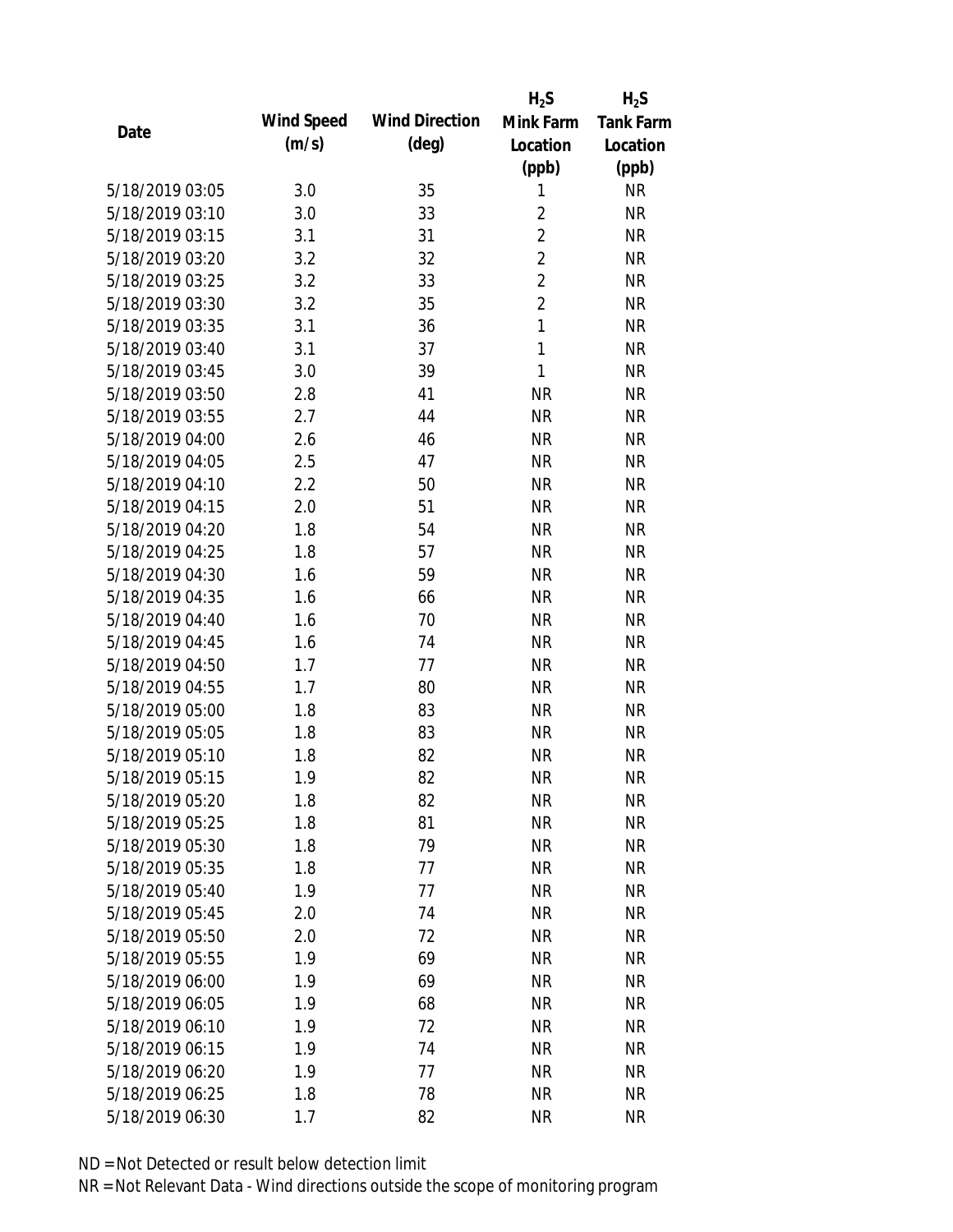|      |                 |            |                       | $H_2S$    | $H_2S$           |
|------|-----------------|------------|-----------------------|-----------|------------------|
|      |                 | Wind Speed | <b>Wind Direction</b> | Mink Farm | <b>Tank Farm</b> |
| Date |                 | (m/s)      | $(\text{deg})$        | Location  | Location         |
|      |                 |            |                       | (ppb)     | (ppb)            |
|      | 5/18/2019 06:35 | 1.7        | 85                    | <b>NR</b> | <b>NR</b>        |
|      | 5/18/2019 06:40 | 1.7        | 86                    | <b>NR</b> | <b>NR</b>        |
|      | 5/18/2019 06:45 | 1.7        | 88                    | <b>NR</b> | <b>NR</b>        |
|      | 5/18/2019 06:50 | 1.8        | 89                    | <b>NR</b> | <b>NR</b>        |
|      | 5/18/2019 06:55 | 1.9        | 90                    | <b>NR</b> | <b>NR</b>        |
|      | 5/18/2019 07:00 | 2.0        | 90                    | <b>NR</b> | <b>NR</b>        |
|      | 5/18/2019 07:05 | 1.8        | 91                    | <b>NR</b> | <b>NR</b>        |
|      | 5/18/2019 07:10 | 1.8        | 91                    | <b>NR</b> | <b>NR</b>        |
|      | 5/18/2019 07:15 | 1.9        | 93                    | <b>NR</b> | <b>NR</b>        |
|      | 5/18/2019 07:20 | 1.9        | 96                    | <b>NR</b> | <b>NR</b>        |
|      | 5/18/2019 07:25 | 1.9        | 99                    | <b>NR</b> | <b>NR</b>        |
|      | 5/18/2019 07:30 | 2.1        | 103                   | <b>NR</b> | <b>NR</b>        |
|      | 5/18/2019 07:35 | 2.2        | 104                   | <b>NR</b> | <b>NR</b>        |
|      | 5/18/2019 07:40 | 2.2        | 106                   | <b>NR</b> | <b>NR</b>        |
|      | 5/18/2019 07:45 | 2.3        | 108                   | <b>NR</b> | <b>NR</b>        |
|      | 5/18/2019 07:50 | 2.3        | 110                   | <b>NR</b> | <b>NR</b>        |
|      | 5/18/2019 07:55 | 2.3        | 112                   | <b>NR</b> | <b>NR</b>        |
|      | 5/18/2019 08:00 | 2.3        | 113                   | <b>NR</b> | <b>NR</b>        |
|      | 5/18/2019 08:05 | 2.3        | 113                   | <b>NR</b> | <b>NR</b>        |
|      | 5/18/2019 08:10 | 2.4        | 114                   | <b>NR</b> | <b>NR</b>        |
|      | 5/18/2019 08:15 | 2.3        | 115                   | <b>NR</b> | <b>NR</b>        |
|      | 5/18/2019 08:20 | 2.4        | 116                   | <b>NR</b> | <b>NR</b>        |
|      | 5/18/2019 08:25 | 2.3        | 117                   | <b>NR</b> | <b>NR</b>        |
|      | 5/18/2019 08:30 | 2.4        | 119                   | <b>NR</b> | <b>NR</b>        |
|      | 5/18/2019 08:35 | 2.5        | 124                   | <b>NR</b> | <b>NR</b>        |
|      | 5/18/2019 08:40 | 2.5        | 127                   | <b>NR</b> | <b>NR</b>        |
|      | 5/18/2019 08:45 | 2.5        | 129                   | <b>NR</b> | <b>NR</b>        |
|      | 5/18/2019 08:50 | 2.5        | 132                   | <b>NR</b> | <b>NR</b>        |
|      | 5/18/2019 08:55 | 2.7        | 135                   | <b>NR</b> | <b>NR</b>        |
|      | 5/18/2019 09:00 | 2.8        | 136                   | <b>NR</b> | <b>NR</b>        |
|      | 5/18/2019 09:05 | 2.9        | 137                   | <b>NR</b> | <b>NR</b>        |
|      | 5/18/2019 09:10 | 3.0        | 140                   | <b>NR</b> | <b>NR</b>        |
|      | 5/18/2019 09:15 | 3.2        | 144                   | <b>NR</b> | <b>NR</b>        |
|      | 5/18/2019 09:20 | 3.3        | 148                   | <b>NR</b> | <b>NR</b>        |
|      | 5/18/2019 09:25 | 3.2        | 149                   | <b>NR</b> | <b>NR</b>        |
|      | 5/18/2019 09:30 | 3.2        | 154                   | <b>NR</b> | <b>NR</b>        |
|      | 5/18/2019 09:35 | 3.3        | 161                   | <b>NR</b> | NR               |
|      | 5/18/2019 09:40 | 3.5        | 163                   | <b>NR</b> | NR               |
|      | 5/18/2019 09:45 | 3.4        | 166                   | <b>NR</b> | <b>NR</b>        |
|      | 5/18/2019 09:50 | 3.5        | 171                   | <b>NR</b> | 1                |
|      | 5/18/2019 09:55 | 3.7        | 177                   | <b>NR</b> | 1                |
|      | 5/18/2019 10:00 | 3.8        | 181                   | <b>NR</b> | 1                |
|      |                 |            |                       |           |                  |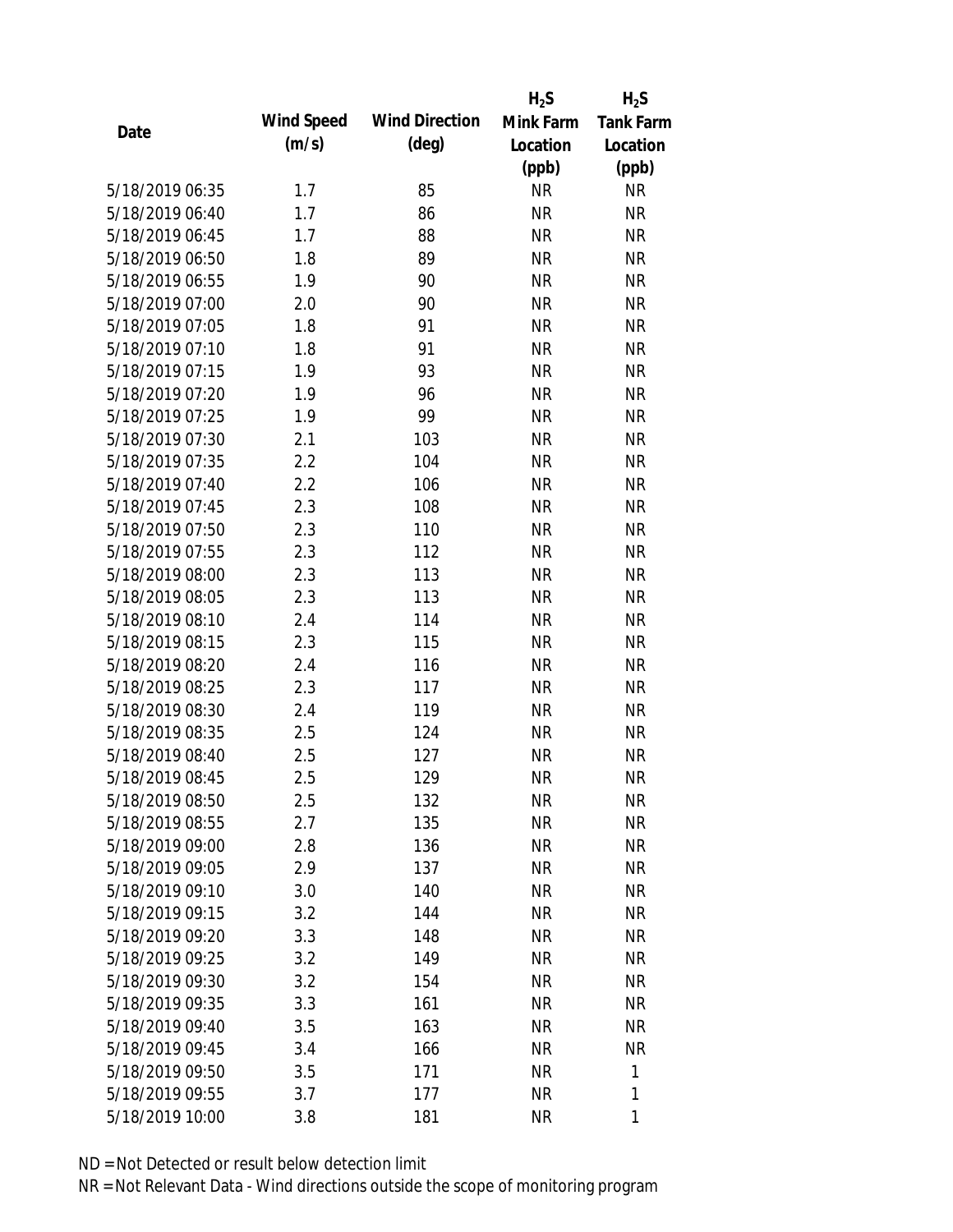|                 |            |                       | $H_2S$    | $H_2S$           |
|-----------------|------------|-----------------------|-----------|------------------|
| Date            | Wind Speed | <b>Wind Direction</b> | Mink Farm | <b>Tank Farm</b> |
|                 | (m/s)      | $(\text{deg})$        | Location  | Location         |
|                 |            |                       | (ppb)     | (ppb)            |
| 5/18/2019 10:05 | 4.0        | 179                   | <b>NR</b> | 1                |
| 5/18/2019 10:10 | 3.8        | 185                   | <b>NR</b> | 1                |
| 5/18/2019 10:15 | 4.0        | 190                   | <b>NR</b> | 1                |
| 5/18/2019 10:20 | 4.1        | 194                   | <b>NR</b> | 1                |
| 5/18/2019 10:25 | 4.1        | 198                   | <b>NR</b> | 1                |
| 5/18/2019 10:30 | 4.2        | 201                   | <b>NR</b> | 1                |
| 5/18/2019 10:35 | 4.1        | 206                   | <b>NR</b> | 1                |
| 5/18/2019 10:40 | 4.3        | 206                   | <b>NR</b> | 1                |
| 5/18/2019 10:45 | 4.2        | 204                   | <b>NR</b> | 1                |
| 5/18/2019 10:50 | 3.8        | 204                   | <b>NR</b> | 1                |
| 5/18/2019 10:55 | 3.8        | 202                   | <b>NR</b> | 1                |
| 5/18/2019 11:00 | 3.6        | 202                   | <b>NR</b> | 1                |
| 5/18/2019 11:05 | 3.5        | 199                   | <b>NR</b> | 1                |
| 5/18/2019 11:10 | 3.5        | 197                   | <b>NR</b> | 1                |
| 5/18/2019 11:15 | 3.6        | 196                   | <b>NR</b> | 1                |
| 5/18/2019 11:20 | 3.8        | 196                   | <b>NR</b> | 1                |
| 5/18/2019 11:25 | 4.0        | 194                   | <b>NR</b> | 1                |
| 5/18/2019 11:30 | 4.1        | 196                   | <b>NR</b> | 1                |
| 5/18/2019 11:35 | 4.3        | 199                   | <b>NR</b> | 1                |
| 5/18/2019 11:40 | 4.4        | 206                   | <b>NR</b> | 1                |
| 5/18/2019 11:45 | 4.4        | 207                   | <b>NR</b> | 1                |
| 5/18/2019 11:50 | 4.5        | 208                   | <b>NR</b> | 1                |
| 5/18/2019 11:55 | 4.6        | 210                   | <b>NR</b> | 1                |
| 5/18/2019 12:00 | 4.6        | 211                   | <b>NR</b> | 1                |
| 5/18/2019 12:05 | 4.6        | 212                   | <b>NR</b> | 1                |
| 5/18/2019 12:10 | 4.5        | 211                   | <b>NR</b> | 1                |
| 5/18/2019 12:15 | 4.6        | 209                   | <b>NR</b> | 1                |
| 5/18/2019 12:20 | 4.6        | 205                   | <b>NR</b> | 1                |
| 5/18/2019 12:25 | 4.8        | 205                   | <b>NR</b> | 1                |
| 5/18/2019 12:30 | 4.8        | 203                   | <b>NR</b> | 1                |
| 5/18/2019 12:35 | 4.9        | 199                   | <b>NR</b> | 1                |
| 5/18/2019 12:40 | 4.7        | 195                   | <b>NR</b> | 1                |
| 5/18/2019 12:45 | 4.6        | 194                   | <b>NR</b> | 1                |
| 5/18/2019 12:50 | 4.4        | 196                   | <b>NR</b> | 1                |
| 5/18/2019 12:55 | 4.2        | 196                   | <b>NR</b> | 1                |
| 5/18/2019 13:00 | 4.3        | 199                   | <b>NR</b> | 1                |
| 5/18/2019 13:05 | 4.2        | 198                   | <b>NR</b> | 1                |
| 5/18/2019 13:10 | 4.5        | 205                   | NR        | 1                |
| 5/18/2019 13:15 | 4.7        | 211                   | <b>NR</b> | 1                |
| 5/18/2019 13:20 | 4.7        | 214                   | <b>NR</b> | 1                |
| 5/18/2019 13:25 | 4.7        | 217                   | <b>NR</b> | 1                |
| 5/18/2019 13:30 | 4.6        | 217                   | <b>NR</b> | 1                |
|                 |            |                       |           |                  |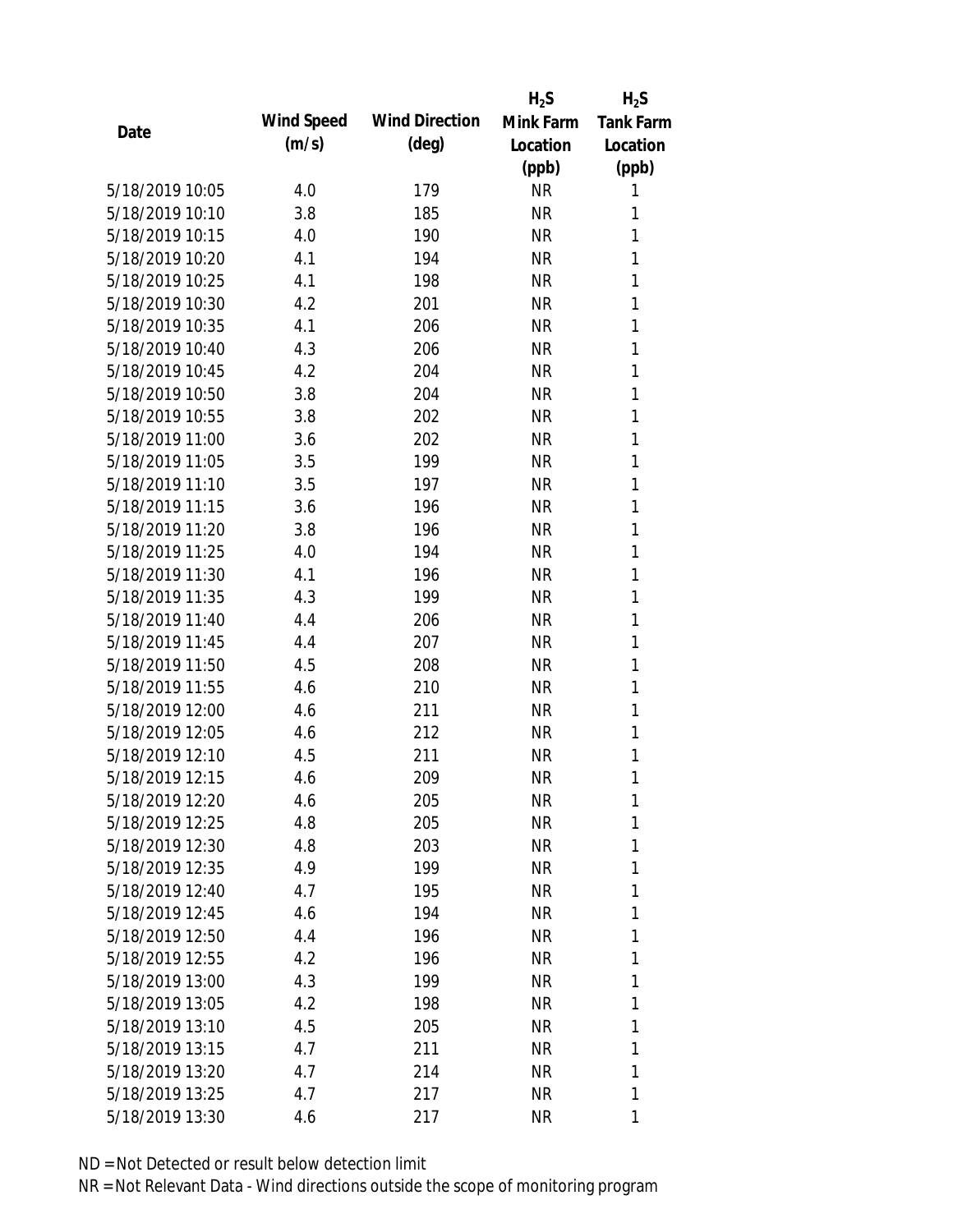|                 |            |                       | $H_2S$         | $H_2S$           |
|-----------------|------------|-----------------------|----------------|------------------|
|                 | Wind Speed | <b>Wind Direction</b> | Mink Farm      | <b>Tank Farm</b> |
| Date            | (m/s)      | $(\text{deg})$        | Location       | Location         |
|                 |            |                       | (ppb)          | (ppb)            |
| 5/18/2019 13:35 | 4.5        | 218                   | <b>NR</b>      | 1                |
| 5/18/2019 13:40 | 4.3        | 216                   | <b>NR</b>      | 1                |
| 5/18/2019 13:45 | 4.0        | 213                   | <b>NR</b>      | 1                |
| 5/18/2019 13:50 | 3.8        | 213                   | <b>NR</b>      | 1                |
| 5/18/2019 13:55 | 3.7        | 212                   | <b>NR</b>      | 1                |
| 5/18/2019 14:00 | 4.1        | 213                   | <b>NR</b>      | 1                |
| 5/18/2019 14:05 | 5.2        | 225                   | <b>NR</b>      | 1                |
| 5/18/2019 14:10 | 5.6        | 238                   | <b>NR</b>      | <b>NR</b>        |
| 5/18/2019 14:15 | 6.0        | 255                   | <b>NR</b>      | <b>NR</b>        |
| 5/18/2019 14:20 | 6.0        | 270                   | <b>NR</b>      | <b>NR</b>        |
| 5/18/2019 14:25 | 5.9        | 276                   | $\overline{2}$ | <b>NR</b>        |
| 5/18/2019 14:30 | 5.0        | 276                   | $\overline{2}$ | <b>NR</b>        |
| 5/18/2019 14:35 | 3.7        | 273                   | $\overline{2}$ | 1                |
| 5/18/2019 14:40 | 3.0        | 275                   | $\overline{2}$ | 1                |
| 5/18/2019 14:45 | 2.3        | 279                   | $\mathbf{1}$   | <b>NR</b>        |
| 5/18/2019 14:50 | 1.9        | 284                   | <b>NR</b>      | <b>NR</b>        |
| 5/18/2019 14:55 | 1.5        | 296                   | 1              | <b>NR</b>        |
| 5/18/2019 15:00 | 1.5        | 322                   | <b>NR</b>      | <b>NR</b>        |
| 5/18/2019 15:05 | 1.5        | 350                   | <b>NR</b>      | <b>NR</b>        |
| 5/18/2019 15:10 | 1.7        | 53                    | <b>NR</b>      | <b>NR</b>        |
| 5/18/2019 15:15 | 2.0        | 116                   | <b>NR</b>      | <b>NR</b>        |
| 5/18/2019 15:20 | 2.5        | 133                   | <b>NR</b>      | <b>NR</b>        |
| 5/18/2019 15:25 | 3.0        | 139                   | <b>NR</b>      | <b>NR</b>        |
| 5/18/2019 15:30 | 3.3        | 150                   | <b>NR</b>      | <b>NR</b>        |
| 5/18/2019 15:35 | 3.4        | 154                   | <b>NR</b>      | <b>NR</b>        |
| 5/18/2019 15:40 | 3.4        | 156                   | <b>NR</b>      | <b>NR</b>        |
| 5/18/2019 15:45 | 3.3        | 158                   | <b>NR</b>      | <b>NR</b>        |
| 5/18/2019 15:50 | 3.3        | 159                   | <b>NR</b>      | <b>NR</b>        |
| 5/18/2019 15:55 | 3.4        | 159                   | <b>NR</b>      | <b>NR</b>        |
| 5/18/2019 16:00 | 3.6        | 158                   | <b>NR</b>      | <b>NR</b>        |
| 5/18/2019 16:05 | 3.9        | 158                   | <b>NR</b>      | <b>NR</b>        |
| 5/18/2019 16:10 | 4.2        | 159                   | <b>NR</b>      | <b>NR</b>        |
| 5/18/2019 16:15 | 4.7        | 160                   | <b>NR</b>      | <b>NR</b>        |
| 5/18/2019 16:20 | 4.9        | 162                   | <b>NR</b>      | <b>NR</b>        |
| 5/18/2019 16:25 | 5.1        | 164                   | <b>NR</b>      | <b>NR</b>        |
| 5/18/2019 16:30 | 5.2        | 168                   | NR             | <b>NR</b>        |
| 5/18/2019 16:35 | 5.4        | 171                   | <b>NR</b>      | 1                |
| 5/18/2019 16:40 | 5.5        | 172                   | <b>NR</b>      | 1                |
| 5/18/2019 16:45 | 5.4        | 171                   | <b>NR</b>      | 1                |
| 5/18/2019 16:50 | 5.7        | 170                   | <b>NR</b>      | 1                |
| 5/18/2019 16:55 | 5.9        | 167                   | <b>NR</b>      | <b>NR</b>        |
| 5/18/2019 17:00 |            |                       | <b>NR</b>      | <b>NR</b>        |
|                 | 5.9        | 166                   |                |                  |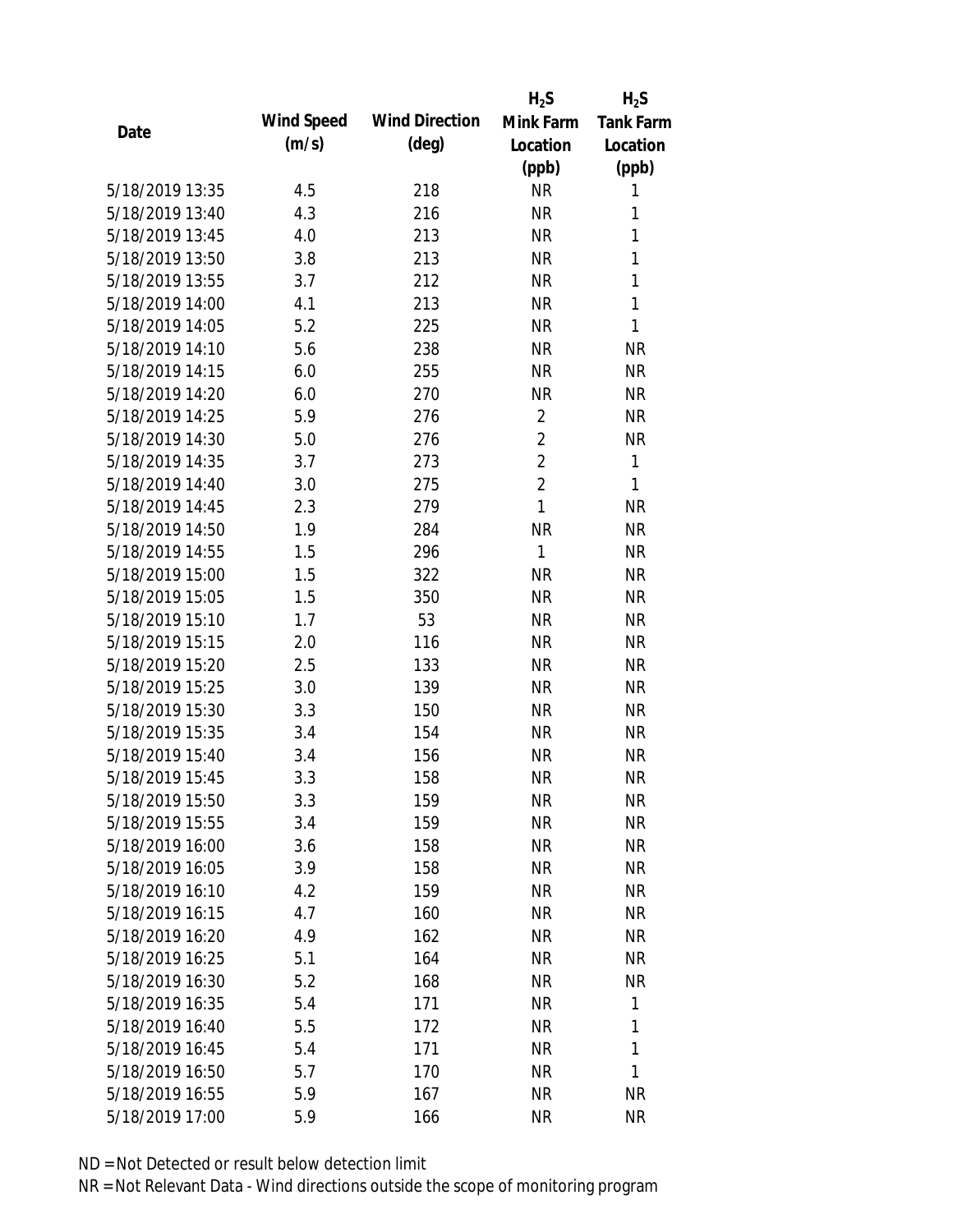|                 |            |                       | $H_2S$    | $H_2S$           |
|-----------------|------------|-----------------------|-----------|------------------|
|                 | Wind Speed | <b>Wind Direction</b> | Mink Farm | <b>Tank Farm</b> |
| Date            | (m/s)      | $(\text{deg})$        | Location  | Location         |
|                 |            |                       | (ppb)     | (ppb)            |
| 5/18/2019 17:05 | 5.7        | 165                   | <b>NR</b> | <b>NR</b>        |
| 5/18/2019 17:10 | 5.5        | 165                   | <b>NR</b> | <b>NR</b>        |
| 5/18/2019 17:15 | 5.4        | 165                   | <b>NR</b> | <b>NR</b>        |
| 5/18/2019 17:20 | 5.2        | 163                   | <b>NR</b> | <b>NR</b>        |
| 5/18/2019 17:25 | 5.3        | 165                   | <b>NR</b> | <b>NR</b>        |
| 5/18/2019 17:30 | 5.6        | 166                   | <b>NR</b> | <b>NR</b>        |
| 5/18/2019 17:35 | 6.0        | 165                   | <b>NR</b> | <b>NR</b>        |
| 5/18/2019 17:40 | 6.5        | 164                   | <b>NR</b> | <b>NR</b>        |
| 5/18/2019 17:45 | 6.8        | 166                   | <b>NR</b> | <b>NR</b>        |
| 5/18/2019 17:50 | 7.0        | 170                   | <b>NR</b> | 1                |
| 5/18/2019 17:55 | 6.9        | 171                   | <b>NR</b> | 1                |
| 5/18/2019 18:00 | 7.2        | 170                   | <b>NR</b> | 1                |
| 5/18/2019 18:05 | 7.3        | 171                   | <b>NR</b> | 1                |
| 5/18/2019 18:10 | 7.3        | 173                   | <b>NR</b> | $\mathbf{1}$     |
| 5/18/2019 18:15 | 7.2        | 173                   | <b>NR</b> | $\mathbf{1}$     |
| 5/18/2019 18:20 | 7.2        | 173                   | <b>NR</b> | 1                |
| 5/18/2019 18:25 | 7.1        | 174                   | <b>NR</b> | $\mathbf{1}$     |
| 5/18/2019 18:30 | 6.7        | 175                   | <b>NR</b> | 1                |
| 5/18/2019 18:35 | 6.3        | 176                   | <b>NR</b> | 1                |
| 5/18/2019 18:40 | 6.1        | 176                   | <b>NR</b> | $\mathbf{1}$     |
| 5/18/2019 18:45 | 6.0        | 175                   | <b>NR</b> | 1                |
| 5/18/2019 18:50 | 5.8        | 175                   | <b>NR</b> | 1                |
| 5/18/2019 18:55 | 5.5        | 174                   | <b>NR</b> | 1                |
| 5/18/2019 19:00 | 5.3        | 174                   | <b>NR</b> | $\mathbf{1}$     |
| 5/18/2019 19:05 | 4.9        | 175                   | <b>NR</b> | 1                |
| 5/18/2019 19:10 | 4.4        | 175                   | <b>NR</b> | <b>ND</b>        |
| 5/18/2019 19:15 | 4.0        | 176                   | <b>NR</b> | 1                |
| 5/18/2019 19:20 | 3.8        | 177                   | <b>NR</b> | 1                |
| 5/18/2019 19:25 | 3.8        | 176                   | <b>NR</b> | 1                |
| 5/18/2019 19:30 | 3.8        | 174                   | <b>NR</b> | 1                |
| 5/18/2019 19:35 | 3.9        | 173                   | <b>NR</b> | 1                |
| 5/18/2019 19:40 | 3.9        | 175                   | <b>NR</b> | 1                |
| 5/18/2019 19:45 | 3.8        | 177                   | <b>NR</b> | 1                |
| 5/18/2019 19:50 | 3.6        | 185                   | <b>NR</b> | <b>ND</b>        |
| 5/18/2019 19:55 | 3.3        | 190                   | <b>NR</b> | <b>ND</b>        |
| 5/18/2019 20:00 | 3.0        | 196                   | <b>NR</b> | <b>ND</b>        |
| 5/18/2019 20:05 | 2.7        | 209                   | <b>NR</b> | 1                |
| 5/18/2019 20:10 | 2.2        | 219                   | <b>NR</b> | 1                |
| 5/18/2019 20:15 | 2.0        | 218                   | <b>NR</b> | 1                |
| 5/18/2019 20:20 | 1.9        | 208                   | <b>NR</b> | 1                |
| 5/18/2019 20:25 | 1.9        | 202                   | <b>NR</b> | 1                |
| 5/18/2019 20:30 | 1.9        | 198                   | <b>NR</b> | <b>NR</b>        |
|                 |            |                       |           |                  |